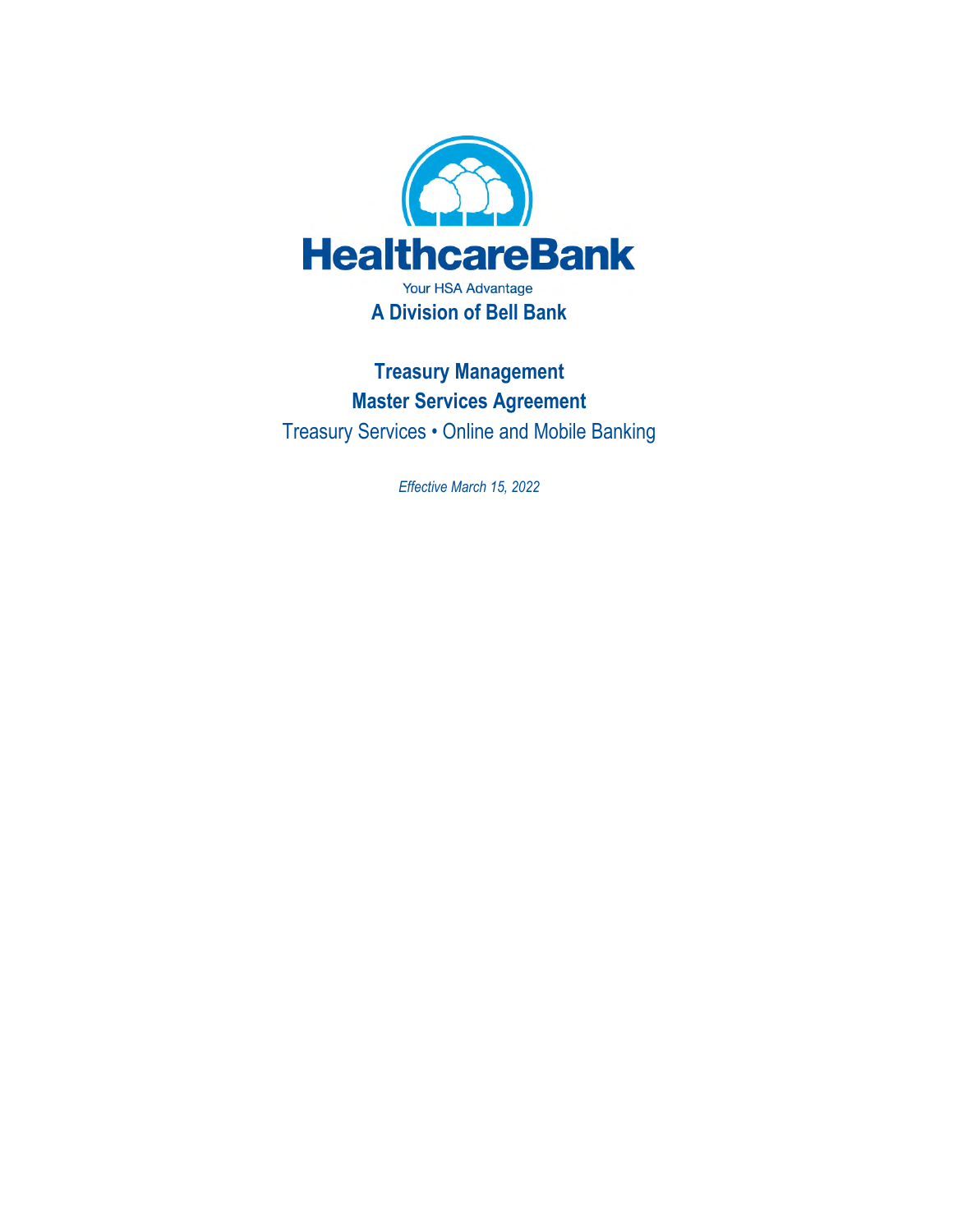# TABLE OF CONTENTS

| 16 |
|----|
|    |
| 20 |
|    |
|    |
|    |
| 24 |
|    |
|    |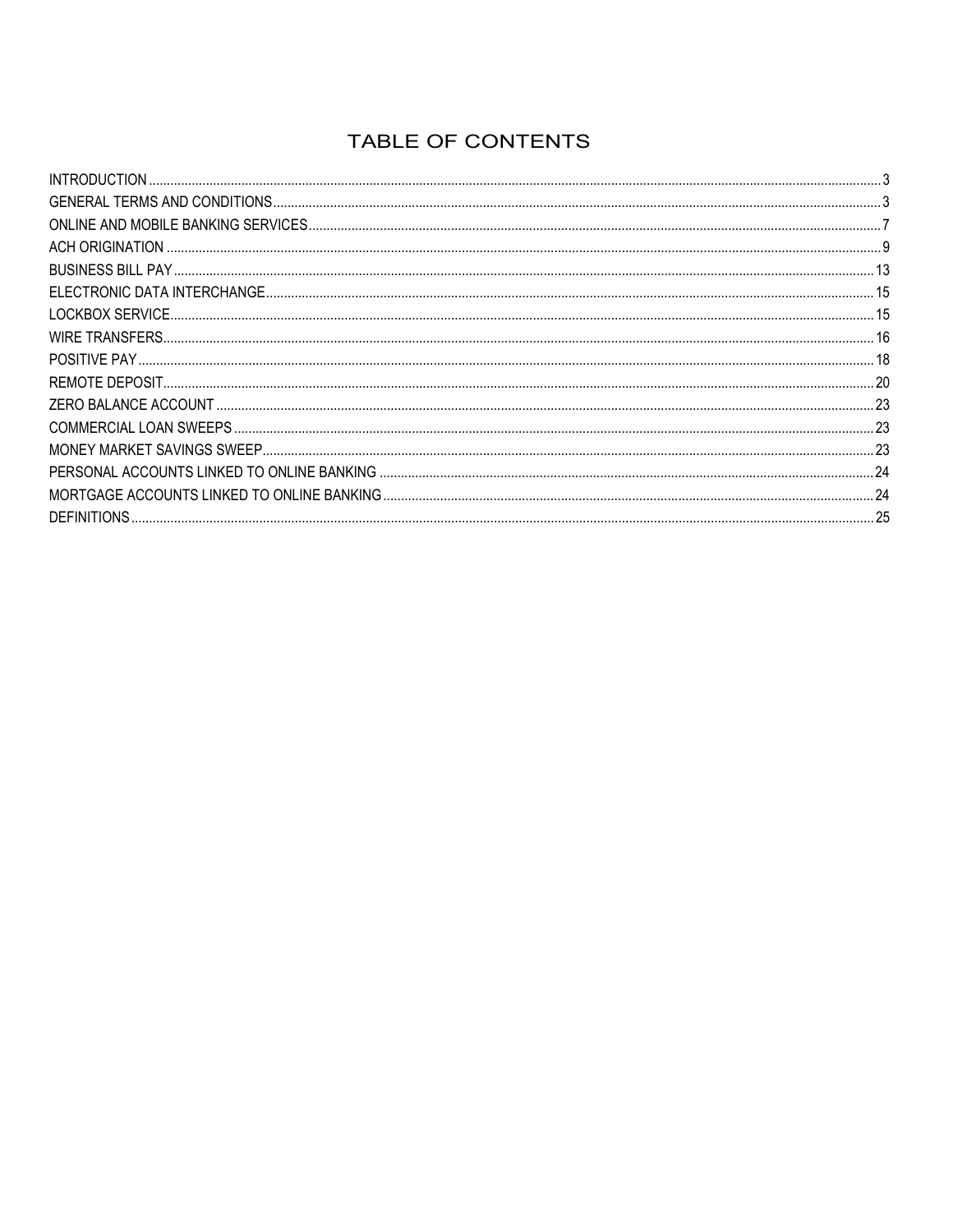# INTRODUCTION

This Treasury Management Master Services Agreement together with the Acceptance of Treasury Management Services and any Schedules or addendum thereto (collectively, the "Agreement") applies to your Service(s) with us. By signing and returning the Agreement, using any of the Services, or accessing your Account(s) using a Service, you agree to the terms and conditions outlined for the Services selected by you, the Company. The Agreement contains the terms and conditions for several different Services. Only the terms and conditions of the Services for which the Company authorized or utilized shall apply to the Company, with the exception of the General Terms and Conditions below, which shall apply to all Services. If Company utilizes any of the below-described Services, it is agreeing to the terms and conditions of that Service as described below. Bank may provide Services that are not specifically included in the Services section of the Agreement. By accepting and using any such Service, Company agrees that the Services will be governed by the Agreement and any other conditions communicated to Company by Bank. Depending on the Service, we may also ask you to sign required form(s). In some cases, we will need to obtain additional information to establish your eligibility for new and continued use of the specific Services. If anyone you authorize enrolls in or uses any of the Services, or accesses your Account(s) using a Service, such authorized user also agrees to the terms and conditions in the Agreement. You and anyone you authorize may begin using the Service when we have received and approved all required and properly executed forms, and you have successfully completed any testing or training requirements.

## GENERAL TERMS AND CONDITIONS

The following terms and conditions apply to all the Treasury Management Services provided by Bank. Bank and Company agree that this Agreement, including any revisions which may be made from time to time by Bank, will also govern all new Treasury Management Services used by Company in the future.

- 1. **Deposit Account Terms and Conditions.** Company acknowledges and agrees that Company's Accounts maintained with Bank are an integral part of the Services offered by Bank and that all transactions and Services initiated or processed pursuant to the Agreement are subject to the terms and conditions of the rules, regulations and agreements, including, but not limited to, the "Terms and Conditions of Your Account", governing Accounts in effect from time to time between Company and Bank (collectively, the "Account Agreement"). The Account Agreement is expressly incorporated herein by reference. The terms and conditions of this Agreement will control over any inconsistent terms and conditions between this Agreement and the Account Agreement. Company acknowledges that it has signed and executed all agreements, resolutions, signature cards and forms governing Company's Accounts required by Bank. If Company has not signed the foregoing forms required by Bank, by signing the Agreement, Company acknowledges that it has read the contents of and agrees to be bound by the terms of those forms, agreement and documents, and adopts and ratifies, as an authorized signatory(s), the signature(s) of a person(s) who has signed a signature card or any check on Company's account. Company also agrees to establish all accounts that must be opened in conjunction with any Service provided by Bank.
- 2. **Company's Acknowledgment and Responsibilities**. By executing the Agreement and using any of the Services set forth herein, Company acknowledges (i) the inherent risks and responsibilities associated with conducting business via the internet and that there can be no assurance that inquiries or transaction activity will be completely secure, despite any security procedures established by Bank such as firewalls, Login Credentials, and data encryption. Company also understands that access to the System will not be free from delays, malfunctions, or other inconveniences generally associated with this electronic medium and Company agrees Bank is not responsible for any such delays, malfunctions, or inconveniences; (ii) Company is responsible for maintaining all equipment required for its access to and use of the System and Services; (iii) that Company is authorizing Bank and Bank's affiliates and agents to allow Company access to Accounts via the internet; and (iv) Company is authorizing Bank, and any Designated Service Provider on Bank's behalf, to serve as agent in processing transaction instructions received from Company via the internet and to post such transactions to Company's designated Accounts. Company will comply with such operating procedures as Bank may prescribe from time to time and will be solely responsible for the timeliness, accuracy and adequacy of the data entered as well as the completeness of any instructions entered.

Company is solely responsible for any unauthorized use of the System, and Bank is fully protected in performing any transactions entered whether or not the person actually entering such transactions is authorized by Company to perform the transactions. Further, Bank may rely fully upon any actions or instructions provided when Company accesses the System using Login Credentials, and Company acknowledges that it is fully responsible for the security of its Login Credentials. Bank is not responsible or liable for any actions of a third party as a result of unauthorized access to the System. Company agrees to notify Bank immediately in the event Company believes security has been compromised, at which time Bank will employ commercially reasonable efforts to remove Company from the System to prevent any continued unauthorized transactions.

- 3. **Periodic Statements**. A Periodic Statement will be issued by Bank to Company which reflects credits and debits to the Account.
- 4. **Contact in Event of Unauthorized Transfer**. If Company believes Login Credentials have been lost or stolen, someone has attempted to use Mobile Services without Company consent, Company's Account(s) have been accessed or someone has transferred money without Company permission, Company must notify Bank immediately at 866-442-2472 option 2.

Company agrees to notify Bank within a reasonable time not to exceed thirty (30) calendar days after Company receives a Periodic Statement of any discrepancy between Company records and the information in the Periodic Statement. If Company fails to notify Bank of any such discrepancy within thirty (30) calendar days after receipt of such Periodic Statement, Company shall be precluded from asserting any claim against Bank arising from such discrepancy.

- 5. **Use of Services.** Company will use the Services only for its own internal business use in accordance with the terms of the Agreement. Without limiting the generality of the foregoing, Company agrees not to make the Services available or allow the use of the Services in a computer service bureau business, timesharing, or otherwise disclose or allow use of the Services by or for the benefit of any third party.
- 6. **No Consumer Services**. Company acknowledges, represents, warrants, and agrees that the Services provided under this Agreement are not Services intended for personal, family or household purposes. Accordingly, except for approved Personal Accounts, the provisions of the EFTA, Regulation E, the consumer provisions of the federal Gramm-Leach-Bliley Act, and any other laws or regulations intended for the protection of or governance of transactions involving consumers or consumer accounts do not apply to the Services subject to this Agreement, except to the extent such provisions are expressly set forth herein or are required by law. Bank may terminate this Agreement immediately and without notice to Company if Bank becomes aware that Company is using the Services or the Account(s) for any unauthorized personal, family or household purposes or for other purposes subject to EFTA and Regulation E.
- 7. **Availability**. Bank agrees to make any of the Services which are accessed through the internet, available, other than when System Maintenance is being performed. However, transactions are processed and information is updated only on Business Days.
- 8. **Authorization**. Bank shall be entitled to rely on any verbal or written notice or instruction believed by it in good faith to be given by an Authorized Representative. Bank can rely on the signature on the Agreement to be a valid signature for, and binding upon, all Entities identified in the Agreement and any Schedules thereto.
- 9. **Security Procedures.** Company shall establish, maintain and enforce physical and logical commercially reasonable security practices, techniques and procedures with respect to access, storage and maintenance to safeguard against unauthorized transmissions and unauthorized access to Security-related Items. This includes maintaining up-to-date virus and malware protection software and firewall rules. You may choose from one or more security procedures that we have developed, or you may develop your own security procedure if it is acceptable to us. If you refuse a commercially reasonable security procedure that we have offered you, you agree that you will be bound by a payment order issued in your name, whether or not authorized, that we accept in good faith and complete with the security procedure you have chosen.

By agreeing to use the Services, Company acknowledges the importance of maintaining the confidentiality of its Login Credentials. Company agrees that such Login Credentials and other security procedures for the Services are commercially reasonable. Company agrees to be bound by any payment order, transaction or Service change order that is acted upon by Bank in accordance with the Login Credentials and such other security procedures. Company shall exercise due care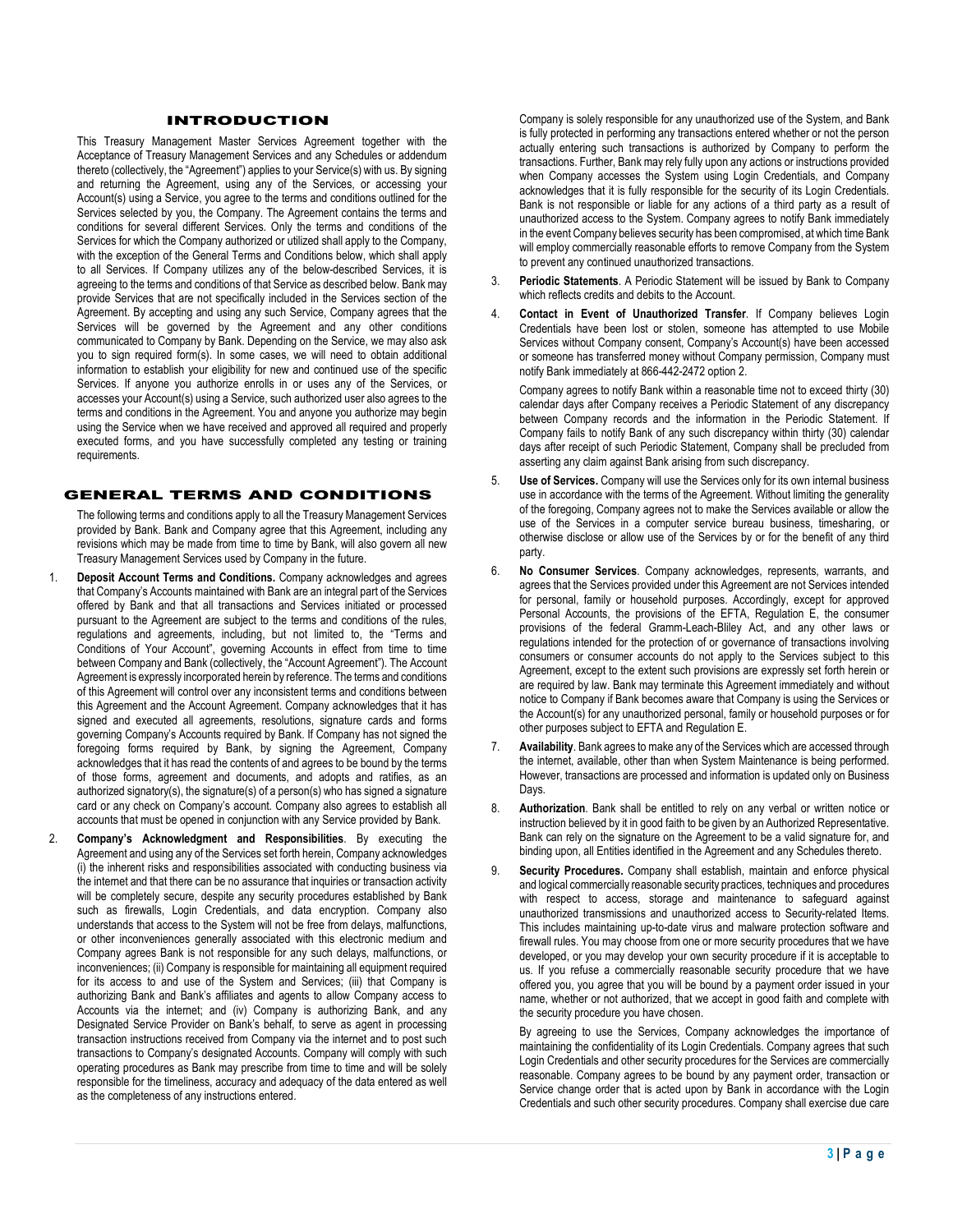in seeking both to preserve the confidentiality of the Login Credentials to prevent the use of the Services by unauthorized persons. It is understood and agreed that implementation by Bank of its normal procedures for maintaining the confidentiality of information relating to Company's Login Credentials where applicable shall constitute fulfillment of its obligation to exercise due care. Bank shall not otherwise be under any liability or have any responsibility of any kind for any loss incurred or damage suffered by Company or Account Owner on a Personal Account by reason or in consequence of any unauthorized person gaining access to, or otherwise making use of, the Services.

Company must restrict access to the Services to Company's System Managers and System Users granted access by the System Managers. Company acknowledges Bank shall not be under any liability or have any responsibility of any kind for any loss incurred or damage suffered by Company or Account Owner on Personal Account, by reason or in consequence of any action of a System Manager or System User. Company and Account Owner on Personal Account assumes full responsibility for the consequences of any misuse or unauthorized use of or access to the Services or disclosure of any confidential information or instructions of Company by Company's employees, agents, or other third parties. Company acknowledges that Bank is entitled to rely upon actions initiated and instructions submitted through the System using Login Credentials with respect to both Company and Personal Accounts.

10. **Security Tokens.** With Online Banking, Bank offers an additional layer of protection through the use of security tokens including 6-digit One Time Password ("OTP") security codes with a 30-second countdown bar. Security tokens are available to Company through a downloadable App or a hardware device with LCD screen.

Features of security tokens include:

- a. **Strong Two-Factor Authentication**. Security tokens are based on strong two-factor authentication, and in order to gain access to Systems and Services, Individual must:
	- Download VIP Access App to a Mobile Device or VIP Access for Desktop to a desktop computer or request a hand-held security token be issued by Bank; and,
	- ii. Contact Bank to link the Credential ID of the downloaded App or hardware token to the Individual's Login Credentials.
- b. **Token At Login**. Upon logging in to Online Banking, and if an Individual's Mobile Device or browser is not registered, Individual will be prompted to type OTP security code provided by security token to be granted access to Online Banking. The requirement replaces the Secure Access Code process.
- c. **Electronic Authorizations**. Depending on specific Services used by Company where the transfer of funds occur, security tokens are required to electronically authorize the transfer of funds by requiring an Individual to enter a OTP provided by security token at the time of approval and processing for the transfer of funds. For Services that require electronic authorizations via security tokens, fees are disclosed within the fee schedule or any other fee proposal provided in writing for Services.
- 11. **Third Party Aggregation Services**. Some third parties offer aggregation services that allow Company to consolidate Account information from different sources so that all Accounts can be viewed at one online or mobile location. These third parties may require Company to provide personal identification information including specific Account information or Login Credentials of the System Manager or System User. By providing this information to an aggregation service or any other third party, Company or Account Owner on Personal Account authorizes the Third Party Aggregation Service and such other third parties to access Accounts, and to initiate money movement to or from Accounts.

Any use of a Third Party Aggregation Service is at Company's own risk. Company is responsible for the use of Accounts or the disclosure of any personal identification information to or by the third party. To revoke access provided to a Third Party Aggregation Service, Company agrees to contact Bank and request new Login Credentials for the System Manager or System User involved.

All matters concerning Third Party Aggregation Service's websites are solely between Company and the Third Party Aggregation Service. Bank makes no warranties or representations with regard to any Third Party Aggregation Service's website.

12. **Paperless Statements**. Copies of Company's Periodic Statements are available through Online Banking. Bank may automatically enroll Company in Paperless Statements for all business Accounts associated with the Entities documented in the Agreement or any future addendums.

If Company chooses to receive Periodic Statements through the U.S. Mail, a System Manager or System User can revoke Paperless Statements at any time. Bank's standard statement delivery fee pursuant to the applicable fee schedule or any other fee proposal provided in writing will apply for the delivery of Periodic Statements through the U.S. Mail. Company should allow ten (10) Business Days to process the revocation of Paperless Statements.

In addition:

- Company must have access to a computer which is able to comply with and adhere to the software and hardware requirements which are required to enable the electronic delivery of bank statements as well as access to the statements, which includes having appropriate browser software, such as Microsoft Edge, Mozilla Firefox, Google Chrome or Apple Safari.
- b. Documents may be in Portable Document Format (PDF). In order to view, download, and print a PDF document, Company must have Adobe Acrobat Reader software or another PDF viewer. Company can download Adobe Acrobat Reader at no charge from Adobe's website.
- c. Bank may change the hardware and software required to obtain Paperless Statements at any time with ten (10) calendar days advance notice to Company. If Company chooses not to obtain the new hardware or software, Company may withdraw consent for Paperless Statements and Periodic Statements will then be delivered by U.S. Mail. Bank's standard statement delivery fee pursuant to applicable fee schedule or any other fee proposal provided in writing will apply. Company will remain liable for any other fees disclosed.
- 13. **Disputes**. In the event of a dispute regarding the Services, Company and Bank agree to resolve the dispute by looking to the Agreement. In case of errors or questions about Company's transactions, Company should notify Bank as soon as possible by contacting Bank at 866-442-2472 option 1 during customer service hours or in writing to HealthcareBank, PO Box 9184, Fargo ND 58106-0877.
- 14. **Company's Warranties and Indemnity**. Company warrants and agrees that (i) its Entries are accurate, are timely and have been authorized by the party whose Account will be accessed; and (ii) it will otherwise perform its obligations under the Agreement consistent with all applicable laws and regulations. Company shall indemnify and hold harmless Bank from and against any and all losses, liabilities, penalties, damages, expenses or other harm or injury including reasonable attorneys' fees (including those fees of both in-house and outside counsel) and court costs which Bank may incur or suffer or which may be asserted by any person or entity, arising out of (i) any failure by Company to observe and perform properly each and every covenant of the Agreement, any breach of Company's warranties of the Agreement, or any other wrong doing of Company, (ii) any wrongful act of any affiliate or subsidiary of Company in connection with any Services provided by Bank pursuant to any agreement, regardless of whether any such affiliate or subsidiary of Company has executed such agreement, (iii) any action taken or omitted to be taken by Bank in reasonable reliance upon information provided to Bank by Company or any affiliate or subsidiary of Company, including those granted access to the Accounts of Company, if they are not signers to those Accounts; (iv) if the money in the Account from which a payment or transaction is to be made is subject to legal process or other claims restricting the transaction, or if the circumstances or persons beyond Bank's control prevent, delay, intercept or alter the transaction, despite reasonable precautions that Bank has taken; (v) a third party claim, action or allegation of infringement, misuse or misappropriation based on information, data, files or other materials submitted by Company to Bank; (vi) any fraud or manipulation by Company or third parties; (vii) any third party claim, action or allegation brought against Bank arising out of or relating to a dispute with Company over the terms and conditions of the Agreement or related to the purchase or sale of any goods or Bank's Services; (viii) Company's violation of any law or rights of a third party; (ix) Company's use or the provision of Bank's products or Services or use of Company's Account by any third party; (x) damages that result from misuse or loss of Company's equipment or misuse of Bank's Services; (xi) Company's failure to exercise ordinary care in connection with its duties hereunder; (xii) any action by the RDFI upon an unauthorized or erroneous Entry initiated by Company; (xiii) any actions by a Designated Service Provider or agent of Company that results in a breach of the Agreement by Company; or (xiv) to the extent that it involves Bank, any litigation by an ACH Operator, an RDFI or any Company Receivers asserting noncompliance on Company's part with the rules, laws, regulations or regulatory requirements. Bank reserves the right, at its own expense,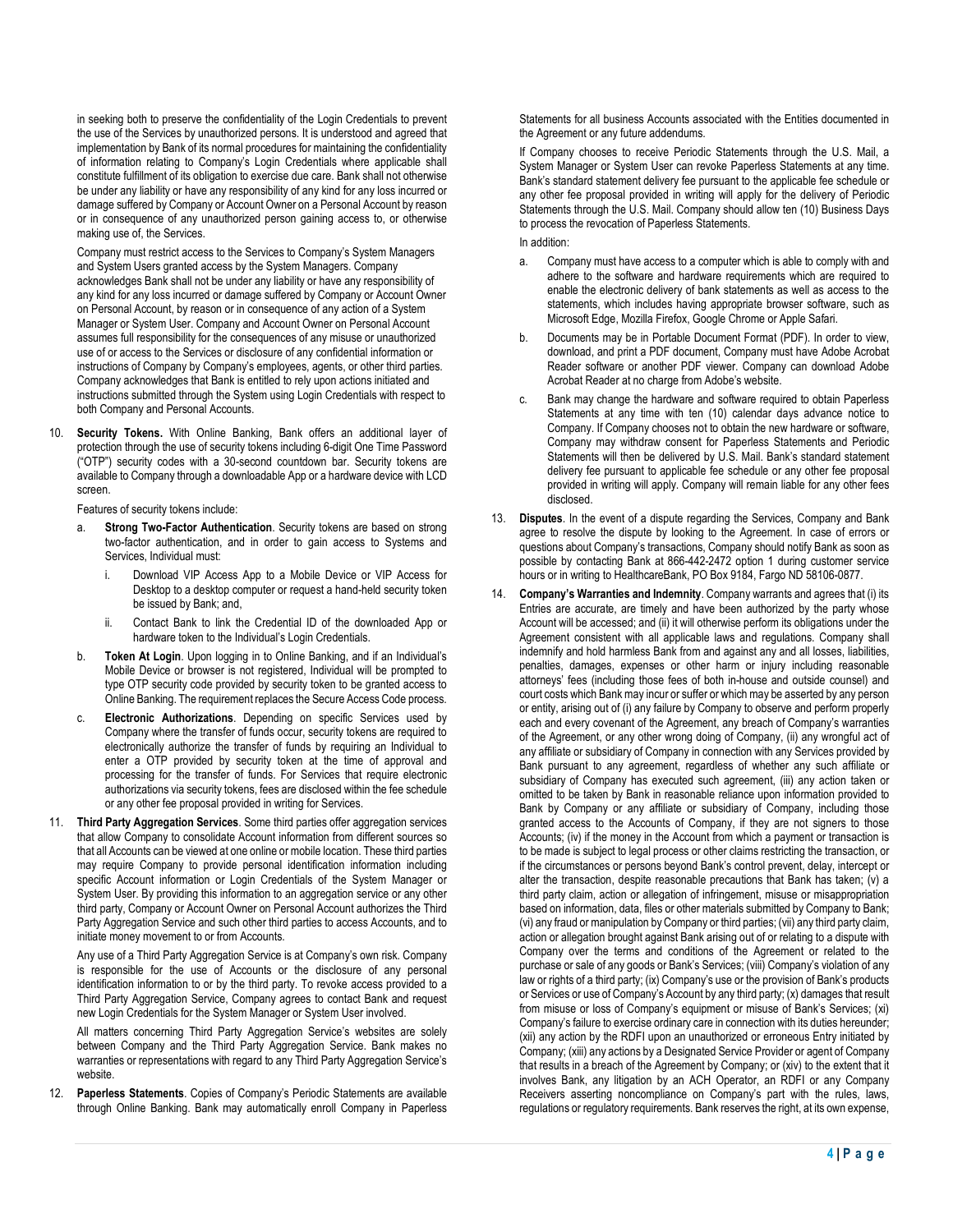to assume the exclusive defense and control of any matter otherwise subject to indemnification by Company, in which event Company will cooperate at Company's expense with Bank in asserting any available defenses. Company will not settle any action or claim on Bank's behalf without Bank's prior written consent. By execution of the Agreement, Company agrees to disclosure of Company information to those non-signing System Managers or System Users to which Company grants access, or to those persons who gain access; provided, however, that Company shall not be required to indemnify and hold harmless Bank from any losses which are caused by Bank's gross negligence or willful misconduct. The provisions of this Section shall survive the termination of the Agreement.

- 15. **Fraud Detection and Prevention Positive Pay/ACH Positive Pay Indemnification.** We are very concerned about the risk of loss from counterfeit, fraudulent, altered, or forged checks and unauthorized ACH debits to which we and you may both be exposed if you do not use our Positive Pay Service and ACH Positive Pay Service. Therefore, we are unwilling to permit you to continue to operate your Accounts without our Positive Pay Service and ACH Positive Pay Service, unless you indemnify and hold us harmless against losses or labilities we may suffer or incur as a result of counterfeit, fraudulent or forged checks and/or unauthorized ACH debts on your Accounts. Accordingly, if you continue to operate your Accounts without your Positive Pay Service and ACH Positive Pay Service, you agree that, to the greatest extent permitted by law, we will not be liable to you, and you will defend and hold us harmless from and against any damage, losses, liabilities, actions, claims including third party claims, suits, judgments, obligations, penalties, costs or expenses of any kind including attorneys' fees and expenses (collectively, "Losses") paid, suffered or incurred by you which arise directly or indirectly out of or in connection with: (a) the acceptance for deposit, payment, negotiation or other processing of any check drawn or purporting to be drawn on your Account if such check happens to be counterfeit or fraudulent or contains a forged signature or the amount of such check is altered or the payee has been altered; or (b) the acceptance of an ACH debit that is unauthorized or fraudulent, which could have been prevented with the use of the Positive Pay Service or ACH Positive Pay Service. The indemnity provisions set forth in this section shall be in addition to the other indemnity provisions set forth in this Agreement.
- Disclaimer. Company acknowledges that the Services are provided on an "as-is" and "as-available" basis. Bank is not responsible for any errors or omissions in or to any information resulting from Company's use of the Services. Bank makes no warranty with respect to the Services to be rendered under the Agreement, including without limitation, accuracy, merchantability, or fitness for a particular purpose. In no event will Bank be liable for direct, indirect, special, incidental, or consequential damages arising out of the use or inability to use the Services or faulty Service even if Bank has been advised of the possibility of such damages. The warranty and remedies set forth above are exclusive and in lieu of all others, oral or written, expressed or implied. Bank is not responsible for any costs including, but not limited to, those incurred as a result of lost profits or revenue, loss of time or use of the Services, loss of data, costs of consultants, costs of substitute products, claims by third parties, or other similar costs.
- 17. **Restrictions on Use.** Company agrees not to use any Services in, or for, any illegal, fraudulent, unauthorized or improper manner or purpose and will only use in compliance with all applicable laws, rules and regulations, including all applicable state, federal, and international internet, data, telecommunications, telemarketing, "spam," and import/export laws and regulations, including the U.S. Export Administration Regulations. Without limiting the foregoing, Company agrees that Company will not use the Services and System to transmit or disseminate:
	- a. junk mail, spam, or unsolicited material to persons or entities that have not agreed to receive such material or to whom Company do not otherwise have a legal right to send such material;
	- b. material that infringes or violates any third party's intellectual property rights, rights of publicity, privacy, or confidentiality, or the rights or legal obligations of any wireless service provider or any of its clients or subscribers;
	- c. material or data, that is illegal, or material or data, as determined by Bank (in Bank's sole discretion), that is harassing, coercive, defamatory, libelous, abusive, threatening, obscene, or otherwise objectionable, materials that are harmful to minors or excessive in quantity, or materials the transmission of which could diminish or harm Bank's reputation or any Designated Service Provider or Third Party Site involved in the provision of the Services;
	- material or data that is alcoholic beverage-related (e.g., beer, wine, or liquor), tobacco-related (e.g., cigarettes, cigars, pipes, chewing tobacco), guns or weapons-related (e.g., firearms, bullets), illegal drugs-related (e.g.,

marijuana, cocaine), pornographic-related (e.g., adult themes, sexual content), crime-related (e.g., organized crime, notorious characters), violence-related (e.g., violent games), death-related (e.g., funeral homes, mortuaries), hate-related (e.g. racist organizations), gambling-related (e.g., casinos, lotteries), specifically mentions any wireless carrier or copies or parodies the products or Services of any wireless carrier;

- viruses, Banking Trojans, worms, malware, ransomware, time bombs, bots, unverified third party applications, or other computer programming routines that are intended to damage, detrimentally interfere with, surreptitiously intercept or expropriate any system, data, or personal information;
- f. any material or information that is false, misleading, or inaccurate;
- g. any material that would expose Bank, or any Designated Service Provider, or Third Party Site to liability; or,
- h. any signal or impulse that could cause electrical, magnetic, optical, or other technical harm to the equipment or facilities of Bank or any Designated Service Provider or Third Party Site.

Company agrees that Company will not attempt to:

- access any System or Service(s) for which Company's use has not been authorized;
- j. use or attempt to use a third party's account;
- k. interfere in any manner the provision of the Services or System, the security of the Services or System, or other customers of the Services or System; or,
- l. otherwise abuse the Services or System.
- 18. **Disclosure of Account Information to Third Parties.** It is Bank's general policy to treat Account information as confidential. However, Bank will disclose information to third parties during its course of business, and Company gives Bank the authority to disclose such information about Account or the transactions Company makes, including in the following situations:
	- a. Where it is necessary for completing transactions;
	- b. Where it is necessary for activating additional Services;
	- c. In order to verify the existence and condition of Account to a Designated Service Provider;
	- d. In order to comply with a governmental agency, court orders or other legal processes; or,
	- e. If Company gives Bank written permission.
- 19. **Privacy and User Information.** Protecting your privacy is very important to us. Please review our Privacy Policy in order to better understand our commitment to maintaining your privacy, as well as our use and disclosure of your information. Our privacy policy can be viewed by clicking here: https://www.healthcare.bank/privacypolicy.
- 20. **Gathering, Using, and Sharing Data.** Bank or Designated Service Provider may offer sites or applications that permit browsing and do not require registration in addition to offering the ability to enroll, register, or access Accounts online. Information that Bank or Designated Service Provider may collect about Company or Individuals includes names, addresses, and other contact information, IP addresses and geo location; and data resulting from Individual's activity, such as transaction instructions. Bank or Designated Service Provider may also gather additional information, such as the type of device or other device information, browser specifications and operating systems used by Individual. Collecting of information may be achieved through cookies, tags, and other technologies including biometric information.

Cookies may be used to maintain continuity during Individual's online session, gather data about the user of Bank's or Designated Service Provider's site, antifraud, and information for security purposes. Cookies also describe locally stored objects in an Adobe folder that remain when an Individual uses the "clear cookies," function within their browser. This type of cookie is used in connection with information security and fraud prevention.

Individuals may be able to set their browser to reject cookies. However, if Individual chooses to reject cookies, Company acknowledges that Individual cannot access Accounts with Bank, or specific Services offered by Designed Service Providers and access through single-sign on to Third Party Sites will not be accessible. Company agrees that the removal of locally stored objects in an Adobe folder may result in Individual being required to receive and type a Secure Access Code or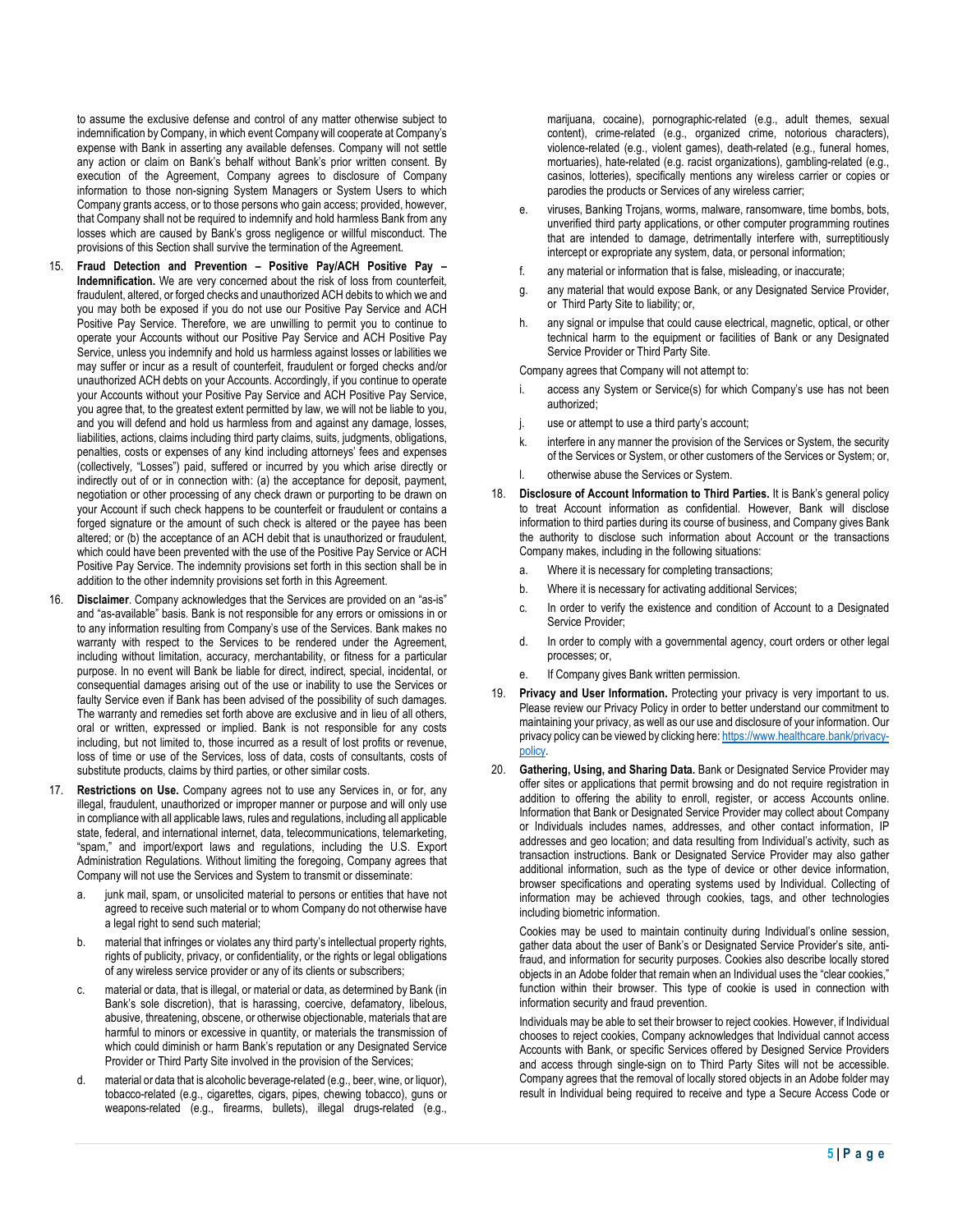OTP each time they log in to Online Banking. The ability to use other features, such as the "Forgot Password," feature, will also be limited.

- 21. **Force Majeure**. Without limiting the foregoing, neither Bank nor Company shall not be liable for and shall be excused from failing to act or delay in acting if such failure or delay is caused by legal constraint, interruption of transmission or communications facilities, equipment failure, war, acts of terror, emergency conditions or other conditions beyond Bank's or Company's control, conditions including but not limited to a blizzard, flood, tornado or any other adverse weather conditions.
- 22. **Bank's Liability.** In the performance of the Services required by the Agreement, Bank shall be entitled to rely solely on the information; representations and warranties provided by Company pursuant to the Agreement and shall not be responsible for the accuracy or completeness of such information. Except as otherwise specifically provided by law, Bank shall be responsible only for performing the Services expressly provided for in the Agreement and shall be liable only in the event of loss due to its gross negligence or willful misconduct in performing those Services. In no event shall Bank have any liability for any consequential, special, incidental, punitive or indirect damages Company may incur or suffer in connection with the Agreement whether or not the likelihood of such damages was known or contemplated by Bank and regardless of the legal or equitable theory of liability Company may assert.

If, for any reason, Bank is adjudged liable to Company, it shall only be to the extent that the amount of the damages resulting from such liability arise out of Bank's gross negligence or willful misconduct and, in such cases, damages will be limited to the amount of the aggregate monthly fees and charges paid by Company for the Services for the immediate three (3) month period prior to the event giving rise to Company's claim. In no event shall Bank be liable for consequential damages, exemplary damages or lost profits, even if Company advises Bank of the possibility of such damages. The provisions of this Section shall survive the termination of the Agreement.

Without limiting the generality of the foregoing, Bank will not be liable to Company in the following situations:

- a. If through no fault of Bank, Company or Account Owner on a Personal Account does not have enough available money in Account from which a payment or transaction is to be made, or if Account has been closed or is not in good standing, or if Bank reversed a payment or transaction because of insufficient funds, or if any payment or transaction would go over the credit limit of any Account;
- b. If the equipment of Company or Bank is not working properly and the breakdown should have been apparent to Company when Company attempted to conduct the transaction;
- c. If Company has not given Bank complete, correct or current Account numbers or other identifying information for Bank to properly credit Account or otherwise complete the transaction, or if Company does not properly follow Bank's instructions, or if Company provides Bank with wrong or inaccurate information, or fails to correct or tell Bank about any inaccuracy of which Company is aware;
- d. If Company does not instruct Bank soon enough for Company's payment or transaction to be received and credited by the time its due;
- e. If the money in Account from which a payment or transaction is to be made is subject to legal process or other claims restrict the transaction, or if circumstances or persons beyond Bank's control prevent, delay, intercept or alter the transaction, despite reasonable precautions that Bank has taken;
- f. If Company has an overdraft line and the transfer would go over the credit limit;
- g. If Bank has a hold on Account;
- h. If Account is closed or has been frozen;
- i. If Company, anyone authorized by Company, or anyone using Login Credentials, commits any fraud or violates any law or regulation;
- j. If Bank takes any action including suspension of Services, or refrains from taking action, if Bank has a reasonable basis for believing an unauthorized use of Company's Login Credentials has occurred or may be occurring;
- k. If Company is in default under the Agreement or if Bank or Company terminate the Agreement; or,

I. If the failure was caused by a fire, or other catastrophe, or by an electrical or computer failure or by other causes beyond Bank's control, or if Bank has a reason to believe the transaction requested is unauthorized.

The above listing is not meant to be exhaustive.

23. **Electronic Mail.** Email sent to Bank is not a secure method of communication and Bank recommends Company does not send information by email. Bank may disregard email Bank receives from Company. Company should not include confidential information, such as Account numbers and balances in any emails to Bank. Company cannot use email to initiate transactions. All such transactions must be initiated using the appropriate features. Bank will not be liable for any errors, omissions, claims, fraud or problems of any kind involving Company's email. Email sent by Company that originates on Company's server will be considered

secure when the Individual has already authenticated. Bank may act upon such email request.

24. **Technical Support and Training.** From time-to-time, and depending on Services that Company may use, System Managers or System Users may request Bank to provide technical support or additional training. This technical support or training may be provided via telephone or on-site. Assistance provided via telephone may include the use of tools that grant Bank employees access to Company's hardware and software.

Company agrees that any System Manager or System User who interacts with Bank has permission to receive technical support or training, which may include remote PC support, from a Bank employee or Designated Service Provider.

Company is responsible and liable for the following:

- a. Ensuring that any System Manager or System User accessing Company's computers have permission to do so;
- b. Making available the appropriate IT personnel to grant access and render updates that System Manager or System User cannot render; and,

c. Confidentiality and the securing of Company's data, software, and hardware.

Company agrees that Bank is not responsible or liable for the following:

- d. Access by third parties, with or without Company's authorization, to Company's data, software, or hardware; and,
- Exploitations of security gaps, weakness, or flaws (whether known or unknown) that may exist in the equipment used to provide technical support or training.

Bank is not responsible for bad memory, failure of hard drives, power supplies, motherboards, or any other hardware failures that may occur under normal use while machines are being remotely controlled. Bank is also not responsible for any data loss, although Bank will attempt to minimize the chance data loss will occur.

Company agrees to require all System Managers and System Users to complete online banking security training courses offered in Bank's learning center. Courses are designed to inform Company about digital security and policies and procedures to assist in protecting Company from fraud and data breaches. Additional information may be available from time-to-time in Service Documentation made available by Bank to Company.

- 25. **Fees.** If applicable, and in consideration for the Services provided, Company agrees to pay such fees as may be charged by Bank pursuant to the applicable fee schedule or any other fee proposal provided in writing as disclosed from time to time to Company. Customized written fee proposals shall prevail over general fee schedules. Bank may change the fees at any time in its sole discretion. Any applicable fees will be charged regardless of whether the Services was used during the billing cycle. There may be a charge for additional transactions and other optional Services. Company agrees to pay such charges and authorizes Bank to deduct the calculated amount from Company's designated Billing Account for these amounts and any additional charges that may be incurred by Company. Any fees associated with Company's standard deposit Accounts will continue to apply.
- 26. **Assignment**. The Agreement shall be binding upon and shall inure to the benefit of the parties and their respective successors and assigns; provided, however, that Company may not sell, assign, or transfer the Agreement without Bank's prior written consent, whose consent shall not be unreasonably withheld based on bank regulations, National Automated Clearing House Rules and the financial viability of the assignee. Bank may assign the Agreement or any of its rights or obligations hereunder, in whole or in part, without such consent. Bank may, at any time, in whole or in part, delegate any of its functions hereunder to any affiliate, purchaser, successor, or subcontractor.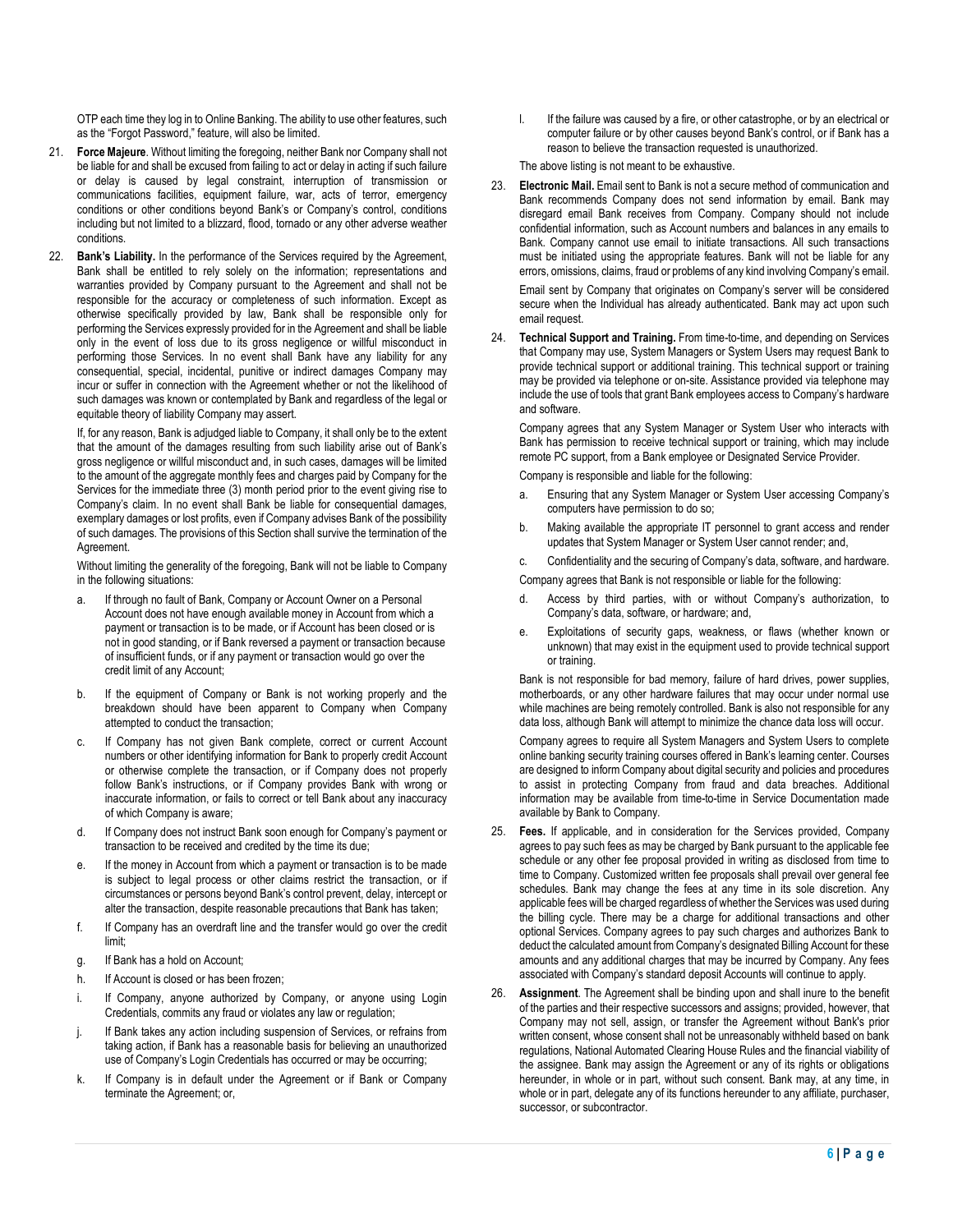- 27. **No Waiver**. Bank shall not be deemed to have waived any of Bank's rights or remedies hereunder unless such waiver is in writing and signed by Bank. No delay or omission on Bank's part in exercising any rights or remedies shall operate as a waiver of such rights or remedies or any other rights or remedies. A waiver on any one (1) occasion shall not be construed as a bar or waiver of any rights or remedies on future occasions.
- 28. **Governing Law.** Any dispute concerning Bank and Company, arising out of, connected with, related to, or incidental to the relationship established between them in connection with the Agreement, and whether arising in contract, tort, equity or otherwise, shall be resolved in accordance with the applicable federal law and the laws of the state in which the Account is located and not the conflicts of law provisions of the State of North Dakota.
- 29. **Choice of Forum.** Bank and Company agree that all disputes between them arising out of, connected with, related to, or incidental to the relationship established between them in connection with the Agreement, and whether arising in contract, tort, equity or otherwise, shall be resolved only by the State or Federal courts located in Cass County, North Dakota, but Bank and Company acknowledge that any appeals from those courts may have to be heard by a court located outside of Cass County, North Dakota. Company waives in all disputes any objection that it may have to the location of the court considering the dispute.
- 30. **Captions**. The captions of sections hereof are for convenience only and shall not control or affect the meaning or construction of any of the provisions of the Agreement.
- 31. **Amendment; Counterparts; Miscellaneous**. From time to time Bank may amend any of the terms and conditions contained in the Agreement. Any amendment (i) Bank makes to comply with federal or state law does not require Company's consent. Company will be deemed to have consented to any other amendment unless, within thirty (30) days from the date of notice of the amendment, Company notifies Bank in writing that is does not consent and wishes to terminate the Agreement. Bank reserves the right, at its sole discretion, to notify Company of any amendments by posting notice of the amendment to the System or sending a notice of the amendment via email or U.S. mail. If a notice regarding an amendment to the Agreement is posted on the System or sent via email or U.S. mail, it will be considered effective when posted to the System or sent to you at the last electronic or other mailing address maintained for Company in Bank's records. You consent to any amendment or modification to the Agreement if you continue to use your Account after an amendment or modification becomes effective. If any provision of the Agreement is held to be unenforceable or invalid, the other provisions shall continue in full force and effect. The failure of either party to insist on strict performance of any of the provisions hereunder shall not be construed as the waiver of any subsequent default of a similar nature.

## 32. **Termination**.

- In General. The Agreement shall continue in full force and effect until either party terminates the Agreement by giving the other party thirty (30) calendar days advance written or oral notice of its intention to terminate; provided, however, that any such termination by Company shall not be effective until Bank has had a reasonable opportunity to act upon Company's notice of termination. The termination of the Agreement shall not affect the rights and obligations of the parties which have accrued prior to such termination.
- Immediate Termination. Notwithstanding the foregoing. Bank may terminate the Agreement and suspend any Service immediately without written notice to Company if, at any time, (i) Company fails to comply with any of its material obligations hereunder, (ii) Company is in default under any other material obligation with Bank, (iii) a receiver, custodian, trustee, or similar official has been appointed, or been applied for by Company for all or a substantial part of Company's property, (iv) any general assignment has been made for the benefit of creditors with respect to Company, (v) a voluntary or involuntary case, petition or proceeding has been commenced under the United States Bankruptcy Code or any other statute or regulation relating to bankruptcy or relief of debtors seeking liquidation, reorganization or other relief with respect to Company, or its debts, (vi) Company or any other person on behalf of Company has taken any action under the laws of any jurisdiction applicable to Company which is similar to any of the foregoing, (vii) there has been a material adverse change in the financial circumstances of Company, or (viii) Bank deems immediate termination of the Agreement and/or any Service as necessary or appropriate in order to prevent a financial loss to Bank.
- 33. **Complete Agreement.** The parties hereto acknowledge that each has read the Agreement, understands it, and agrees to be bound by its terms. Company agrees that the Agreement is the complete and exclusive statement of Company and Bank pertaining to the Services, which supersedes any proposal or prior agreement, oral or written, and any other communications between Company and Bank relating to the subject matter of the Agreement. If there is a conflict between what Bank's employee says and the terms of the Agreement, the terms of the Agreement will prevail.
- 34. **Notices**. All notices, requests, demands, directions and other communications given to or made upon Company by Bank may be made orally, in writing (including facsimile communication), or electronically by posting it on the System or sending a Secure Message through Online Banking. Notwithstanding any other provisions of the Agreement, all communications provided under the Agreement by Company may be given to Bank by letter, facsimile or electronically by sending a Secure Message through Online Banking, as deemed acceptable by Bank, subject to such additional terms and conditions as Bank may require. In its sole discretion, Bank may, but shall not be required to, accept communications given to Bank orally. Any communications given to Bank orally shall promptly thereafter be confirmed in writing, but Bank will incur no liability for Company's failure to send written confirmation or for the failure of any such written confirmation to conform to the communication received by Bank via telephone.
- 35. **Accuracy and Timelines of the Services**. Bank will use reasonable efforts to provide the Services in a prompt fashion, but shall not be liable for temporary failure to provide the Services in a timely manner. In such event, Company shall be responsible for carrying out banking business through alternative channels. Bank shall not be liable for any inaccurate or incomplete information with respect to transactions which have not been completely processed or posted to Bank's deposit or payments system prior to being made available pursuant to the Services. Information with respect to all transactions is provided solely for Company's convenience, and Company shall have no recourse to Bank as to use of such information.
- 36. **Acknowledgment that Transaction May Not Be Initiated in Violation of the Laws of the United States.** Company acknowledges that it will not generate any transactions using the Services that violate the laws of the United States, including the sanction laws administered by the Office of Foreign Asset Control (OFAC).

# ONLINE AND MOBILE BANKING SERVICES

- 1. **Description of Service.** This Service allows you to perform a number of banking functions through the use of a personal computer or, for some functions, a Mobile Device, on Accounts linked to this Service.
- 2. **Access to Online Banking**. Company has no rights to the System, or any copies thereof, except for the right to use the System as specifically described by Bank. Title and ownership rights to the System (including patent, copyright, and trade secret property rights) remain with Bank, its third party licensor, or Designated Service Provider. If a System Manager, System User or anyone using Login Credentials is not an authorized signer on the Account, Company specifically acknowledges its agreement to indemnify and hold harmless Bank from acts of all non-signatory persons. Regardless of Company's written instructions to Bank, Company authorizes Bank to allow access to Accounts and to execute the transactions requested by a System Manager, System User or anyone using Login Credentials.

#### 3. **Bank Obligations.**

- Bank agrees to transmit all the financial data under its control required to utilize the Services and to act on appropriate instructions received from Company or anyone using Login Credentials in connection with such Services. Company understands and agrees that the Services may be provided by Bank or its Designated Service Provider.
- b. Company understands that Services availability is at all times conditioned upon the corresponding operating and availability of those computer services and Systems used in communicating Company's instructions and requests to Bank and Bank's responses to such instructions and requests. Bank shall not be liable or have any responsibility of any kind for any loss or damage thereby incurred or suffered by Company in the event of any failure or interruption of such Services or any part thereof, resulting from the act or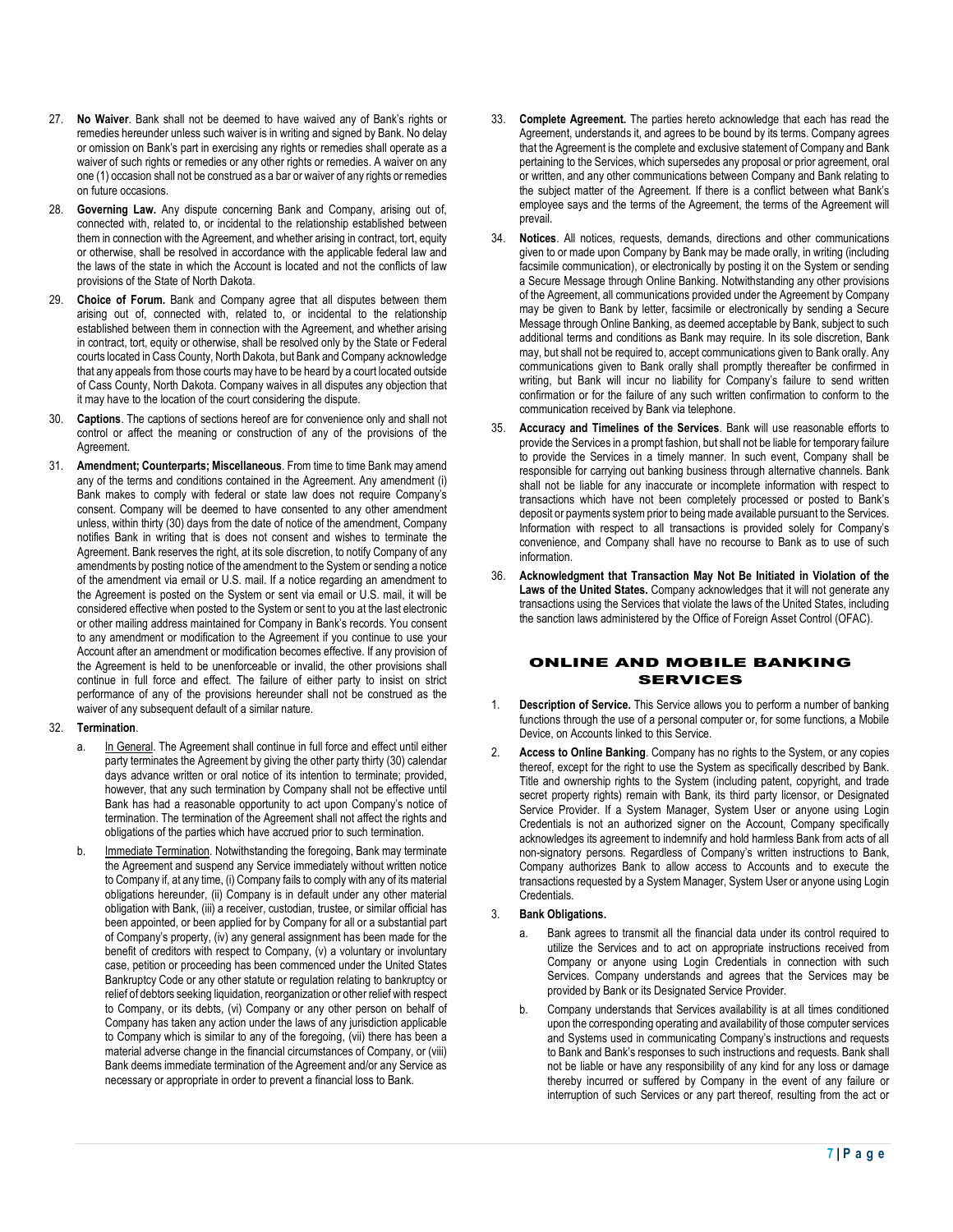omission of any Designated Service Provider, or from any other cause not reasonably within the control of Bank.

- c. Bank agrees that it will allow Company to process and transmit information and conduct online transactions as long as Company complies with the terms of the Agreement.
- 4. **Current Day Balance Information and Current Day Transactions.** Company acknowledges that the information regarding the current day may change. For instance, over the counter items may not be reflected and interruptions in communications can occur and Bank shall not be responsible for current day balance or current day transaction information. Company acknowledges that Company's decisions based on Bank's information on current day balances and current day transactions therefore must take into consideration information not known to Bank or not reflected in the current day balance or transaction details Company obtains from Bank.

# 5. **Funds Transfers**.

- a. Company authorizes Bank to transfer funds of Company between any Accounts of Company at Bank when requested to do so in an electronic instruction through the System by Company to Bank. If Company authorizes Bank to transfer funds from a business Account to a consumer Account or to another business Account, which may or may not have the same tax identification number, Company represents and warrants to Bank that Company is the owner of the business(es), or the related company for the businesses.
- b. Transfers initiated prior to 11:00 p.m. CT on a Business Day will be posted to the receiving Account the same day. All transfers completed after 11:00 p.m. CT, or on a non-Business Day or holiday, will be posted the following Business Day.
- c. Company assumes responsibility for verifying availability of funds at the time of the fund transfer orders. Company must have enough money or credit in the Account from which Company instructs Bank to make a payment or transfer.
- d. If more than one fund transfer is made at or about the same time and the available funds in the applicable Account do not cover all of such fund transfer orders, Bank may execute as many of such fund transfer orders as possible within the dollar limits of such available funds, in any order convenient to Bank and in its sole discretion.
- 6. **Loan Advances and Payments.** In addition to other applicable terms regarding fund transfers, Bank shall not be required to process any loan advance request if any default exists under any credit agreement with Bank, or these terms and conditions, or Bank is otherwise excused or prohibited under any credit agreement or applicable law from making an advance to Company. All information provided regarding any loan Account is for Company's informational purposes only and are subject to verification and adjustment, including all information regarding availability and payoff amounts.
- 7. **Stop Payment Authorization.** Company will be able to place and/or delete stop payment orders on any check written on a demand Account of Company. Company is solely responsible for its actions when placing or deleting stop payment orders. Bank reserves the right to require confirmation in writing in a form acceptable to Bank of all stop payment orders and deletions thereof. The stop payment entry page within the System must be completed in its entirety.
	- a. Sufficient information to properly identify the check must be provided, including the Account number, check serial number, and exact dollar amount. Bank assumes no liability when information is incorrect or incomplete.
	- b. Bank must be given sufficient time to provide a reasonable opportunity to act on the stop payment order. Stop payment orders are not effective if, before the stop payment order was placed; Bank has already negotiated the check or otherwise become legally obligated for its payment.
	- c. Stop payment orders are effective for six (6) months or until the item is returned. Company may renew stop payment orders for an additional six (6) month period by reentering the stop payment order upon the expiration of the original six (6) month period. Company is solely responsible for monitoring all expiration dates of stop payment orders.
	- d. Bank's customary stop payment fees will apply.
- e. Company agrees to abide by the rules and regulations governing stop payment orders as outlined in the Uniform Commercial Code or other applicable laws.
- 8. **Batch Extract Files**. Batch Extract Files are available to Company by indicating on the Agreement and Service Documentation. Login Credentials to Online Banking are not required.
- 9. **Mobile Services**. Mobile Services allows Company to perform several functions from a Mobile Device. Where available, Company may use Mobile Services to:
	- a. transfer funds between Accounts;
	- b. obtain Account balances and transaction information for Accounts;
	- c. send and receive Secure Messages;
	- d. view Periodic Statements;
	- e. receive Alerts on Accounts; and,
	- f. utilize other features as Bank establishes from time to time.

These Services and features are limited to the extent, and subject to the terms, noted below:

- g. Company's ability to transfer funds between certain Accounts is limited by federal law and the Deposit Agreement;
- h. Company's ability to use Services to pay bills to Payees, submit ACH or Online Wire Transfers from a Mobile Device are only available if Company has enrolled in the Services.
- 10. **Participating Mobile Carriers**. Bank's participating carriers include (but are not limited to) ACG, Alltel, AT&T, Boost, C-Spire, Carolina West, Cellcom, Cincinnati Bell, ClearSky, Cricket, Google Voice, Interop, Nextel, Ntelos, SprintPCS, T-Mobile®, U.S. Cellular®, Verizon Wireless, and Virgin USA.

#### 11. **General Mobile Services Information**.

- a. For questions regarding Mobile Services, contact Bank at 866-442-2472 option 2.
- b. To stop text messages from being delivered on a Mobile Device, Individual may send "STOP" to the Short Code 226563. Individual may also contact Bank to cancel Text Banking.

## 12. **Mobile Service Accessibility**.

- a. Text Banking requires a text-enabled Mobile Device. Company does not need internet access on Company's Mobile Device to use Text Banking. Internet access is required to utilize Mobile Browser Banking and Mobile App.
- b. Bank may develop additional features for Mobile Services. As additional features are developed, Company will have the opportunity to add them to Mobile Services, provided Company has compatible wireless hardware and software.
- c. To use Mobile Services, Company must be enrolled in Online Banking. Within Mobile Services, Company will have access to all Accounts Company can view within Online Banking.
- d. Company is responsible for the purchase, maintenance and Mobile Device relationship, including fees associated with the operation of Mobile Device. Bank is not responsible for any errors or failures from any malfunction of Company's Mobile Device.
- e. Company can use Mobile Services seven (7) days a week, twenty-four (24) hours a day. However, at certain times, some or all of the Mobile Services may not be available due to System Maintenance or reasons beyond Bank's control, including, but not limited to, the availability of Mobile Device services. Bank does not warrant that Mobile Services will be available at all times and shall not be responsible when Mobile Services are unavailable. The display of account information may be limited or otherwise vary based on Company's Mobile Device and Company's Mobile Device Service.
- 13. **Mobile Service Charges**. Bank will not charge Company for viewing Accounts, transferring funds, or viewing transaction history. Bank reserves the right to charge fees in the future and such fees will be subject to change. Account(s) are still subject to the fees, charges, balance requirements, etc. articulated in the Service Documentation. In addition, message, data, and other rates may apply. Refer to Mobile Device carrier for details.
- 14. **Company Responsibilities for Mobile Services**.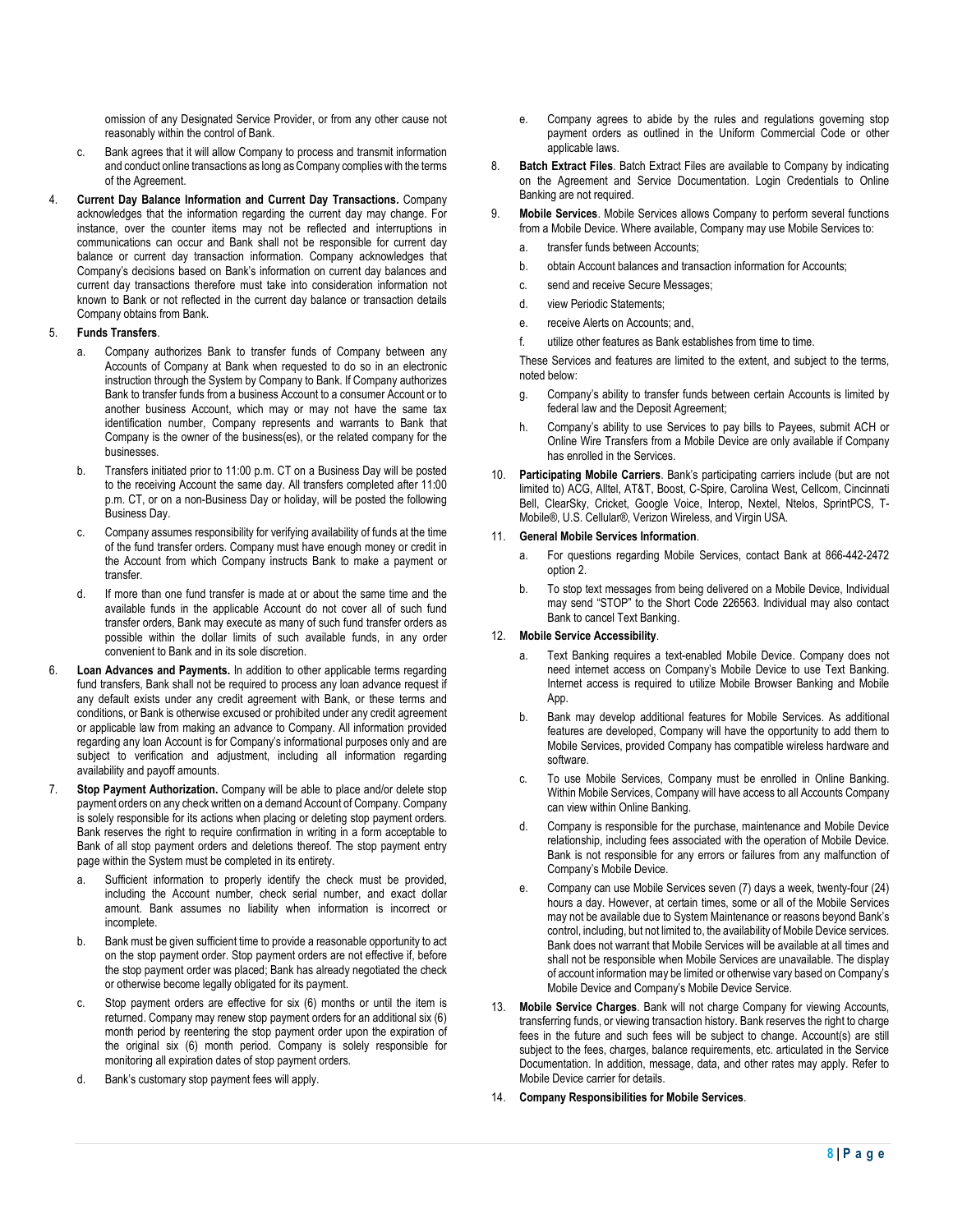- a. Company agrees not to use Mobile Services to conduct any business or activity or solicit the performance of any activity that is prohibited by law or any contractual provision by which Company is bound with any person. Company agrees to comply with all applicable laws, rules, and regulations in connection with Mobile Services.
- b. Company agrees to promptly notify Bank in the event Company loses, changes, or destroys the Mobile Device whose number is registered with Mobile Services.
- c. Company shall not use any company-identifiable information when providing shortcuts or creating nicknames to Accounts.
- 15. **Limited Liability for Use of Bank's Mobile Services**. Bank and Company's mobile service provider cannot make any representation or warranty that Company will have continuous or uninterrupted access to Bank's Mobile Service or any of its content or function or that any of the functions of Bank's Mobile Service will be error-free. The Mobile Banking Service is provided to Company "as is" and "as available." Bank and Company's mobile service provider cannot make any representation or warranty relating to Bank's Mobile Services (including, without limitation, its performance, availability, contents, or functions) or any advertisements or websites in connection with that Service. Company's sole and exclusive remedy for any failure or non-performance of Bank's Mobile Banking Service shall be for Bank to use commercially reasonable efforts to perform an adjustment or repair of Mobile Services. Company understands that there are risks associated with using a Mobile Device and that in the event of theft or loss; Company's confidential information could be compromised. In no event will Bank or any of its officers, directors, shareholders, subsidiaries, affiliates, agents, licensors or third party service providers be liable for any consequential (including, without limitation, loss of data, files, profit, or goodwill or the costs of procurement of substitute of goods or Mobile Services), indirect, incidental, special or punitive damages arising out of, or in connection with, Company's use of Mobile Services. Bank makes no representations or warranties regarding the accuracy, functionality or performance of Mobile Services or any software that may be used in connection with Mobile Services. Bank disclaims any express or implied warranties, including any warranties of merchantability, fitness for a particular purpose or error-free operation.

# ACH ORIGINATION

- 1. **Description of Service.** This Service allows Company to originate debit and credit Entries to Receiver Account(s) by means of the ACH Network.
- 2. **Compliance with the Rules and Applicable Law.** Company's rights and obligations with respect to any Entry are governed by the Rules, and U.S. laws. Company acknowledges receiving online access to ACH Rules. Company agrees to be bound by the Rules, as may be amended from time to time. Company represents and warrants that it will comply with the Rules and applicable laws, regulations, regulatory requirements and Bank's current Service Documentation, and that it will not transmit any Entry or engage in any act or omission that violates or causes Bank to violate the Rules, applicable laws, regulations or regulatory requirements, including, without limitation, regulations of OFAC, sanctions or executive orders, or any program administered by the United States Department of the Treasury's Financial Crimes Enforcement Network ("FinCEN"), the Board of Governors of the Federal Reserve and the Federal Financial Institutions Examination Council ("FFIEC"). Bank may terminate or suspend access upon written notice and identification of a material breach by Company of the Rules. Furthermore, Bank shall have the right to initiate an audit of Company procedures for compliance with this Service Agreement and the Rules, upon written notification to Company. Bank will charge the Company with any fines or penalties imposed by OFAC, Nacha or any organization which are incurred as a result of non-compliance by Company and Company agrees to fully reimburse and/or indemnify Bank for such charges or fines. The duties of Company set forth in the following paragraphs of this Agreement in no way limit the requirement of complying with the Rules
- 3. **Underwriting**. Company approval for use of this Service may be subject to underwriting criteria established by Bank from time to time. If Bank requires application of underwriting criteria to Company approval for use of this Service, Bank will communicate to Company the nature and content of that criteria and the information Company will be required to provide to Bank. Company agrees to provide Bank such financial, business and operating information as Bank may reasonably request in connection with Bank's underwriting and approval process. Bank may require the personal guarantee of a principal or an owner of Company.

# 4. **Security Procedures.**

- a. Company is responsible to strictly establish and to maintain procedures to safeguard against unauthorized transactions. Company warrants that no individual will be allowed to initiate transfers in the absence of proper supervision and safeguards, and agrees to take reasonable steps to maintain the confidentiality of the security procedures and any passwords, codes, security devices, and related instructions provided by Bank. If Company believes or suspects that any such information has been accessed by an unauthorized individual, Company will verbally notify Bank immediately, followed by written confirmation. The occurrence of such notification will not affect any transfers made in good faith by Bank prior to the notification and within a reasonable time period to prevent unauthorized transfers.
- b. Company understands and agrees that the authenticity of any ACH File or Entry transmitted to the Bank will be verified pursuant to the following security procedures:
	- i. Security Tokens. Adding the ACH Service requires all System Managers and any System Users at Company who will submit or approve ACH Entries through Online Banking System to use a security token when submitting ACH Entries to Bank. This requirement cannot be waived.
	- PGP File Encryption. ACH Entries transmitted through SFTP must be encrypted with Secure Shell Protocol (SSH Protocol) file level encryption. This requirement cannot be waived.

The following authorization procedure is recommended to verify authenticity of ACH Entries sent to Bank:

- Dual Authorization. Bank's Standard Authorization Procedure recommends Company to require a secondary authorization for all ACH Entries. In order to provide the most protection to Company, secondary authorization should be granted by a different System Manager or System User using a security token provided through the VIP Access App on a Mobile Device or desktop computer or hand-held security token issued by Bank.
- c. The Rules recommend and require that ACH data (used in the routing and settlement of ACH transactions) be securely stored. Company's ability to limit access to production data can be done through commercially available software products and services. Access to ACH data can be limited to specific programs, user IDs, or read-only or read-and-edit-only access functionality. Files must be transmitted using security technology as provided in the Rules. Such File transmission between ACH participants, including Company, should utilizie encryption and authentication methods. Encryption is a process of scrambling data content through hardware or software in order to protect the confidentiality of a File's contents. Authentication is a process of ensuring that files and data content are not altered between the orginator and receiving points.
- The Company shall comply with the security procedures to this Agreement and Company acknowledges and agrees that the security procedures, including (without limitation) any Security Devices used in connection therewith, constitute commercially reasonable security procedures under applicable law for the initiation of ACH entries. The Company acknowledges that the security procedures are for verification of authenticity and not to detect errors in the transmission or content of the Entry and that Company alone bears sole responsibility for detecting and preventing such errors. Company authorizes Bank to follow any and all instructions entered and transactions initiated using applicable security procedures unless and until Company has notified Bank, according to notification procedures prescribed by Bank, that the security procedures or any security device has been stolen, compromised, or otherwise become known to persons other than user(s) and until Bank has had a reasonable opportunity to act upon such notice. Company agrees that the initiation of a transaction using applicable security procedures constitutes sufficient authorization for Bank to execute such transaction notwithstanding any particular signature requirements identified on any signature card or other documents relating to Company's deposit account maintained with Bank, and Company agrees and intends that the submission of transaction orders and instructions using the security procedures shall be considered the same as Company's written signature in authorizing Bank to execute such transaction. Company acknowledges and agrees that Company shall be bound by any and all Entries initiated through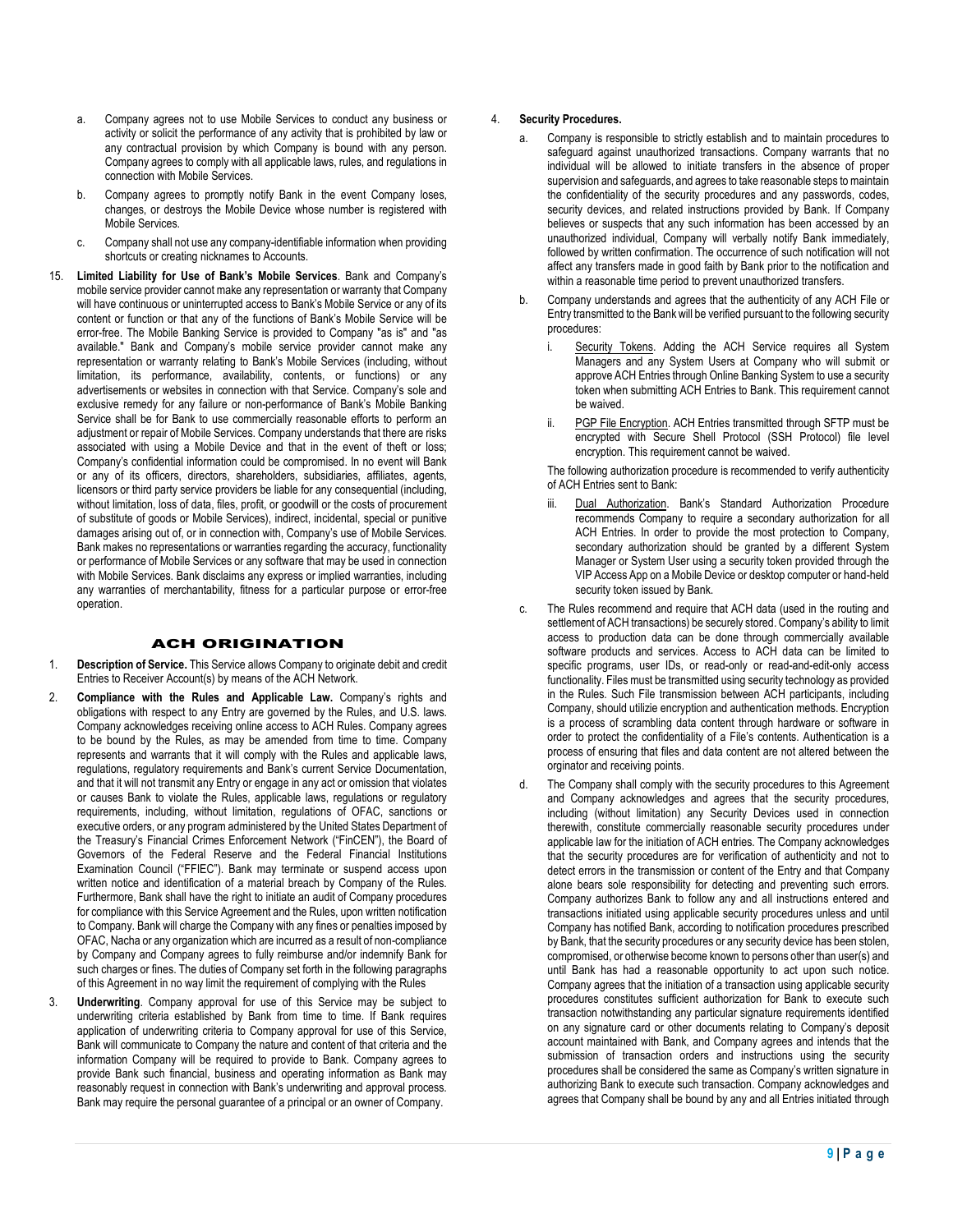the use of such security procedures, whether authorized or unauthorized, and by any and all transactions and activity otherwise initiated by System User(s), to the fullest extent allowed by law.

- e. Company agrees to keep all security procedures and Security Devices protected, secure, and strictly confidential and to provide or make available the same only to System User(s). Company agrees to regularly instruct each System User not to disclose or provide any security procedures or Security Devices to any unauthorized person. Bank shall distribute Security Devices to the Company and Bank shall otherwise communicate with the Company regarding security procedures. Company shall have responsibility to distribute Security Devices to System User(s) and to ensure the proper implementation and use of the security procedures by System User(s). Where Company has the ability to change or modify a Security Device from time to time (e.g., a password or PIN), Company agrees to change Security Devices frequently in order to ensure the security of the Security Device and to frequently train System Users on potential risks of fraud and social engineering schemes arising from or related to online banking, ACH Origination and other types of payments-related fraud. Company agrees to notify Bank immediately, according to notification procedures prescribed by Bank, if Company believes that any security procedures or Security Device has been stolen, compromised, or otherwise become known to persons other than System User(s) or if Company suspects or should suspect that any ACH transaction or activity is unauthorized or in error. In the event of any actual or threatened breach of security, Bank may issue Company a new Security Device or establish new security procedures as soon as reasonably practicable, but Bank shall not be liable to Company or any third party for any delay in taking such actions.
- f. Without limiting the foregoing, the Company warrants that no unauthorized individual will be allowed to initiate transfers without proper supervision. If the Company suspects, knows, believes or has reason to believe that an unauthorized individual has transmitted or attempted to transmit one or more Entries or that the security procedures or other Security Devices have otherwise been compromised, the Company agrees to immediately notify the Bank and agrees that any Entry received by the Bank before or within a reasonable time after such notice to the Bank shall be treated as authorized by the Company.
- g. The Company is solely responsible for providing and maintaining the physical, electronic, procedural, administrative, and technical security of data and systems in Company's possession or under Company's control. The Bank is not responsible for any computer viruses (including, without limitation, programs commonly referred to as "malware," "keystroke loggers." and/or "spyware"), problems or malfunctions resulting from any computer viruses, or any related problems that may be associated with the use of an online system or any ACH Origination services. Any material downloaded or otherwise obtained is obtained at the Company's own discretion and risk, and the Bank is not responsible for any damage to Company's computer or operating systems or for loss of data that results from the download of any such material, whether due to any computer virus or otherwise. The Company is solely responsible for maintaining and applying anti-virus software, security patches, firewalls, and other security measures with respect to the Company's operating systems, and for protecting, securing, and backing up any data and information stored in or on the Company's operating systems. The Bank is not responsible for any errors or failures resulting from defects in or malfunctions of any software installed on the Company's operating systems or accessed through an Internet connection.
- h. The Company acknowledges and agrees that it is the Company's responsibility to protect itself and to be vigilant against e-mail fraud and other internet frauds and schemes (including, without limitation, fraud commonly referred to as "phishing" and "pharming"). The Company agrees to educate user(s), agents, and employees as to the risks of such fraud and to train such persons to avoid such risks. The Company acknowledges that Bank will never contact the Company by e-mail in order to ask for or to verify account numbers, security devices, or any sensitive or confidential information. In the event the Company receives an e-mail or other electronic communication that the Company believes, or has reason to believe, is fraudulent, the Company agrees that neither Company nor its user(s), agents, and employees shall respond to the e-mail, provide any information to the e-mail sender, click on any links in the e-mail, or otherwise comply with any instructions in the e-mail. The Company agrees that the Bank is not

responsible for any losses, injuries, or harm incurred by the Company as a result of any electronic, e-mail, or Internet fraud.

- In the event of a breach of the security procedure, the Company agrees to assist the Bank in determining the manner and source of the breach. Such assistance shall include, but shall not be limited to, providing the Bank or the Bank's agent access to Company's hard drive, storage media and devices, systems and any other equipment or device that was used in breach of the security procedure. The Company further agrees to provide to the Bank any analysis of such equipment, device, or software or any report of such analysis performed by the Company, the Company's agents, law enforcement agencies, or any other third party. Failure of the Company to assist the Bank shall be an admission by the Company that the breach of the security procedure was caused by a person who obtained access to transmitting facilities of the Company or who obtained information facilitating the breach of the security procedure from the Company and not from a source controlled by the Bank.
- Bank reserves the right to modify, amend, supplement, or cancel any or all security procedures, and/or to cancel or replace any Security Device, at any time and from time to time in Bank's discretion. Bank will endeavor to give Company reasonable notice of any change in security procedures; provided that Bank may make any change in security procedures without advance notice to Company if Bank, in its judgment and discretion, believes such change to be necessary or desirable to protect the security of Bank's systems and assets. Company's implementation and use of any changed security procedures after any change in security procedures shall constitute Company's agreement to the change and Company's agreement that the applicable security procedures, as changed, are commercially reasonable and adequate for the purposes intended.
- 5. **Alternative Method**. In the event the System is unavailable, Company may submit ACH Entries via an Alternative Method process as described below or other Service Documentation. Alternate Method used if System is Unavailable:
	- a. In the event that there is an outage with Online Banking, Bank offers an alternate method to enable Company to issue ACH instructions to Bank through Online Banking's Secure Messaging service. If Online Banking's Secure Messaging service is unavailable, Company will utilize Bank's Secure Email to transmit payment instructions and call 866-442-2472 option 2 to authenticate identity. Company authorizes Individuals with access to the Online ACH Service to receive all confidential funds transfer materials from Bank related to this Service. In addition, Company must authorize Individuals to submit ACH instructions to Bank through Online Banking's secure messaging service or Bank's secure email service.
	- b. In the event that Company's Mobile Device or desktop computer with VIP Access App is lost, stolen, or otherwise inaccessible, Company will contact Bank to report Individuals' Login Credentials with linked Credential ID and request connection removed. Company will obtain a different Mobile Device or desktop computer, download VIP Access App and contact Bank to link new Credential ID to Individuals' Login Credentials.
	- c. In the event that hand-held security token malfunctions, is lost, or is otherwise inaccessible, Company will contact Bank to report and request Individuals' Login Credentials with linked Credential ID be removed. Bank will link a new Credential ID to a replacement hand-held security token for Individual, and complete the out-of-band authentication on behalf of the Individual for the ACH before sending the new hand-held security token to Company for Individual.
- 6. **Authorization**. Company hereby authorizes Bank to transmit any Entry received by Bank from Company in accordance with the Rules and the terms of the ACH Agreement and to credit or debit the amount of such Entries to the ACH Account(s) specified by Company.
- 7. **Company's Representations, Warranties and Agreements**. The Company represents and warrants that each Entry provided to the Bank complies in all respects with the Rules and this Agreement. The Company acknowledges and agrees that, pursuant to the Rules, the Bank makes certain warranties to the ACH Operator and other Banks and that such warranties are made in reliance on: (i) the representations and warranties of the Company, including but not limited to those contained in this section of this Agreement and (ii) Company's agreement to be bound by the Rules and applicable law. The Company shall indemnify the Bank against any claims, alleged claims, loss, liability or expense (including attorneys'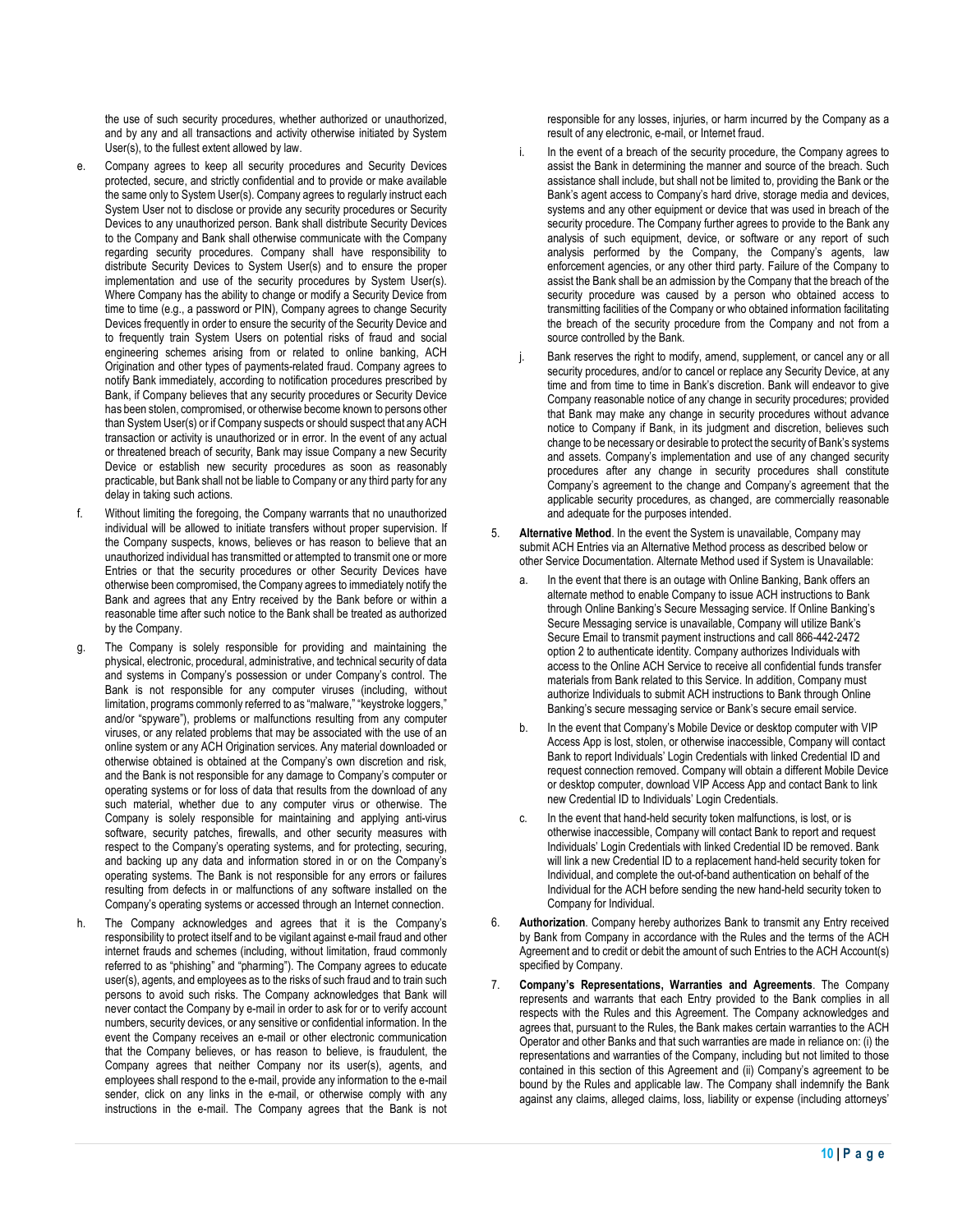fees and expenses) resulting directly or indirectly from, related to or arising out of: (i) any breach of the Company's warranties or this Agreement; (ii) Company's failure to exercise ordinary care in connection with its duties hereunder; (iii) any action by the RDFI upon an unauthorized or erroneous Entry initiated by the Company; (iv) any actions by a Designated Service Provider or agent of the Company that results in a breach of this Agreement by the Company; (v) to the extent that it involves the Bank, any litigation by an ACH Operator, an RDFI or any Company receivers asserting noncompliance on the Company's part with the Rules, laws, regulations or regulatory requirements. Without limiting the foregoing, the Company warrants:

- a. Each Entry is authorized pursuant to the Rules and the authorization has not been revoked;
- b. Each authorization is clear and readily understandable by the receiver;
- c. Copies of authorizations will be made available when requested by the Bank;
- d. Each credit Entry is timely and accurate;
- e. Each debit Entry is for a sum which, on the Settlement Date will be due and owing to the Company from the party whose account will be debited, is for a sum specified by such party or is to correct a previously transmitted erroneous credit Entry;
- f. No Entry has been reinitiated in violation of the Rules;
- g. Company warrants it has complied with all the warrantees set forth in the Rules for each Entry initiated;
- h. If the Company originates Same Day ACH Entries, the special warrantees set forth in the Rules for such Entries have been complied with;
- i. The Company has used commercially reasonable procedures to verify that all information contained in an Entry, including but not limited to routing numbers, is accurate and valid; and,
- j. This Agreement has been duly and properly authorized by the Company, the party executing this Agreement is properly authorized on behalf of the Company to execute this Agreement on its behalf, and this Agreement is enforceable by the Bank in accordance with its terms.
- 8. **Third-Party Service Providers.** Company may be using special equipment, services or software provided by a Designated Service Provider to assist it in processing Files hereunder. For each Designated Service Provider, Company (a) agrees that Designated Service Provider is acting as Company's agent in the delivery of Files to Bank, and (b) agrees to assume full responsibility and liability for any failure of Designated Service Provider to comply with the laws of the United States, the Rules and this Agreement. Bank shall not be liable for any losses, fees, costs or expenses incurred by Company as a result of any error by Designated Service Provider or a malfunction of equipment provided by Designated Service Provider. Company is solely responsible for maintaining compliance with the requirements of Designated Service Provider, including obtaining any software updates, and to ensure Designated Service Provider complies with this Agreement. Bank's sole responsibility shall be to transmit transactions approved by Company on to the ACH Operator and Bank shall not have any responsibility for any File handled by Designated Service Provider until that point in time when Bank accepts and approves a File from such Designated Service Provider for processing. To the extent Company and the Designated Service Provider have entered into a separate agreement ("Designated Service Provider Agreement") that conflicts with the terms of this Agreement, Company agrees that this Agreement shall control. All of Company's obligations and responsibilities under this Agreement apply to the Designated Service Provider, and Company represents and warrants that any separate Designated Service Provider Agreement with the Designated Service Provider shall so provide. At Bank's request, Company shall provide to Bank a true and exact copy of any Designated Service Provider Agreement. Company shall designate the Designated Service Provider as a System User before the Designated Service Provider sends Files to Bank. Notwithstanding the foregoing, Company hereby authorizes Bank to accept any File submitted by the Designated Service Provider even if the Designated Service Provider has not been designated as a System User or if the Third-Party Designated Service Provider has not executed a Designated Service Provider Agreement. Company hereby indemnifies and holds Bank harmless for any losses, damages, fines, assessments, costs, fees (including attorneys' fees), and expenses incurred or suffered by Bank or any other person arising from or in any way related to Company's use of Designated Service Provider or any alleged or actual violation of the Rules.
- 9. **International ACH Transactions ("IAT")**. Company shall not initiate any IAT Entries without Bank's prior approval. If approved by Bank, the following provisions apply to IAT Entries originated by Company:
	- a. IAT Entries are transmitted by Bank in U.S. dollars and may be converted to the local currency for receipt in the foreign country at the exchange rate determined by Bank's processor on the date determined by Bank's processor. All risk of fluctuation in the applicable exchange rate is borne by Company and Company agrees and acknowledges that Bank shall not be liable to Company for any loss or charge incurred by Company as the result of the application of any foreign currency exchange criteria imposed by any institution or agency located outside the United States.
	- b. In the event of an error in an Entry or duplicate entries, Company acknowledges and agrees that Company shall be liable for any and all losses caused by a direct or indirect result from the error or duplicate Entry.
	- c. Company shall originate all International ACH Transactions, as that term is defined in the Rules, with an IAT SEC code and Company hereby agrees to abide by all of the Rules related to IAT Entries.
	- d. Company agrees that in the case of a non-Consumer Account, Company shall enter into an agreement with the Receiver whereby the Receiver agrees to abide by the Rules in effect from time to time.
	- e. Company acknowledges that it has reviewed and understands the section of the Rules entitled (or otherwise dealing with) "Rules Exceptions for Outbound IAT Entries" and Company understands and agrees that laws, regulations, and rules of the country in which the Receiver is located shall govern the matters listed within that subsection. Company further acknowledges that Company understands how such laws, regulations and rules differ from the Rules.
	- f. Company agrees and acknowledges that any assistance by Bank does not in any manner obligate Bank for the accuracy or enforceability of the Entry in any country outside the United States.
	- g. Company bears the risk of any loss caused by any delay, tax, cost, tariff, fee, or other charge incurred on account of the Entry in any country outside the United States.
	- h. If the settlement of any IAT Entry involves clearing of the Entry in more than one country outside the United States, Bank shall be permitted to rely upon any advice or instruction received by Bank from the financial institution or financial agency located in the first country outside the United States to which the Entry is directed.
	- i. IAT Entries must be authorized as provided in the Rules. The form and content of the authorization, including whether such authorization may be oral, electronic, or written, shall be governed by the laws and payment system rules of the receiving country.
	- Company hereby indemnifies Bank from and against any and all resulting claims, demands, losses, liabilities, or expenses, including attorneys' fees and costs, resulting directly or indirectly from Company's origination of an IAT Entry.
- 10. **WEB Debit-Internet Initiated Entries/Mobile Entry.** When submitting WEB Debit Entries through the System or Mobile System, Company must:
	- a. Employ a commercially reasonable method of authentication to verify the identity of the consumer;
	- b. Employ a commercially reasonable fraudulent transaction detection system to screen each Entry;
	- c. Use commercially reasonable procedures to verify that routing numbers are valid; and,
	- d. Conduct an audit annually, and share this audit with Bank upon Bank's request, to ensure that Bank information Company obtains from Receivers is protected by security practices and procedures that include, at a minimum, adequate levels of (i) physical security to protect against theft, tampering, or damage; (ii) personnel and access controls to protect against unauthorized access and use; and (iii) network security to ensure capture, storage and distribution.
- 11. **Bank Obligations and Authorization**. Bank shall, in accordance with the Rules, process, transmit and settle any Entry. Bank shall have no obligation to transmit an Entry if Company fails to comply with the Rules or any terms of the Agreement.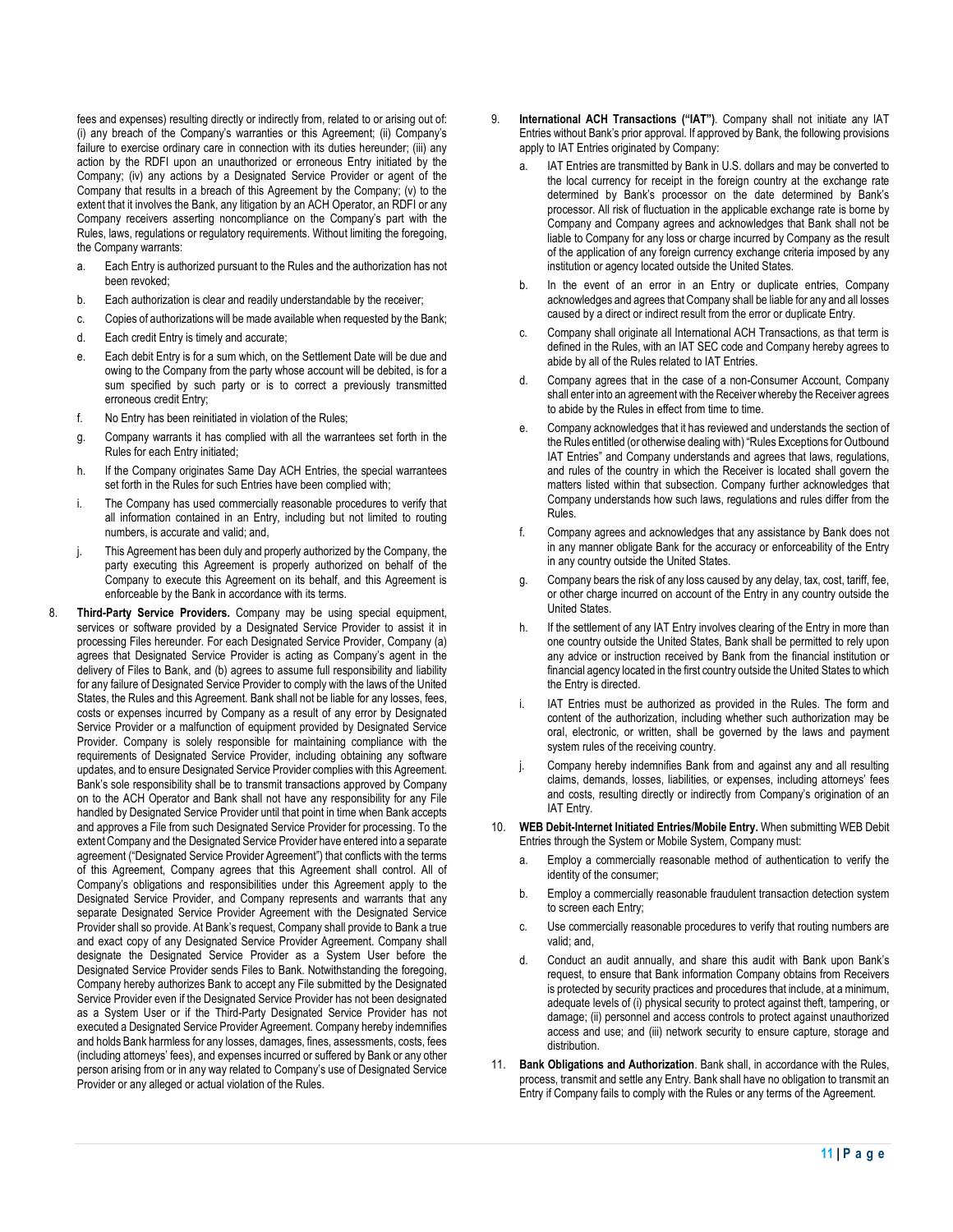- 12. **Company's Account.** Company will maintain an ACH Account with Bank at all times during the term of the Agreement. Company shall at all times maintain a balance of available funds in the ACH Account sufficient to cover Company's obligations under the Agreement. If Collected Balance in the ACH Account is insufficient to cover the aggregate amount of Entries, Bank shall have no obligation to transmit such Entries. Company authorizes Bank to debit its ACH Account or any other account maintained at the Bank for any amount it owes Bank as a result of the Agreement.
- 13. **Prefunding.** The Bank reserves the right to require the Company to pre-fund an account maintained at the Bank. The Bank will communicate directly to the Company if pre-funding is required and, if requested by the Company, will provide the Company with an explanation of its pre-funding criteria. Bank may suspend Company's ACH processing if Company fails to establish the required amount of reserves within the time period specified by Bank in its communication to Company.
- 14. **Due Diligence.** Company will supply Bank with due diligence information when requested. This information may include, but is not limited to, financial data, names and other information concerning the principles of Company, information about the business in which Company participates, information regarding the creditworthiness of Company, projected return rates, and payment history. Bank may, in its reasonable discretion, conduct a limited review of Company's operations to ensure compliance with the provisions of the Agreement. Where Bank reasonably believes that Company's financial condition is impaired or deteriorating, Bank may refuse to process any Entries or may require pre-funding of all Entries.
- 15. **Format and Content of Entries.** Entries will be formatted based on the Rules in the standard ACH format. Company shall refer to the Rules for the specific formats.
- 16. **Effective Entry Date**. Company must specify a Business Day as the Effective Entry Date on which it intends a batch of Entries to be posted.
- 17. **Authorizations**. The Company shall obtain an authorization as required by the Rules ("Authorization Agreement") from the person or entity whose account will be debited or credited as the result of a debit or credit Entry initiated by the Company and the Company shall retain the Authorization Agreement while it is in effect for two (2) years after termination or revocation of such authorization as stated in the Rules. Upon request, the Company shall furnish the original or a copy of the authorization to any affected Participating Depository Bank, as defined in the Rules.
- 18. **Prenotification**. Company, at its option, may send prenotification that it intends to initiate an Entry or Entries to a particular account within the time limits prescribed for such notice in the Rules. Such notice shall be provided to the Bank in the format and on the medium provided in the media format section of such Rules. If Company receives notice that such prenotification has been rejected by an RDFI within the prescribed period, or that an RDFI will not receive Entries without having first received a copy of the Authorization Agreement signed by its customer, Company shall not initiate any corresponding Entries to such accounts until the cause for rejection has been corrected or until providing the RDFI with such authorization within the time limits provided by the Rules.
- 19. **Cancellation or Amendment of an Entry.** Company shall have no right to cancel or amend any Entry after its receipt by Bank and Bank shall have no obligation or duty to cancel or amend any Entry once received. However, Bank shall use reasonable efforts to act on a request by Company to cancel an Entry before transmitting it to the ACH Operator or crediting or debiting an On-Us Entry. Any such request shall comply with the Agreement, including the security procedures described in the Agreement. Bank shall have no liability if it fails to effect any amendment or cancellation. Company shall reimburse, indemnify and hold harmless the Bank for any expenses (including attorneys' fees), losses or damages Bank incurs in effecting or attempting to effect Company's request for the cancellation of an Entry.
- 20. **Rejection of Entries.** Bank may reject any Entry, including an On-Us Entry, that does not comply with the requirements of the Rules or this Agreement. Bank shall notify Company of such rejection no later than the Business Day such Entry would otherwise have been transmitted by Bank to the ACH Operator or, in the case of an On-Us Entry, the day before its Effective Entry Date. Notices of rejection shall be effective when given. Bank shall have no liability to Company by reason of the rejection of any such Entry or the fact that such notice is not given at an earlier time than that provided for herein.
- 21. **Provisional Credit Notice.** In the case of a credit Entry, credit given by the RDFI for the Entry is provisional until the RDFI has received final settlement through a Federal Reserve Bank or has otherwise received payment. If the RDFI does not receive payment for the Entry, the RDFI is entitled to a refund from the Receiver in

the amount of the credit to the Receiver Account, and Company will not be considered to have paid the amount of the credit Entry to the Receiver.

# 22. **Reversals**.

- a. Company may reverse an Entry pursuant to the Rules. Reversals can only be initiated if:
	- i. A duplicate file or Entry was improperly initiated;
	- ii. A payment was processed for the wrong dollar amount;
	- iii. A payment was processed to the wrong Receiver; or,
	- iv. A payment was processed for the wrong date.
	- The following are improper reasons for reversing an Entry and are therefore prohibited:
	- i. The Originator or Third-Party Sender failed to provide funding for the original entry or file;
	- ii. The initiation of the reversal is outside the time period permitted by the Rules. The Rules require that a reversing entry must be transmitted in such time that it is made available to the RDFI within five banking days following the settlement date of the erroneous entry; or,
	- iii. For any reason that is not explicitly permitted under the Rules.
- b. General Procedure. Upon proper and timely request by the Company, the Bank will use reasonable efforts to effect a reversal of an Entry or File. To be "proper and timely," the request must (i) be made within the time prescribed in the Rules for reversals for an Entry or File; and (ii) be made immediately, upon discovery of the error. In addition, if Company requests reversal of a Debit Entry or Debit File, it shall concurrently deposit into the Company Account an amount equal to that Entry or File. Company shall notify the Receiver of any reversing Entry initiated to correct any Entry it has initiated in error. The notification to the Receiver must include the reason for the reversal and be made no later than the Settlement Date of the reversing Entry.
- c. No Liability: Indemnification of Bank. Under no circumstances shall the Bank be liable for interest or related losses if the requested reversal of an Entry is not effected. If the Company reverses an Entry or File, the Company shall indemnify the Bank against any claim, alleged claim, demand, loss, liability or expense (including attorneys' fees) arising from or in any way (directly or indirectly) related to an Entry or File reversal.
- 23. **Notice of Returned Entries and Notifications of Change**. The Bank shall notify the Company through its Online Banking System of the receipt of a returned Entry or Notification of Change (NOC) from the ACH Operator no later than one Business Day after the Business Day of such receipt. The Bank shall have no obligation to retransmit a returned Entry if the Bank complied with the terms of this Agreement with respect to the Entry. Bank shall provide Company all information, as required by the Rules, with respect to each NOC Entry or Corrected NOC Entry received by Bank relating to Entries transmitted by Company. Company shall ensure that changes requested by the NOC or Corrected NOC are made within the number of Banking Days as required by the Rules of Company's receipt of the NOC information from Bank or prior to initiating another Entry to the Receiver's account, whichever is later.
- 24. **Automated Delivery of NOCs/Returns**. Automated Delivery of NOCs/Returns is available to Company by indicating on the Agreement and Service Documentation.
- 25. **Entries Returned as Unauthorized**. In the event that an Entry is returned as unauthorized or authorization revoked, Company will contact the necessary parties and resolve any dispute. During this process Company may ask Bank to request from the RDFI a copy of the "Written Statement of Unauthorized Debit." Bank will make reasonable effortsto obtain the form and will deliver it to Company when received. Company agrees not to re-originate any Entry returned as unauthorized or as authorization revoked unless Receiver reauthorized the Entry or Entry stream.
- 26. **Liability**. To the extent allowed by law, Bank shall not be liable for, and shall be excused from, failing to transmit or any delay in transmitting an Entry (i) if such transmittal would result in Bank's having exceeded any limitation upon its intra-day net funds position established pursuant to present or future Federal Reserve guidelines; (ii) if, for any reason, the ACH Operator fails or declines to process an Entry; (iii) if, in Bank's sole discretion, processing an Entry would violate or contribute to the violation of any present or future risk control program of the Federal Reserve or any Rule, law, regulation or regulatory requirement; or (iv) if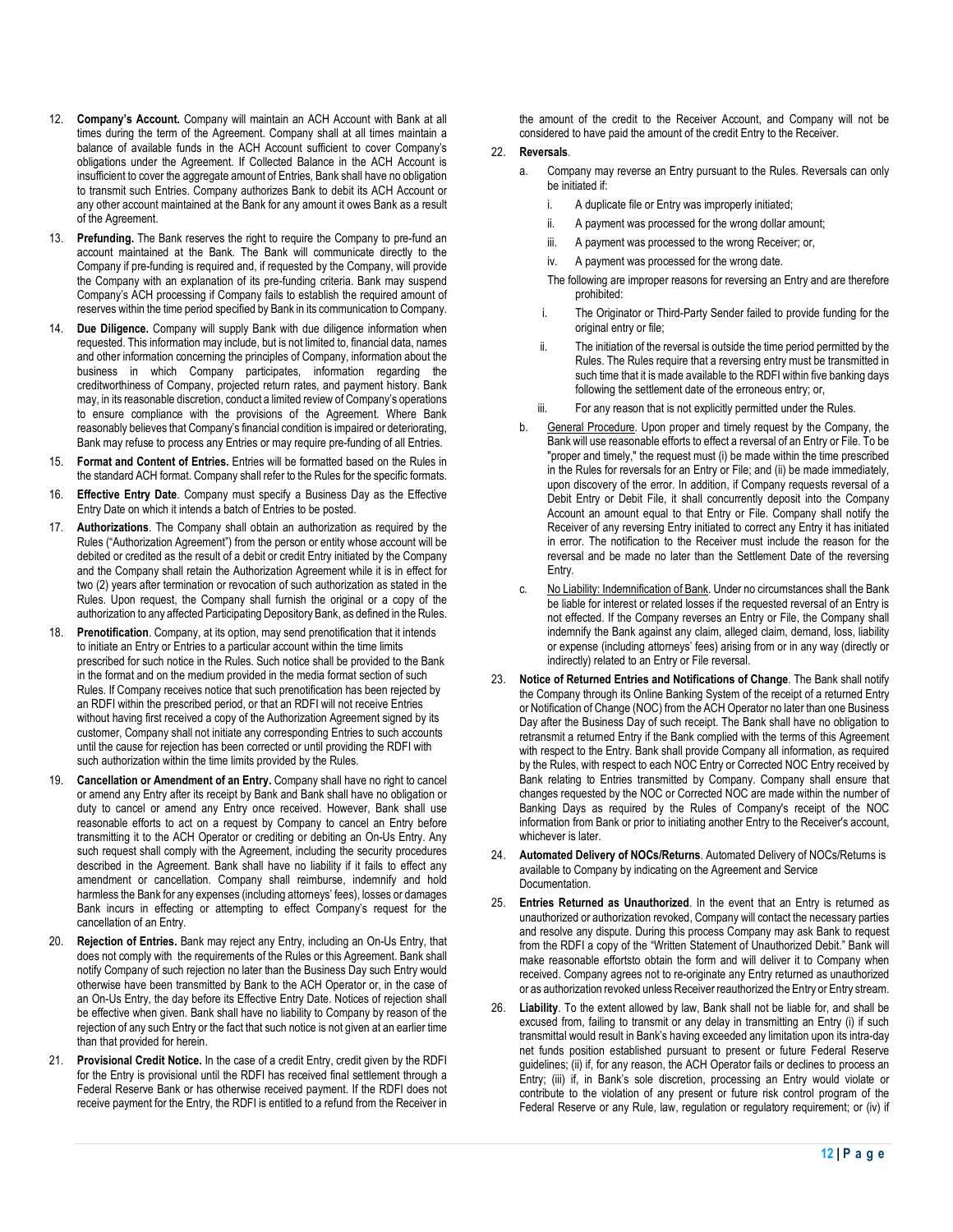processing an Entry, in Bank's sole discretion, would cause it to engage in an unsafe and unsound practice.

- 27. **Prohibited Transactions.** Company agrees not to use or attempt to use the services (a) to engage in any illegal purpose or activity or to violate any applicable law, rule or regulation, (b) to breach any contract or agreement by which Company is bound, (c) to engage in any internet or online gambling transaction, whether or not gambling is legal in any applicable jurisdiction, or (d) to engage in any transaction or activity that is not specifically authorized and permitted by this Agreement. Company acknowledges and agrees that Bank has no obligation to monitor Company's use of the services for transactions and activity that is impermissible or prohibited under the terms of this Agreement; provided, however, that Bank reserves the right to decline to execute any transaction or activity that Bank believes violates the terms of this Agreement**.**
- 28. **Rules Enforcement.** In the event that a Report of Possible Rules Violation is filed on the Company, the Company shall cooperate with Bank and take appropriate steps to correct the problem as required by the Rules and within the time frames suggested by the Bank. In the event that a fine is levied against the Bank for a violation of the Rules, the Company agrees to indemnify and hold the Bank harmless from any and all costs, expenses, fees (including attorneys' fees), damages, losses or other similar obligation arising from or in any way related to the fine and any claims that Company has violated the Rules.
- 29. **Rates**. In the event the rate of any of the following occur based on the calculations noted in the Rules, Company will share the data requested by Bank and will immediately begin the process of bringing the rate below the specified percent:
	- a. Unauthorized transactions exceed one half of a percent (1/2%);
	- b. Administrative return rate exceeds three percent (3%); or,
	- c. Overall return rate exceeds fifteen percent (15%).
- 30. **Inconsistency of Name and Account Number**. Company acknowledges and agrees that, if an Entry describes the Receiver inconsistently by name and Account number, payment of the Entry may be made on the basis of the Account number even if it identifies a person different from the named Receiver, and Company's obligation to pay the amount of the Entry to Bank is not excused in such circumstances.
- 31. **ACH Rule Compliance Review.** Company agrees to review its compliance with the ACH Rules on a periodic basis. Bank has a right to request the details of the review.
- 32. **Credit Approval and Exposure Limits.** In utilizing the ACH in performance of this Agreement, Bank must make certain warranties on behalf of Company. Specifically, Bank is charged with assuring the financial soundness of Company to make the intended Entries. Bank must approve all ACH Agreements and may request financial information from Company and/or a separate credit agreement. Company acknowledges and agrees that Bank shall be authorized to obtain a credit report(s) on Company as may be necessary in Bank's discretion from time to time. Bank may also from time to time assign Company an Exposure Limit. Company acknowledges that the ACH Exposure Limit is used for the protection of Bank and its assets. Company understands that daily requests for Entries exceeding this amount are honored solely at the discretion of the Bank and that Bank may alter, amend, increase or decrease Company's Exposure Limit from time to time at the discretion of the Bank. Requests not honored would be communicated to the Company or the Company's designated representative**.** Company must send a Secure Message through Online Banking or call 866-442-2472 option 2 if a temporary increase is required.
- 33. **Delivery and Timing.** ACH Entries shall be delivered electronically to Bank through its Online Banking system (or other agreed upon method) by 7:00 p.m. CT one (1) Business Day before the requested Effective Entry Date.
- 34. **Same Day Entries.** A Credit or Debit Entry with an Effective Entry Date of the date of or a date prior to the date of the transmission of the Entry or File to Bank and received by Bank prior to the applicable cut-off time shall be considered to be a Same Day Entry. The Rules impose a per-transaction Entry limit of \$100,000. Entries above the amount allowed in the Rules and IAT Entries are not eligible for Same Day ACH processing. In addition to any other fees that Company is obligated to pay Bank, Company hereby agrees to pay Bank the Same Day Entry fee established by Bank from time to time for Same Day Entries transmitted to Bank by Company.
- 35. **Automated ACH File Delivery**. Automated ACH File Delivery is available to Company by indicating on the Agreement and Service Documentation. ACH

Entries transmitted through SFTP require PGP File Encryption through Secure Shell Protocol ("SSH Protocol"). This is a required security procedure and cannot be waived. The security procedures described in the Agreement are for verification of authenticity and not to detect errors in the transmission or content of the Entry. Bank and Company have not agreed to any security practice or procedure for the detection of any such errors.

- Validation. As part of the file transmission process when submitting ACH Entries through Automated ACH File Delivery, Company acknowledges and agrees to Bank's required confirmation process to validate ACH file submissions as contained in the Agreement. With each file transmission using Automated ACH File Delivery, company will receive an automated email from the Designated Service Provider with an attachment that includes but is not limited to item count, record count, total credit amount and total debit amount. If there are any concerns or issues with this file transmission, Company has one (1) hour or up to next ACH cutoff time, which is shorter, to notify Bank of any issues with the file resulting in Bank not process file. Unless notified with this defined time duration, bank will process ACH Entries. Validation includes:
	- 1. Email notification is sent by Designated Service Provider;
	- 2. Designated Service Provider maintains email address and user information related to email notification;
	- 3. Company will communicate updates to email addresses or users directly to Designated Service Provider;
	- 4. Company agrees to correct and resubmit file upon notifying Bank of any issues;
	- 5. Non-receipt of an email notification will result in Bank processing file.
- 36. **Financial Information and Audit**. The Bank may from time to time request information from the Company in order to evaluate a continuation of the service to be provided by the Bank hereunder and/or adjustment of any limits set by this Agreement. The Company agrees to provide the requested financial information immediately upon request by the Bank, in the form required by the Bank. The Company authorizes the Bank to investigate or reinvestigate at any time any information provided by Company in connection with this Agreement or the service. Upon request by the Bank, the Company hereby authorizes the Bank to enter the Company's business premises for the purpose of ensuring that the Company is in compliance with this Agreement and Company specifically authorizes the Bank to perform an audit of the Company's operational controls, risk management practices, staffing and the need for training and ongoing support, and information technology infrastructure. The Company hereby acknowledges and agrees that the Bank shall have the right to mandate specific internal controls at the Company's location(s) and Company shall comply with any such mandate. In addition, the Company hereby agrees to allow the Bank to review available reports of independent audits performed at the Company location related to information technology, the service and any associated operational processes. The Company agrees that if requested by the Bank, the Company will complete a self-assessment of Company's operations, management, staff, systems, internal controls, training and risk management practices that would otherwise be reviewed by Bank in an audit of Company. If the Company refuses to provide the requested financial information, or if Bank concludes, in its sole discretion, that the risk of the Company is unacceptable, if the Company violates the Agreement or the Rules, or if the Company refuses to give the Bank access to Company's premises, Bank may terminate the service and the Agreement according to the provisions hereof.

## BUSINESS BILL PAY

- 1. **Description of Service.** This Service allows Company to direct Bank and Designated Service Provider to submit Payment Instructions to make payments Company chooses in accordance with the Agreement to a designated Payee utilizing the System.
- 2. **Bill Pay Services**. Company will establish and authorize bill payments to the Payee by submitting Payment Instructions to Bank and Designated Service Provider through the System. Company is solely responsible for choosing the Payment Account, establishing Payees, and providing accurate Payment Instructions. All Payees must have a valid US address, zip code, and telephone number. At the sole discretion of Bank or the Designated Service Provider,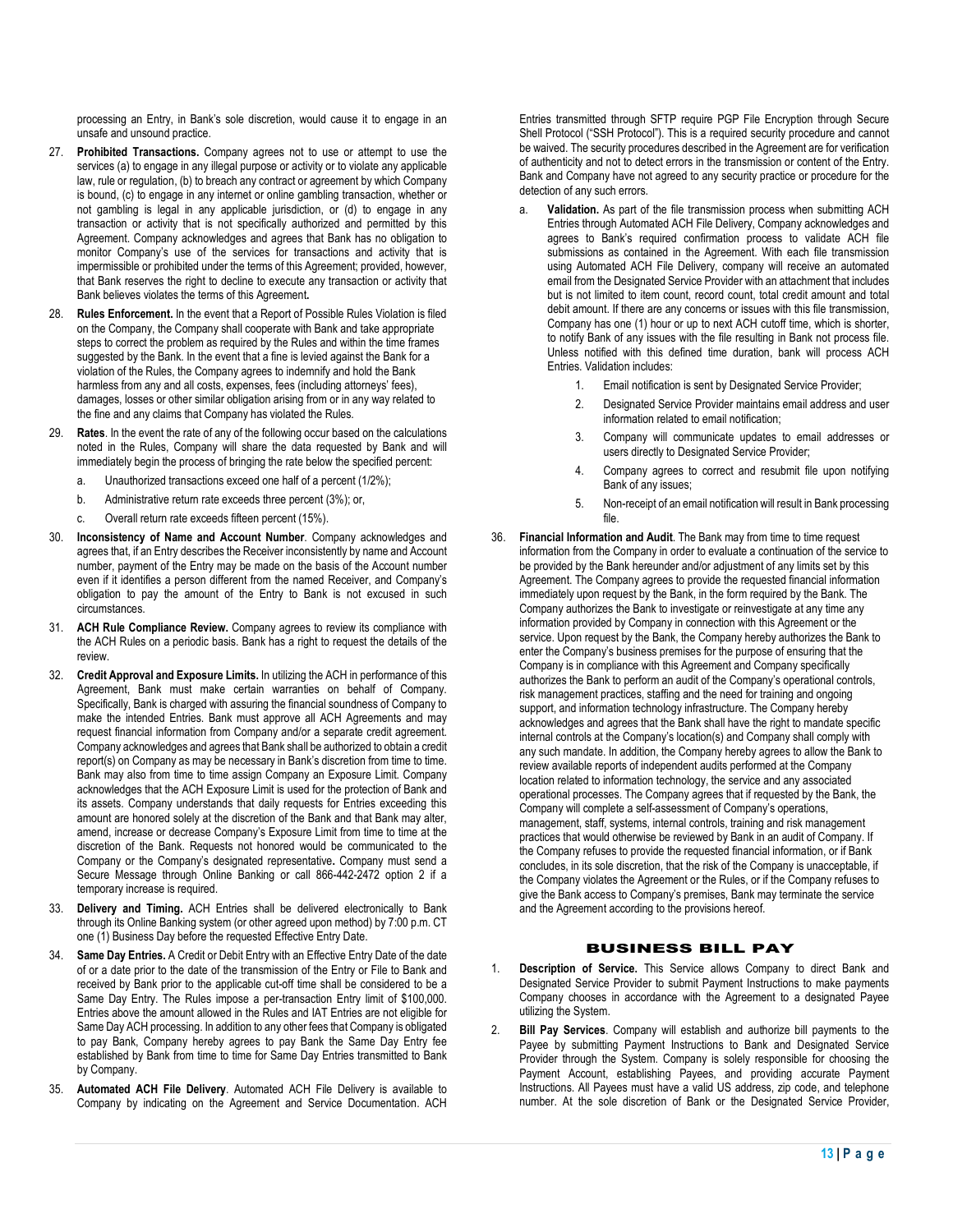payments may include, but may not be limited to, an electronic payment, an electronic check payment in the form of a single-use pre-paid card, or a paper draft check payment (funds remitted to the Payee are deducted from Company's Payment Account when the paper draft check is presented to Bank for payment). Subject to the terms and conditions of the Agreement, Designated Service Provider will follow Company's Payment Instructions by debiting Company's Payment Account and remitting the funds on Company's behalf to the designated Payee.

- 3. **Bill Pay Access**. Company may use the Service offered by Bank through Designated Service Provider according to the terms and conditions of the Agreement. All checking Accounts, including Personal Accounts are eligible to be enrolled in the Service.
- 4. **Payment Cancellation Requests and Stop Payments**. Company may cancel or edit any Scheduled Payment (including Recurring Payments) prior to 3 p.m. CT on the Payment Processing Date only if the Designated Service Provider has not begun to process the payment. There is no charge for canceling or editing a Scheduled Payment. Company understands and agrees once any Payment Instruction is in-process, it cannot be canceled or edited through the Service or that any stop payment request can be honored only if Payment Account has not already been debited for the payment and Bank or Designated Service Provider has had a reasonable time to act on the stop payment request. In addition, stop payment requests are subject to the provisions set forth in the Agreement. Customary stop payment fees will apply.

Bank or Designated Service Provider's ability to process a stop payment request will depend on the payment method and how the funds were remitted to the Payee and the elapsed time since the Payment Instructions were processed. Bank or Designated Service Provider may also not have a reasonable opportunity to act on any stop payment request after a payment has been processed. If Company desires to stop any payment that has already been processed, Company must contact customer service at the 866-442-2472 option 2 number listed on Bank's website. Although Bank and or Designated Service Provider will make every effort to accommodate Company's request, Bank and or Designated Service Provider will have no liability for failing to do so, and Company shall indemnify Bank and Designated Service Provider for any damages incurred during such attempt.

- 5. **Timeliness of Payments**. Company is solely responsible for scheduling and authorizing bill payments in such a manner that the bills will be paid on time.
- 6. **Payment Scheduling**. When scheduling payments, Company must select a Scheduled Payment Date that is no later than the actual Due Date reflected on Company's Payee statement unless the Due Date falls on a non-Business Day. If the actual Due Date falls on a non-Business Day, Company must select a Scheduled Payment Date that is prior to the actual Due Date. Scheduled Payment Dates must be earlier than the late date or grace period.
- 7. **Recurring Payments**. Company is able to schedule Recurring Payments through the Service. When a Recurring Payment is processed, the next instance of the Recurring Payment is automatically scheduled by the Service. Based upon the frequency settings selected by Company for the Recurring Payment, the next Scheduled Payment Date is chosen by the Service for the next occurrence of the Recurring Payment. If the chosen Scheduled Payment Date falls on a non-Business Day, the Scheduled Date will be set to the preceding Business Day. If Company frequency settings for a Recurring Payment specify the 29th, 30th, or 31st as the Scheduled Payment Date for a particular month where those days do not exist in that month, then the last Business Day of that month will be used as the Scheduled Payment Date.
- 8. **Rush Payments**. Rush Payments are available to Company through the Service. Rush Payments guarantee delivery of bill payments to Payees within one to two Business Days. Fees for Rush Payments are disclosed within the Service when scheduling a Rush Payment.
- 9. **Payment Authorization and Payment Remittance**. By providing the Bank and Designated Service Provider with Payment Instructions through the Service, Company authorizes the Bank and Designated Service Provider to make payments to a designated Payee Account by debiting the designated Payment Account. In order to process payments more efficiently and effectively, the Designated Service Provider may edit or alter payment data or data formats in accordance with Payee directives in order for payments to process electronically.

When Bank and the Designated Service Provider receives Payment Instructions from Company through the Service, Company authorizes Bank and the Designated Service Provider to debit Company's Payment Account and remit funds on Company's behalf so that the funds arrive as close as reasonably possible to the

Scheduled Payment Date designated by Company. Company also authorizes the Bank and Designated Service Provider to credit Company's Payment Account for payments returned to Bank and or Designated Service Provider by the United States Postal Service or Payee.

Designated Service Provider will use commercially reasonable efforts to make all Company's payments properly. However, Bank and Designated Service Provider shall incur no liability and any service guarantee, as described above, shall be void if Bank and Designated Service Provider is unable to complete any payments initiated by Company because of the existence of any one or more of the following circumstances:

- a. If, through no fault of Bank, Company's Payment Account does not contain sufficient funds to complete the transaction or the transaction would exceed the credit limit of Company's Payment Account;
- b. The payment processing center is not working properly and Company knows or has been advised by Bank and or Designated Service Provider about the malfunction before Company executes the transaction;
- c. Company has not provided the Designated Service Provider with the correct Payment Account information, or the correct name, address, telephone number or Payee Account information for the Payee.

Bank and Designated Service Provider are not required to honor any Payment Instructions if Collected Balance , or Available Balance for Personal Accounts, is not sufficient in the Payment Account in an amount equal to or greater than the amount of the item. In the case of insufficient funds, Bank or Designated Service Provider has the option in its sole discretion to either honor or dishonor the item. If the item is honored, Company is liable for any overdraft and related charges. If the item is dishonored, Company is responsible for any related charges from Bank or third parties.

- 10. **Prohibited Payments**. Payments to Payees outside of the United States or its territories are prohibited through the Service.
- 11. **Exception Payments**. Tax payments and court-ordered payments should not be scheduled through the Service. In no event shall Bank or Designated Service Provider be liable for any claims or damages resulting from Company scheduling these types of payments. The service guarantee described above, as it applies to any late payment related charges, is void when these types of payments are scheduled and/or processed through the Service. Bank and Designated Service Provider has no obligation to research or resolve any claim resulting from an exception payment. All research and resolution for any misapplied, un-posted or misdirected payments will be the sole responsibility of Company and not Bank or Designated Service Provider.
- 12. **Bill Delivery and Presentment.** This feature is for the presentment of electronic bills ("eBills") only and it is Company's sole responsibility to contact Payees directly if Company does not receive its statements. In addition, if Company elects to activate one of the Service's electronic bill options, Company also agrees to the following:
	- a. Information provided to the Payee. Designated Service Provider is unable to update or change Company's information including, but not limited to, name, address, phone numbers and email, with the electronic Payee. Any changes will need to be made by contacting the Payee directly. Additionally, it is Company's responsibility to maintain Login Credentials for all electronic Payee sites. Company also agrees not to use information received without authorization to gain unauthorized access to another person or company's bill. Designated Service Provider may, at the request of the Payee, provide to the Payee, Company's email, service address, or other data specifically requested by the Payee at the time of activating the electronic bill for that Payee, for purposes of the Payee informing Company about Service and/or bill information.
	- Activation. Upon activation of the electronic bill feature, Designated Service Provider may notify the Payee of Company's request to receive electronic billing information. The presentment of Company's first electronic bill may vary from Payee to Payee and may take up to sixty (60) calendar days, depending on the billing cycle of each Payee. Additionally, the ability to receive a paper copy of Company's statement(s) is at the sole discretion of the Payee. While Company's electronic bill feature is being activated, it is Company's responsibility to keep its Payee Accounts current. Each electronic Payee reserves the right to accept or deny Company's request to receive electronic bills.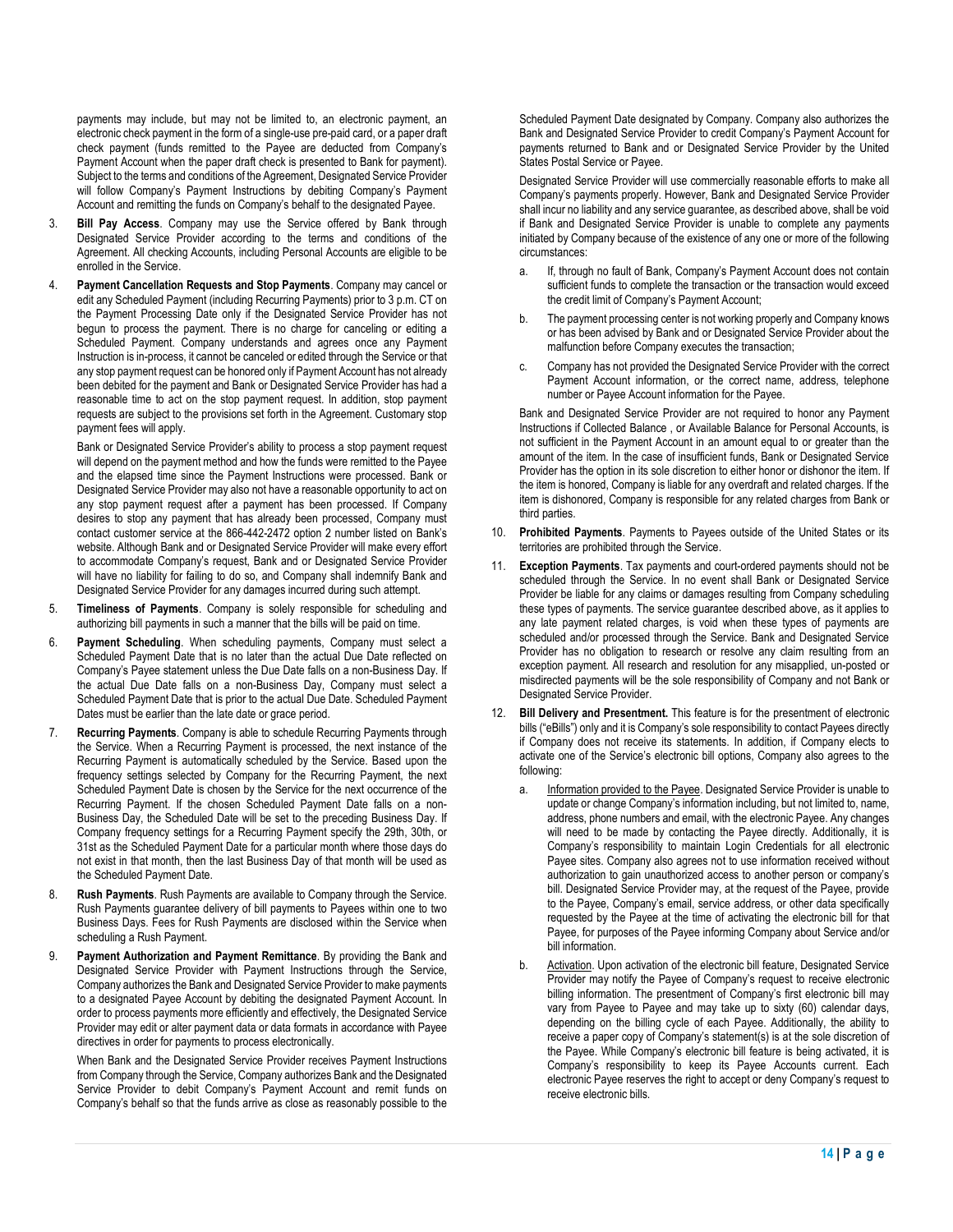- c. Authorization to Obtain Bill Data. Company's activation of the electronic bill feature for a Payee shall be deemed by Designated Service Provider to be Company's authorization for Designated Service Provider to obtain bill data from the Payee on Company's behalf. For some Payees, Company will be asked to provide Designated Service Provider with Company's Login Credentials for that Payee. By providing Designated Service Provider with such information, Company authorizes Designated Service Provider to use the information to obtain Company's bill data.
- Notification. Designated Service Provider will use commercially reasonable efforts to present all of Company's electronic bills promptly. In addition to notification within the Service, Designated Service Provider may send an email notification to the email listed for Payment Account. It is Company's sole responsibility to ensure that this information is accurate. In the event Company does not receive notification, it is Company's responsibility to periodically logon to the Service and check on the delivery of new electronic bills. The time for notification may vary from Payee to Payee. Company is responsible for ensuring timely payment of all bills.
- e. Cancellation of Electronic Bill Notification. The electronic Payee reserves the right to cancel the presentment of electronic bills at any time. Company may cancel electronic bill presentment at any time. The timeframe for cancellation of Company's electronic bill presentment may vary from Payee to Payee. It may take up to sixty (60) calendar days, depending on the billing cycle of each Payee. Designated Service Provider will not be responsible for presenting any electronic bills that are already in process at the time of cancellation.
- f. Non-Delivery of Electronic Bill(s). Company agrees to hold Bank or Designated Service Provider harmless should the Payee fail to deliver Company's statement(s). Company is responsible for ensuring timely payment of all bills. Copies of previously delivered bills must be requested from the Payee directly.
- g. Accuracy and Dispute of Electronic Bill. Designated Service Provider is not responsible for the accuracy of Company's electronic bill(s). Designated Service Provider is only responsible for presenting the information it receives from the Payee. Any discrepancies or disputes regarding the accuracy of Company's electronic bill summary or detail must be addressed with the Payee directly.
- h. The Agreement does not alter Company's liability or obligations that currently exist between Company and its Payees.
- 13. **Service Termination, Cancellation or Suspension**. Any payment(s) Bank or Designated Service Provider has already processed before the requested cancellation date may be completed by Bank or Designated Service Provider, in its sole discretion. All Scheduled Payments including Recurring Payments will not be processed once the Service is cancelled. Bank or Designated Service Provider may terminate Service to Company at any time. Termination shall affect Company's liability or obligations under the Agreement.
- 14. **Establishing and Maintaining Payees.** To begin using the Service, Company must establish at least one Payee in the Payee List. Company may add, modify, or delete Payees as necessary. Company is responsible to manage the Payee List and maintain accurate Payee information, such as but not limited to the address to which the Payee specifies payments are to be delivered. Payee Account number and the name on the Payee Account. All Payees must have a valid U.S. address, zip code, and telephone number. Bank and Designated Service Provider reserve the right to refuse or remove a Payee for any reason.
- 15. **Scheduling Payments**. Company must choose a Payee from the Payee List and indicate through Payment Instructions whether bill payment is for one-time or a Recurring Payment.
- 16. **Payee Limitation**. Bank reserves the right to cancel any bill payments to Payee to whom Company may direct a payment. Bank will notify Company promptly if Bank decides to cancel bill payments to a Payee designated by Company. This notification is not required if Company attempts to make a prohibited payment or an exception payment under the Agreement.
- 17. **Returned Payments**. In using the Service, Company understands that Payees and/or the United States Postal Service may return bill payments to Company or Designated Service Provider for various reasons including, but not limited to (i) Payee's forwarding address expired; (ii) Payee Account number is not valid; (iii) Payee is unable to locate Payee Account; or, (iv) Payee Account is paid in full or has been turned over to another business, person or other entity. If a bill payment

is returned due to the Payee unable to locate the Payee Account, the Payee will be deactivated in the Service and all Scheduled Payments and Recurring Payments for that Payee canceled. If bill payments in the form of a paper draft check are returned to Designated Service Provider due to an invalid Payee address, Designated Service Provider will update the Payee address if an updated address was provided with the returned paper draft check. Company may receive notification from the Service in the event an electronic bill payment is returned.

# ELECTRONIC DATA INTERCHANGE

- 1. **Description of Service.** This Service uses electronic information processing to automate the exchange of business and financial information between us and you, as well as other parties. We will distribute such information to you as it is received through the ACH network in a format previously agreed upon by both of us. This Service allows Company to access and download ACH Addenda reports relating to an ACH Entry posted to one or more of Company's Accounts maintained with Bank.
- 2. **EDI Access**. Company may elect to receive ACH Addenda reports on all or some of the Standard Entry Class Code ACH Entries, as requested in writing or through the System.

# LOCKBOX SERVICE

- 1. **Description of Service.** This Service allows Company to direct its clients and debtors to mail remittances to a designated United States Postal Service Post Office Box ("PO Box") for pickup, process and deposit to Company's designated Account(s) by Bank. Lockbox Services provided to Company will vary from the Agreement only as requested by Company in writing and approved by Bank.
- 2. **Assignment of Lockbox Number.** Bank will make available to Company a designated Lockbox, assign a BIN for the receipt of Checks as well as Charges, and advise Company of the Remittance Address.
- 3. **Mail Pickup and Receipt.** Bank will pick up mail received at the Remittance Address in accordance with Bank's regular schedule. Bank may change the scheduled pick up of mail at any time at Bank's discretion.
- 4. **Deposits**. Only checks drawn on United States (US) banks and Charges (credit card payments) are acceptable deposit items under the timeframes listed. Bank will send foreign checks for collection and deposit the funds when received.
- 5. **Payee List**. Company will provide Bank with a list of payee names that Company has the legal authority to accept checks for deposit and otherwise negotiate. This includes variations of the legal name(s). Checks payable to unacceptable payees will be returned to Company.
- 6. **OCR Documents**. Company's OCR document and remittance envelope must be designed in accordance with Bank's technical specifications, as revised from time to time. These technical specifications include requirements for document size, paper weight, OCR line placement, OCR line content, and document colors. Company must provide Bank with sample OCR documents and remittance envelopes for testing and approval prior to the implementation of the Lockbox Services, and prior to implementing any changes to the OCR scan line, any wording change or any print changes (e.g., font changes and changes in the placement of data on the OCR document).
- 7. **Use of Lockbox**. Company will instruct its customers to limit use of the Lockbox to the receipt of Checks (checks, drafts and money orders) and, if applicable, Charges (credit card payments) only. Cash remittances or other items of value cannot be sent to Company's Lockbox. Company must instruct Company's remitters not to send such items to the Remittance Address. If Bank receives any cash or other such items, Bank will use reasonable efforts to (i) Deposit any cash remittances in Company's designated Account; and (ii) Forward to Company any other items of value received at the Remittance Address. Bank is not, however, liable to any person for any cash remittances or other items of value sent to Company's Remittance Address which may be lost, stolen or misplaced. With respect to any sundry correspondence or other related documents other than Lockbox documents sent to Company's Lockbox, Bank will make a good faith effort to image or return such documents to Company per Company's instructions and Bank shall not be responsible for lost, stolen or misplaced documents. Bank will not read, inspect or otherwise process such correspondence or documents.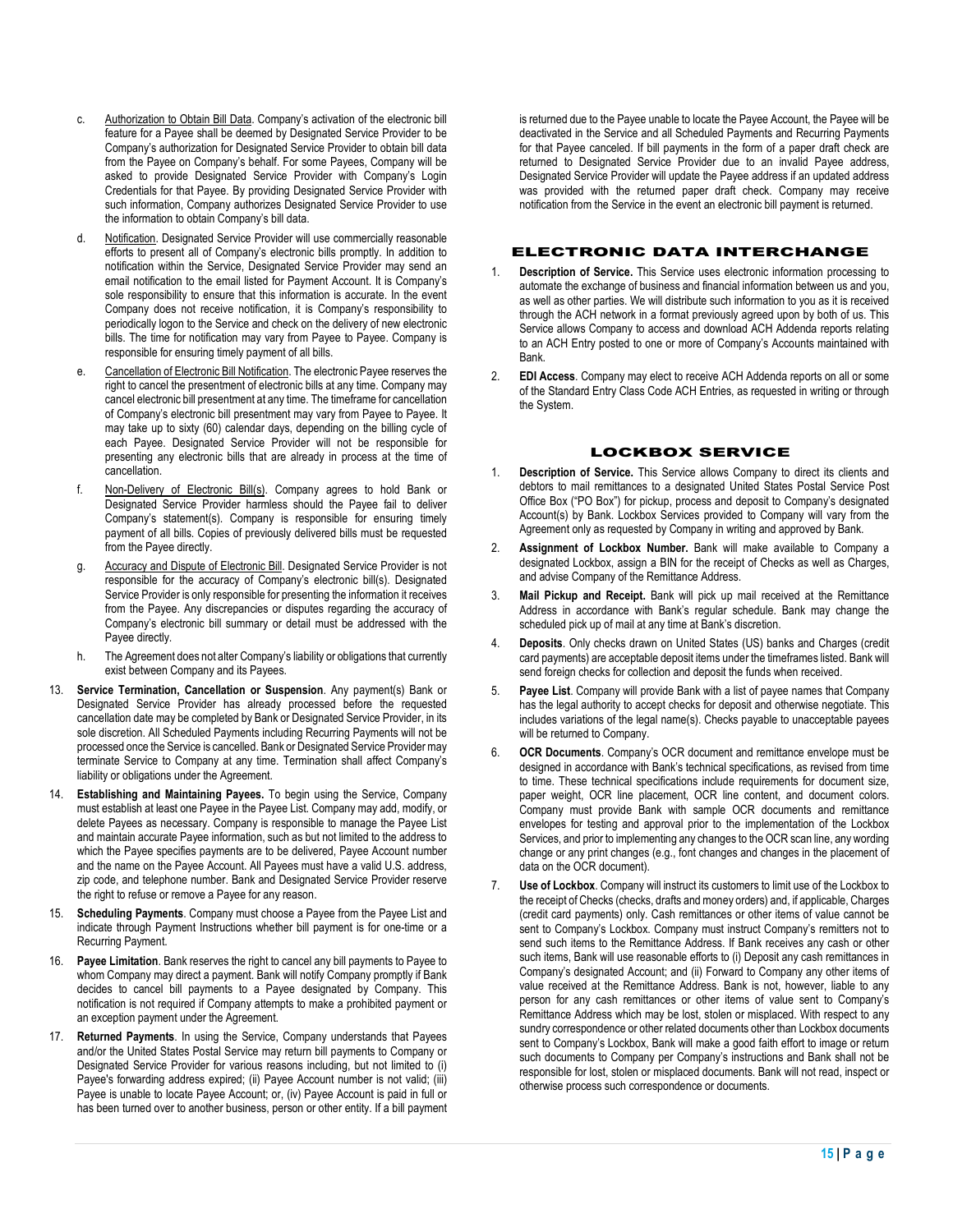- 8. **Courtesy Amount**. Checks will be processed for the courtesy (numeric) amount. If the courtesy (numeric) is unreadable, Bank will process the check for the written amount.
- 9. **No Duty to Inspect**. Bank will not inspect any Check, OCR document, or Charge authorizations or other accompanying document for any writing from Company's remitters (such as "paid in full," "final payment" or words of similar meaning), and Bank will not be responsible for taking (or failing to take) any action based upon any such writing.
- 10. **Funds Availability**. All checks will be subject to Bank's established funds availability policy, including Bank's policy for placing case-by-case and exception holds.
- 11. **Rejects/Exceptions**. Rejects and exceptions will be returned to Company. Rejects and exceptions consist of checks issued to unacceptable payees, unreadable checks, cash, empty envelopes, etc.

## 12. **Returned Items**.

- a. Checks returned unpaid for any reason will be charged to the account where deposited. Returned checks will be in the form of a Substitute Check. Substitute Check returns shall be mailed to Company; or,
- b. To re-present a Substitute Check, Company can deliver to Bank as a normal deposit.

#### 13. **Account Reconciliations**.

- a. Company shall reconcile account statements to confirm deposits within thirty (30) calendar days of receipt.
- b. Any settlements not credited, credited in error, or in a different amount should be immediately reported to Bank.
- 14. **Security**. Company will maintain the security and strict confidentiality of all account numbers and identification data (identification data, codes and passwords) as well as information concerning access to Lockbox Service including the confidential service information (information concerning access to any Lockbox Service, including the security procedures). If at any time any identification data or confidential security information has been lost, stolen or misused or Company believes that the security of communications between Bank and Company has been compromised or is in any way insecure, Company must notify Bank promptly (with confirmation in writing) and assist Bank in investigating and remedying the situation.
- **Termination**. Bank makes available to Company a designated Lockbox. If Lockbox Services are terminated, Bank will follow Company's directions for the mail addressed to the Lockbox for a period of three (3) months after the date of termination of the Lockbox Services, unless otherwise agreed by Company and Bank. Bank's normal service fees apply for this period and Company authorizes Bank to prepay the anticipated amount via a charge to Company's designated Account at the time of termination.

## 16. **Lockbox Remittances**.

- a. Bank will open mail picked up at the Remittance Address, extract Checks and remittance documents, and process and prepare Checks for deposit to Company's designated Lockbox Account. Bank will provide Company with electronic images of all Checks processed for that Business Day in accordance with Company's instructions, and will maintain digitized images of all Checks processed for Bank's customary retention period. Bank will accumulate remittance data during the processing of Company's Lockbox deposits and transmit that data to Company in accordance with Company's instructions. Remittance data may include the account number, the amount billed, the amount paid, or other data contained in the remittance documents.
	- Company represents and warrants that Company has the legal authority to accept for deposit and otherwise negotiate Checks payable to payees different from Company's legal name as such names are designated on the Service Documentation. Bank will deposit Checks in or otherwise credit Company's designated Lockbox Account for Checks processed on each Business Day in accordance with Bank's customary practices, deposit cut-off hours and applicable law. Company may also designate a Lockbox Account as Company's Settlement Account to be credited for Charges or debited by Company's Merchant Processor under the terms of Company's merchant services agreement.
- Bank will have the right to charge back to Company's designated Account for the amount of any Check deposited in or otherwise credited to Company's Lockbox Account through this Lockbox Service which Bank determines was not payable to Company or is returned to Bank for any reason.
- 17. **Merchant Charges:** Unless advised otherwise by Bank, in order for the Bank to perform Merchant Processing on behalf of Company, Company must establish a .<br>Merchant account with PayTrace/FIS.
- 18. **Deposit Cutoff Time and Reporting Time:** Checks will be processed until 11:00 a.m. CT each Business Day. Checks received after that time will be processed the next Business Day. Deposit reports will be delivered at 1:00 p.m. CT each Business Day.
- 19. **Reporting**: Report information is available online for ninety (90) calendar days. For an additional fee, Bank will retain the information for 180 calendar days, 360 calendar days or 7 years.

# WIRE TRANSFERS

1. **Wire Transfer Access.** If requested by Company and available as a Service by Bank, Bank will provide Wire Transfer Services to Company subject to and according to the terms and conditions of the Agreement and the related Service Documentation.

Company may use the Services to establish and authorize Wire Transfers to Payees by submitting Wire Transfer instructions to Bank via Online Banking or a physical Bank location where Wire Transfer Services are available. Subject to the terms and conditions of the Agreement, Bank will follow Company's Wire Transfer instructions by debiting Company's Account, and remitting the funds on Company's behalf to the Beneficiary. Company is solely responsible for choosing the Account, establishing the Beneficiaries, and providing accurate Payment Instructions.

- 2. **Authorization and Remittance.** By providing Bank with names and Account information of Beneficiaries Company wishes to wire funds to, Company has authorized Bank to follow Company's Wire Transfer instructions and to debit Company's Wire Account and remit funds on Company's behalf to the designated Beneficiaries.
	- a. **Communication of Wire Transfer Requests.** Company authorizes Bank to rely on verbal, tele facsimile, electronic mail, or Online Banking to initiate wire transfers. Company has or will provide Bank with names of persons authorized to initiate wire transfers.
	- b. **Content of Wire Transfer Requests**. Each wire transfer request shall include the amount of the transfer, the Wire Account information, the Beneficiary's name, account number, and physical address, the name and routing and transit number of the Beneficiary's bank, and such other information as Bank may reasonably request.
	- c. **Execution of Wire Requests.** Company authorizes Bank to (a) execute and charge Company's Account at Bank for all wire transfer requests delivered to Bank in compliance with the security procedures established in Section 9(f) of this section and all other terms of the Agreement; (b) Bank will record and/or document all verbal instructions and retain the recordings or such documentation for such period of time that Bank deems necessary; (c) use whatever means Bank, in good faith deems acceptable under the circumstances to execute each wire transfer request, including selection of funds transfer system, routing, and means of transmission.
- 3. **Insufficient Funds.** Bank is not required to honor any Wire Transfer instructions if the Collected Balance in the Wire Account is not sufficient for the amount of the Wire Transfer instructions.
- 4. **Inconsistency of Wire Transfer Instructions.** Company represents that Wire Transfer instructions are complete and accurate. Company acknowledges that if Wire Transfer instructions include incorrect information, Company may lose funds instructed to be sent. It is not Bank's responsibility to attempt to detect erroneous or unauthorized Wire Transfer instructions. If Wire Transfer instructions define a Beneficiary inconsistently by name and account number, the Wire Transfer may be made on the basis of the Account number even if the Account number identifies someone different from the Beneficiary. If Wire Transfer instructions identify a financial institution inconsistently by name and identification number, the identification number may be relied upon as the proper identification required by the Beneficiary's bank.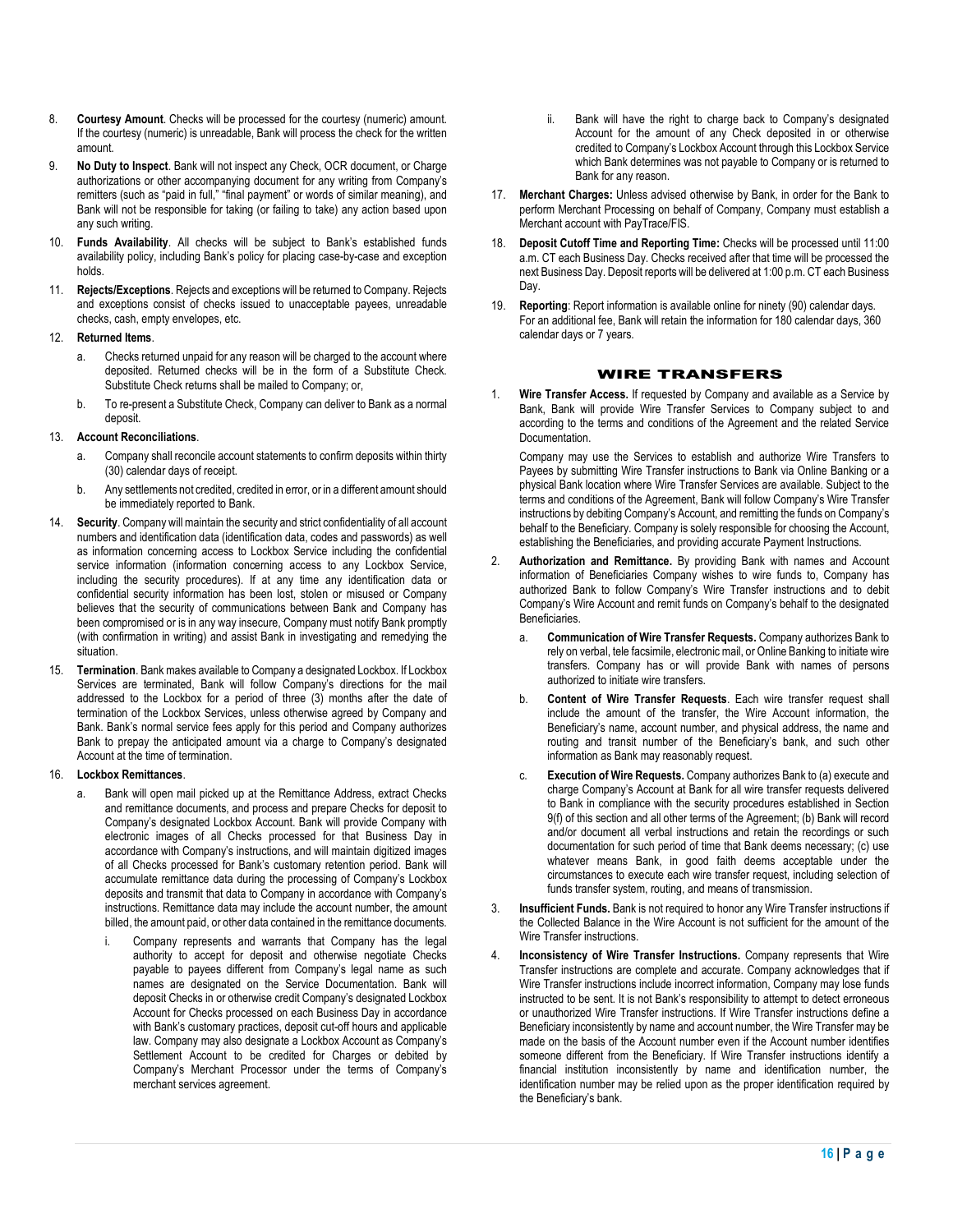- 5. **Cancellations or Amendment of Wire.** For domestic Wire Transfers, Company shall have no right to cancel or amend any Wire Transfer after its receipt by Bank. However, Bank shall use reasonable efforts to act on a request by Company to cancel or amend a Wire Transfer. Company must call Bank in an attempt to cancel or amend the instructions. Bank shall have no liability if Bank fails to effect the cancellation or amendment. Company shall reimburse Bank for any expenses, losses or damages Bank incurs in effecting or attempting to affect Company's request for the cancellation or amendment.
- 6. **Compliance**. Company represents and warrants that it will comply with the Wire Account regulations, applicable laws, regulations, regulatory requirements and Bank's current Service Documentation.
- 7. **Foreign Transactions**. Foreign transfers may be subject to delays, charges imposed by other financial institutions, and changes in foreign currency exchange rates. If you direct a payment order to a foreign country, we may execute the order in the currency of the country of the Beneficiary's bank at either our buying rate of exchange for U.S. dollar transfers or the exchange rate of the Beneficiary bank. If the transfer is made in U.S. dollars, we cannot guarantee that the Beneficiary will receive the funds in U.S. currency. The Beneficiary bank may covert the funds into the local currency and may also charge incidental fees. If for any reason the payment order is returned to us, you agree to accept the refund in U.S. dollars in the amount of the foreign money credit, based on the current buying rate on the day of the refund, less any charges and expenses incurred by us. Unless you advise us otherwise, we may charge your account to pay for fees imposed by intermediary banks or instruct such banks to obtain payment of their charges for services and expenses by deducting the amount from your order. A portion of those charges may be shared with us.
- 8. **Additional Foreign Online Wire Transfers Instructions.** In order to process an Online Wire Transfer to a foreign country, additional information is required. For Online Wire Transfers going to Europe, Company agrees to include a SWIFT Bank Identifier code (SWIFT BIC), International Routing Code (IRC) as applicable, and to participating countries the Beneficiary's International Bank Account Number (IBAN). Requirements are subject to change at any time.

#### 9. **Transmittal of Online Wire Transfer Authenticity.**

- a. Company shall transmit any and all wire transfer requests to Bank in accordance with the Agreement. Company shall comply with the security procedures described in the Agreement. Bank will send a confirmation on all Online Wire Transfer instructions submitted through Online Banking to Company's email included on the Online Wire Transfer application or as otherwise provided by Company to Bank. Company acknowledges that it has reviewed the security procedures and agrees that they are commercially reasonable for Company in light of the size, frequency and amount of transactions Company expects to initiate. Bank and Company both agree that the authenticity of Wire Transfers submitted to Bank in its name as sender will be verified solely pursuant to the security procedures and Company agrees to comply with the security procedures.
- b. Company acknowledges that the security procedures are for verification of authenticity of an Wire Transfer sent to Bank in Company's name and not to detect errors in the transmission or content of the Wire Transfer. Bank and Company have not agreed to any security practice or procedure for the detection of any such error. All Wire Transfers sent to Bank (and cancellations and amendments) in Company's name and accepted by Bank in compliance with the security procedures desired by Company will be binding upon Company regardless of whether they are authorized by **Company**
- c. Company shall prevent and safeguard against unauthorized transmissions, disclosures and access to Security-related Items. Company shall establish, maintain and enforce physical and logical commercially reasonable security practices, techniques and procedures with respect to access, storage and maintenance to safeguard against unauthorized transmissions and unauthorized access to Security-related Items. Such practices, techniques and procedures shall be no less than the security-related requirements set forth in the Agreement.
- d. Without limiting the foregoing, Company warrants that only System Managers and System Users will be allowed to initiate Online Wire Transfers. If Company suspects, knows, believes or has reason to believe that anyone who is not a System Manager or System User has transmitted or attempted to transmit one or more Online Wire Transfers, or that the security

procedures or other Security-related Items have otherwise been compromised, Company agrees to immediately notify Bank and agrees that any Online Wire Transfer received by Bank before or within a reasonable time after such notice to Bank shall be treated as authorized by Company.

- e. Company hereby authorizes Bank to transmit any Wire Transfer instructions received by Bank from Company in accordance with the terms and conditions of the Agreement and to debit the amount of such Online Wire Transfer from the Wire Account specified by Company.
- Online Banking Instructions for Domestic Wires, Foreign Wires in USD, and Foreign Wires in Foreign Currency.
	- Service Setup. Bank offers its Online Banking Service to enable Company to issue Online Wire Transfer instructions from its terminal or desktop computer directly to Bank's wire transfer system via the internet. Company authorizes System Managers and System Users to receive all confidential funds transfer materials from Bank including Login Credentials and setup instructions.
		- 1. For new Service or to change existing Service, Company must specify:
			- a. The Account(s) to be available to the System Managers; and,
			- b. If System Managers can submit Online Wire Transfer instructions for domestic, foreign in USD, or foreign in foreign currency.
		- 2. Bank will supply to the System Manager with Login Credentials that include an initial log-in password which must be changed immediately upon logging in the first time.
	- ii. Security Procedures.
		- 1. Security Tokens.
			- a. Online Wires. Adding the Online Wire Transfer Service requires all System Managers or System Users at Company who will submit or approve Online Wire Transfers to use a security token when submitting Online Wire Transfer instructions to Bank. This requirement cannot be waived. Security Tokens may be offered, when available, as an additional Security Procedure for wire transfer requests imitated via secure email, telephone, or telefacsimile.
		- 2. Funds Transfers.
			- a. Company authorizes Bank to execute wire transfers from any authorized user as provided by Company to Bank.
		- 3. Call Backs on Phone/Email Wires.
			- a. Bank will conduct a callback on wires received via phone or email to an authorized individual who has been designated by Company to verify funds transfers. Company authorizes Bank to execute a wire transfer upon verification by the callback party.
			- b. Bank may, at its sole discretion, conduct call bank verification regarding the authenticity or accuracy of any wire transfer request.
		- 4. Commercially Reasonable Procedures.
			- a. Before sending a wire transfer request to Bank, Company agrees to review the Security Procedures and determine whether the Security Procedures will provide a commercially reasonable method for verifying whether a wire transfer request is unauthorized. As part of the review, Company will consider the size, type, and frequency of wire transfer requests Company makes or anticipates making, along with such other factors as Company may deem relevant or appropriate. Company agrees that the Security Procedures offered by Bank are commercially reasonable. If the size, type, frequency and/or amount of transactions made by you change, such that the Security Procedures in use by you no longer provide a commercially reasonable method of providing security against unauthorized payment orders, you agree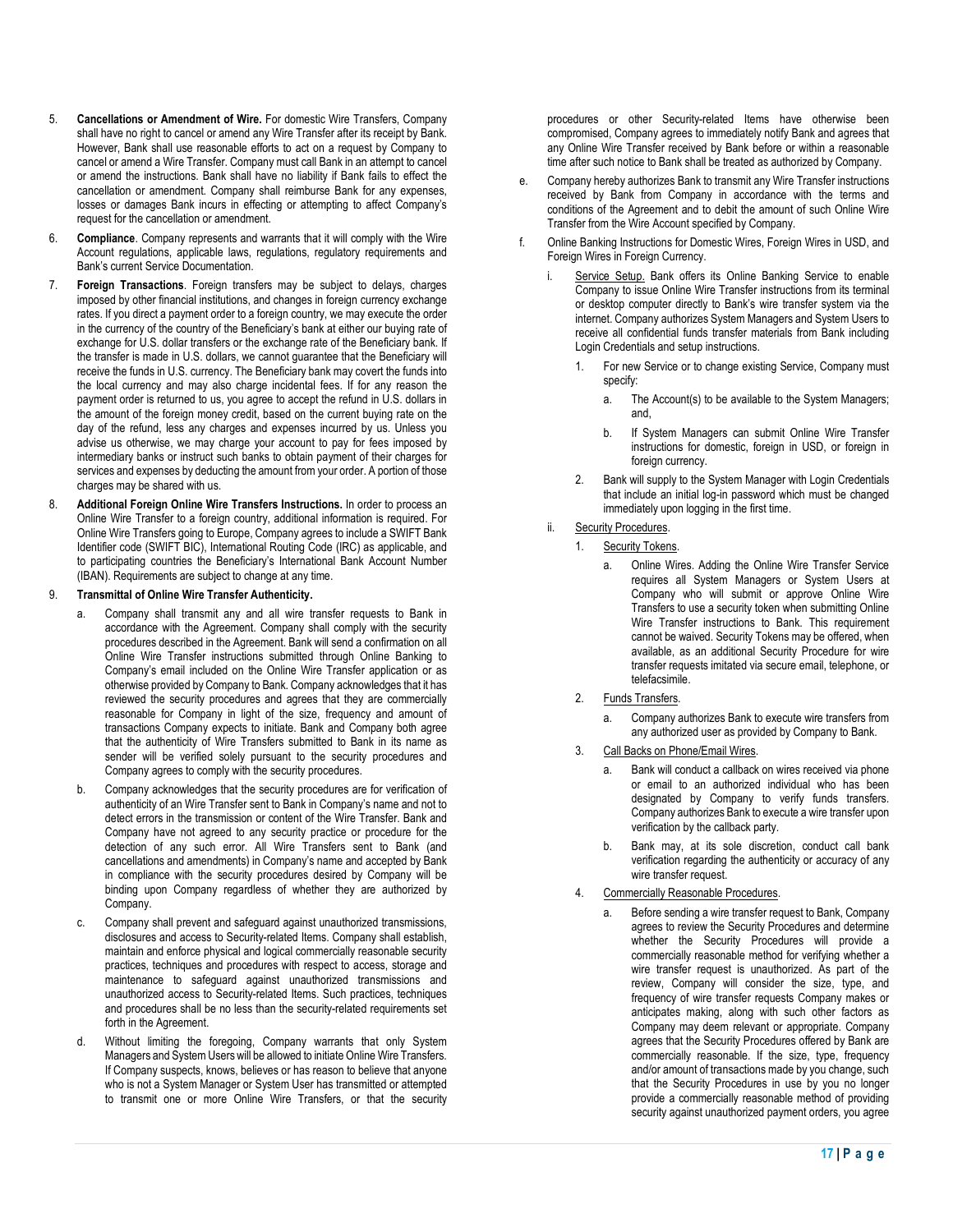to immediately notify us. Company understands and acknowledges that if Bank acts on a wire transfer request in compliance with the Security Procedures, then Company will be obligated on the wire transfer, and it will be treated as your wire request, whether or not authorized by you. Regardless of whether or not Bank complied with the Security Procedures (or if any loss would have been prevented) a wire transfer request received by us directly or indirectly from an authorized representative will be treated as authorized by Company.

5. Safeguarding. Company is responsible for safeguarding secure information and Security Procedures. In connection with such safeguarding obligations, Company agrees to implement and maintain physical, technical, and administrative controls and procedures sufficient to prevent impermissible or unauthorized access to or use of the wire services. Company assumes all risk associated with the disclosure of any part of the Security Procedures to third parties, including employees. Company agrees to limit disclosures of Security Procedures to those third parties, employees or agents that Company authorizes to access such services. Bank may elect to verify the authenticity or content of any wire transfer request by sending a secure email or placing a call to any authorized signer on Company's account or any other person designated by you for that purpose. Bank may deny access to services without prior notice if Bank is unable to confirm to our satisfaction any person's authority to access the services or if we believe such action is necessary for security reasons.

Each time Company makes a wire transfer request, Company warrants that Bank's Security Procedures are commercially reasonable (based on the normal size, type, and frequency of Company's transactions). Company's failure to accept Security Procedures offered increases its exposure to and responsibility for, unauthorized transactions. Company agrees to be bound by any transfer, instruction or wire transfer request we receive, even if it is not authorized by you, and is otherwise processed by Bank in accordance with the Security Procedures designated for the service.

- iii. Authorization Procedures.
	- 1. Dual Authorization. Bank's Standard Authorization Procedure recommends Company to require a secondary authorization for all Online Wire Transfer instructions. In order to provide the most security protection to Company, secondary authorization should be given by a different System Managers or System User using a security token furnished by Bank.
- iv. Alternate Method used if System is Unavailable.
	- In the event that there is an outage with Online Banking, Bank offers it's Alternative Method to enable Company to issue Online Wire Transfer instructions to Bank through Online Banking's Secure Message service. If Online Banking's secure message service is unavailable, Company will utilize Bank's Secure Email to transmit payment instructions and call 866- 442-2472 option 2 to authenticate identity. Company authorizes Individuals with access to the Online Wire Transfer Service to receive all confidential funds transfer materials from Bank related to this Service. In addition, Company must authorize Individuals to submit Online Wire Transfer instructions to Bank through Online Banking's secure messaging service or Bank's secure email service.
	- 2. In the event that the Company's Mobile Device or desktop computer with VIP Access App, is lost, or is otherwise inaccessible, Company will contact Bank to report Individuals' Login Credentials with linked Credential ID and request connection removed. Company will obtain a different Mobile Device or desktop computer, download VIP Access App and contact Bank to link new Credential ID to Individuals' Login Credentials.
- 3. In the event that the hand-held security token malfunctions, is lost, or is otherwise inaccessible, Company will contact Bank to report and request Individuals' Login Credentials with linked Credential ID be removed. Bank will link a new Credential ID to a replacement hand-held security token for Individual, and complete the out-of-band authentication on behalf of the Individual for the Online Wire Transfer before sending the new hand-held security token to Company for Individual.
- 10. **Delivery and Timing**: All Domestic Online Wire Transfer instructions delivered through Online Banking shall be delivered to Bank by 5:00 p.m. CT. All International USD and International FX currency Online Wire Transfer instructions delivered through Online Banking shall be delivered to Bank by 4:00 p.m. CT. All instructions received after the deadline will be processed the following Business Day.
- 11. **Limits**:. Bank establishes limits for Wire Transfers and Individual must send a Secure Message through Online Banking or call 866-442-2472 option 2 if a temporary increase is required.
- 12. **Funding**. Company must ensure that the Collected Balance in the Wire Account is equal to or greater than the amount of the Wire Transfer instructions.

# POSITIVE PAY

- 1. **Description of Service**. This Service allows Company to use Positive Pay Services to help identify and resolve suspect check and ACH activity in a timely manner subject to and according to the terms and conditions of the Agreement and the related Service Documentation. Bank offers Check Positive Pay, ACH Positive Pay, and Payee Match Positive Pay. Please review the section entitled "Fraud Detection and Prevention – Positive Pay/ACH Positive Pay – Indemnification" in the General Terms and Conditions if you do no not enroll in our Positive Pay Service in connection with your checking services.
- 2. **ACH Transaction Filter / Block Setup.** Company shall create Company Rules in the System to block Credit Entries and Debit Entries, pursuant to the requirements detailed in Bank's current Service Documentation.
- 3. **ACH Authorization Company Rules Setup**. Prior to the Service detecting and creating unauthorized ACH Debit Entry Exception(s), Company shall create and maintain Company Rules by using Login Credentials to access the System. A Company Rule can include the originating company, standard entry class, transaction type (debits and credits), and maximum authorization dollar amount. These Company Rules will determine if an Exception will be created. If using ACH Positive Pay, Company shall define all pre-authorized ACH Company Rules in the System for Authorized Account pursuant to the Agreement and the requirements detailed in Bank's current Service Documentation. If an unauthorized ACH Credit Entry or ACH Debit Entry posts to Company's Authorized Account, Company Rules determine if an ACH Credit Entry Exception or ACH Debit Entry Exception will be created.

If Company creates a Rule in the System to monitor for a specific Credit Entry or Debit Entry and chooses the value, Email Notification Only, Company will receive an email notification, but no ACH Credit Entry Exception or ACH Debit Entry Exception will be created. Bank shall have no obligation to act on any Credit Entry or Debit Entry as a result of an email notification.

- 4. **Payment or Return of ACH Debit Entry Exceptions or ACH Credit Entry Exceptions**. If Company creates a Company Rule in the System to block a Credit Entry or Debit Entry, Company agrees that Bank will pay or return all Credit and Debit Entries on Company's Authorized Account in accordance with the default option selected by Company. Company agrees Bank shall have no liability for any Debit Entries that are paid, or Credit Entries that are deposited, prior to the time Company creates Company Rule to block such Credit Entry or Debit Entry.
	- Payment of Debit Entries. Subject to the provisions of the Agreement, as long as the Collected Balance in the Authorized Account is sufficient to pay the Debit Entry, Bank will pay any Debit Entries from the Authorized Account that are consistent with the information in the Rule created by Company in the System. If the Collected Balance is not sufficient in the Authorized Account to pay the Debit Entries, then Bank, at its sole discretion and with no liability or obligation, may authorize or not authorize an overdraft of the Authorized Account.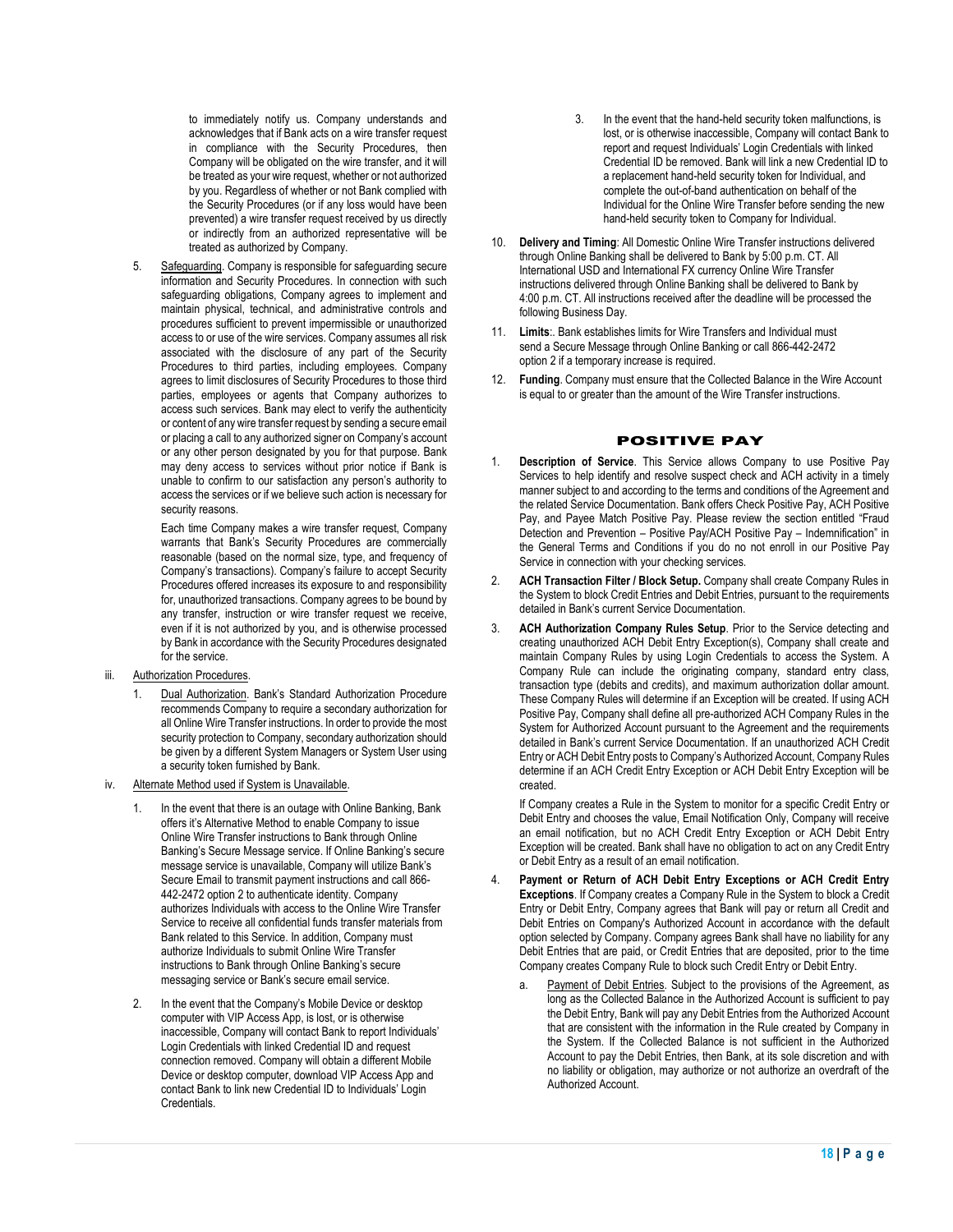- b. Return of Debit Entries. Debits Entries drawn against the Authorized Account which are not consistent with information in Company Rule created by Company in the System shall be considered unauthorized and will be returned by Bank.
- 5. **Check Positive Pay Services.** Prior to issuing any checks on an Authorized Account, Company shall submit an Issued Check File to Bank one (1) Business Day before issuing checks to payees. The Issued Check File shall accurately state the complete check number, exact amount, and the date of every check issued on each Authorized Account since the last Issued Check File was submitted. Each Issued Check File must be submitted to Bank on designated Business Days by 6:00 pm Central Time by uploading/importing through the System. Company shall include the payee name in the Issued Check File when electing to use Payee Match Positive Pay.

Company shall upload the Issued Check File on the System. The Positive Pay System is capable of mapping Check Files created from multiple software programs. Company will provide a sample file to Bank prior to training and Bank will map the file to create a template specific to Company.

If Company issues a stop payment order on a check that was listed in an Issued Check File, check will be considered matched in the Positive Pay System.

Bank may recommend Company use a certain designated vendor for check printing needs to assure that Company's business checks meet the standards of the ACH Rules. Company agrees to ensure the MICR encoding ink is of high quality. Not using business checks with high quality MICR ink could result in a large number of Positive Pay violations, Exceptions, and high costs to Company.

With respect to the determination of an Exception Check:

- For each check presented for payment through the check collection system, Bank shall compare each Presented Check by check number and amount against each Issued Check File received by Bank on previous Business Days and not yet matched. On each Business Day, Bank shall pay and charge to the Authorized Account each Presented Check that matches the check number and amount of the check shown in any Issued Check File. Bank shall provide to Company an Exception List that indicates whether Bank has received any Exception Checks and, if so, specifies the check number and amount of any such Exception Check.
- b. For each check presented for immediate payment to Bank "over the counter", such as by a teller transaction, Bank shall compare each Presented Check by check number and amount against each Issued Check File received by Bank. If the Presented Check is an Exception Check, Bank shall turn away the check regardless of the default option selected and refer the presenter of the Exception Check back to Company.
- 6. **Payment or Return of Exception Checks.** Company will review the Exception List each Business Day by 3:00 p.m. CT through the Positive Pay System, otherwise Company's chosen default option will be applied. Bank will pay or return Exception Checks in accordance with the default option selected by Company. Bank recommends a Return Default option for the Company.
	- Return Default. Where Company has selected the return default option to apply to an Authorized Account, Bank shall return to the depository bank any Exception Check drawn on that Authorized Account, unless Company instructs Bank to pay such check in a timely Pay Request through the System by 3:00 p.m. CT on the next Business Day in accordance with the Service Documentation. The Pay Request shall identify each Exception Check that Company desires to be paid by the check number and amount specified in the Exception List and shall instruct Bank to pay such Exception Check.
		- i. Bank shall pay and charge to the Authorized Account any Exception Check that Company directs Bank to pay as provided above.
	- b. Pay Default. Where Company has selected the pay default option to apply to an Authorized Account, Bank may pay and charge to the Authorized Account any Exception Check provided that Company has not objected to such payment in a Return Request through the System by 3:00 p.m. CT on the next Business Day in accordance with the Service Documentation. A Return Request shall identify each Exception Check that Company desires not to pay by the complete check number and amount specified in the Exception List and shall instruct Bank to return the Exception Check.
		- Bank shall return to the depository bank any Exception Check that Company instructs Bank to return as provided above.
- 7. **Payee Match Positive Pay Services**. For Payee Match Positive Pay, Company agrees to comply with the Payee Match Positive Pay Implementation Guidelines document.
- 8. **Auto-Load Issued Check File**. Auto-Load Issued Check File is available to Company by indicating on the Agreement and Service Documentation. Login Credentials to Online Banking are not required for Auto-Load Issued Check File; however, Company is required to have Login Credentials for Online Banking to use System for features of Check Positive Pay and/or Payee Match Positive Pay.
- 9. **Compliance**. Company represents and warrants that it will comply with the Authorized Account regulations and all applicable laws, regulations, regulatory requirements and Bank's current Service Documentation.
- 10. **Company and Bank Communications.** Company or Bank, at its discretion, may each submit to the other party a revision of any communication, including but not limited to Issued Check Files, Exception Checks, and Pay and Return Requests, provided for under the Agreement. The revised communication must (i) be sent in its entirety and not in the form of a partial amendment to the communication originally sent, (ii) identify the original communication, and (iii) be sent in the format and medium, by the deadline(s), and at the place(s) established by the receiving party. A properly submitted revised communication serves to revoke the original communication.
- 11. **Warranties and Responsibilities**. Company is solely responsible for the integrity of the information it provides to Bank in Company Rules It creates in the System. If Company creates inaccurate or incomplete Company Rules, truly authorized Credit Entries or Debit Entries may be returned or unauthorized Credit Entries or Debit Entries may be paid, and Company shall bear any and all responsibility for any losses or other consequences that may occur in either event. Company waives any claim of wrongful dishonor associated with any returned Credit Entry or Debit Entry which was returned because (i) incorrect or incomplete information was provided in Company Rule; (ii) Company Rule was not created within a reasonable time for Bank to act prior to the Effective Entry Date of such Credit Entry or Debit Entry; or (iii) while an error may have occurred, Bank performed to the standard described in this paragraph.

Company warrants to Bank: that Its Issued Check Files, Pay Requests and Return Requests are accurate and timely and have been duly authorized by Company; that Company shall perform its obligations under the Agreement consistent with the U.C.C. and it shall otherwise perform its obligations under the Agreement consistent with all applicable laws and regulations. Company agrees to indemnify Bank against any loss, liability or expense resulting from or arising out of any breach of any of the foregoing warranties or the Agreement.

If System Manager or System User contacts Bank to inform Bank that an Individual uploaded an Issued Check File in error, Bank may act on Company's verbal request to purge that particular file, if the System allows.

- Indemnification and Limitation of Liability. To the extent Bank incurs any such liability; in no event shall its liability exceed the lesser of Company's actual damages resulting from Bank's wrongful payment of a Credit Entry or Debit Entry or the amount of the Credit Entry or Debit Entry. Bank shall not be liable for violating its duties under the Agreement, or otherwise, if Company has sustained no actual damages because Bank's honor of a Credit Entry or Debit Entry discharged for value an indebtedness of Company.
- 13. **Remedies**. To the extent applicable, the liability provisions of U.C.C. shall govern the Agreement, except as modified below.
	- a. Wrongful Dishonor. Except as provided below, it shall constitute wrongful dishonor by Bank if Bank dishonors an Exception Check that Bank has been ordered to pay pursuant to a properly submitted Pay Request. Bank's liability for wrongful dishonor of an Exception Check shall be limited to the damages for wrongful dishonor recoverable under the U.C.C. Bank shall have no liability to Company for wrongful dishonor when Bank, acting in good faith, returns or declines to cash an Exception Check:
		- i. That it reasonably believed was not properly payable;
		- ii. If there are insufficient Available Funds on deposit in the Authorized Account; or,
		- iii. If required to do so by the Services of legal process on Bank or the instructions of regulatory or government authorities or courts.
	- b. Rightful Payment and Dishonor. Except as provided in the paragraph above, if Bank honors an Exception Check in accordance with the Pay Default option selected by Company or in accordance with a proper Pay Request issued by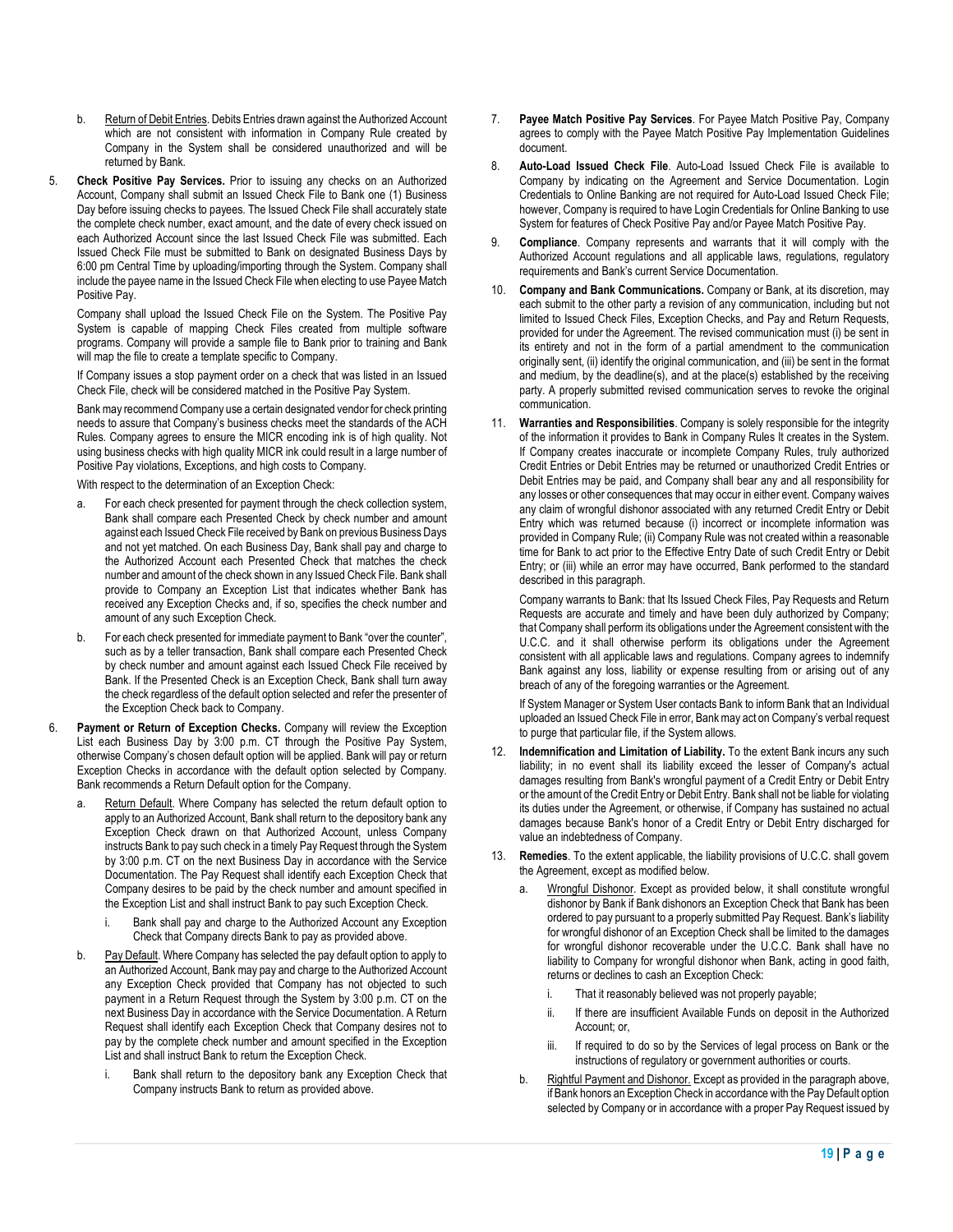Company, such honor shall be rightful, and Company waives any right it may have to assert that the Exception Check was not properly payable. If Bank dishonors an Exception Check in accordance with the return default option selected by Company or in accordance with a Return Request issued by Company, the dishonor shall be just, and Company waives any right it may have to assert that the dishonor was wrongful. Company agrees that Bank exercises ordinary care whenever it rightfully pays or returns an Exception Check consistent with the provisions of the Agreement.

14. **Delivery and Timing**.: If using Check or Payee Match Positive Pay, Company will submit an Issued Check File to Bank by 6 p.m. CT, one (1) Business Day before issuing checks.

# REMOTE DEPOSIT

- 1. **Description of Service.** If requested by Company and available as a Service by Bank, Bank agrees to provide certain check clearing services known as "Remote Deposit" whereby Company uses a scanner specified by Bank to scan paper checks to create an image cash letter file to send to Bank. Images captured will be transmitted to Bank, processed by Bank and then sent to the Federal Reserve Bank and/or a check clearing or Automated Clearing House network, enabling Company to clear their daily check deposits electronically as images, instead of physically transporting the checks to Bank. When necessary, Bank will prepare "Substitute Checks" (as that term is defined in the Federal Reserve Board's Regulation CC) to facilitate the deposit and collection of Company's Items.
	- a. Only checks drawn on United States (U.S.) banks are acceptable deposit items. Foreign checks must be mailed or brought to Bank for collection.
	- b. Bank advises all checks be prominently marked as "Electronically Presented<sup>"</sup>
	- c. Bank advises checks be properly endorsed by stamping checks with an approved endorsement stamp prior to placing in scanner.
	- d. In addition to physical check endorsement, Bank will activate virtual endorsement to add an electronic endorsement on each item.
	- e. Paper deposit tickets should not be scanned with checks.
	- Company shall limit each deposit set to a maximum of fifty (50) checks.
- 2. **Deposit Accounts.** Company shall establish and/or maintain one or more Accounts. Each Account shall be subject to the terms and conditions set forth herein and the Account Regulations. Company acknowledges receipt of a copy of the Account Regulations. Company shall, from time to time, fund each Account with a sufficient amount of cash and/or other immediately available funds to pay for (i) transfers from the Account, and (ii) fees and any other amounts due and owing to Bank by Company and any affiliate or subsidiary of Company. All checks will be subject to Bank's established funds availability policy, including Bank's policy for placing case-by-case and exception holds. Credit given for a file received is provisional and Company is responsible for any loss sustained by Bank for acceptance of the file.
- **Items**. Bank hereby agrees to provide Services to Company to image and capture payment information from Items for the purpose of electronic clearing pursuant to the following terms and conditions. Consumer checks, corporate checks, money orders, cashier's checks, and government checks may be cleared as allowed by Regulation CC.
	- a. Only Original Items to be scanned. Company may only scan original Items eligible for Remote Deposit into Company's Account.
	- b. Eligible Items. All Items scanned by Company and submitted to Bank for Remote Deposit must be eligible for clearing pursuant to federal and state law.
	- c. Image Quality. Company shall be responsible to complete proper scanning of the front and back of each Item. Company must insure that a full image is displayed and aligned properly, complying with the requirements of Regulation CC and any other applicable laws and regulations. Image quality shall meet the requirements of all applicable laws, regulatory agencies and **Bank**
	- d. Verification of MICR Accuracy. Company shall be responsible for verifying the accuracy of the MICR capture by visually viewing the Item displayed on its screen and comparing it to the MICR field. Company shall be responsible for insuring the MICR is captured accurately or, if not captured accurately,

by re-scanning the Item or making necessary edits. In the event the Item cannot be properly read, Company acknowledges a deposit will have to be made by mailing or taking the Item to a Bank.

- e. Payee's Name. The name of the payee on each Item shall be only that of Company, and the Items may not include any additional payee(s), nor may the Items be endorsed by a third party.
- f. Alterations or Inconsistencies. Company shall enter the amount written on the original Item and shall not alter the amount or cause entry of the amount to vary from the portion of the Item where the amount of the Item is written in text. If the numeric amount on the original Item is inconsistent with the amount on the portion of the Item where the amount of the Item is written in text, Company shall not submit Item for Remote Deposit. If Company nonetheless submits for deposit an Item where the numeric amount varies from the portion of the Item where the amount of the Item is written in text, Company acknowledges and agrees that it will be liable for any claims resulting from the inconsistency of the amounts
- g. Drawer's Signature and Name. All Items must bear the Drawer's signature and indicate the Drawer's name on the original check before Company submits the Items to Bank for Remote Deposit.
- h. Company's Retention and Security Responsibility. Company shall retain the original Item scanned for Remote Deposit for a period of fourteen (14) calendar days in a secure location and be able to produce the original Item if requested by Bank. Company shall destroy the original Items so they are not reproducible, after the fourteenth (14th) calendar day but no later than the sixtieth (60th) calendar day. Company shall ensure destroyed Items cannot be reconstructed.
- Remote Deposit Submission of Items to Bank. All Items submitted by Company as Remote Deposit Items must be submitted and processed in accordance with Bank's current Service Documentation. All Items will be subject to Bank's established funds availability policy, including Bank's policy for placing case-by-case and exception holds. Credit given for any file received is provisional and Company agrees to indemnify Bank for any loss sustained by Bank for acceptance of the file.
- Method of Payment of Items. Bank reserves the right in its sole discretion to select clearing agents and the manner in which Items are cleared or presented for payment, including electronically through the Automated Clearing House Network. Company agrees to be bound by any clearing house agreements, operating circulars, image exchange agreements and any other related agreements to which Bank is a party to.
- Return of Item. If any Item deposited to Company's Account is returned unpaid for any reason, it will be charged back to any Company's Account maintained at Bank. If an Item is dishonored, Company may receive an image of the original check or a Substitute Check as the charged-back Item. Customary fees for charged-back Items will apply. To represent a substitute check, Company can deliver to Bank as a normal deposit or resubmit return item via Bank's Remote Deposit system using proper format.

# 4. **Company Representations, Warranties, and Indemnification**.

- a. Non-Duplication of Item. Company warrants to Bank that only Eligible Items will be scanned for Remote Deposit and the original Item, as well as any other image or duplication thereof, will not be negotiated for payment or deposited at Bank or any other financial institution.
- b. UCC Warranties. Company assumes Bank's warranties under Regulation CC, including, without limitation, that (i) the substitute check meets the "legal equivalence" requirements (e.g. the image of the original check that appears on the substitute check is illegible) and (ii) the check holder's account will not be charged more than once for the same check.
- c. Indemnification and Disbursement. Company warrants to Bank that Company will indemnify and reimburse all damages claimed against Bank as to any alleged violation of Regulation CC or any other law, rule or regulation relating to any transaction subject to the Agreement.
- d. Substitute Checks. Company warrants to Bank that any deposited Substitute Checks shall meet all the requirements for legal equivalence described in Regulation CC.
- General Warranties. With respect to all Items, Company warrants that: (i) Company is entitled to enforce the Item; (ii) all signatures on the Item are authentic and authorized; (iii) the Item has not been altered; (iv) the Item is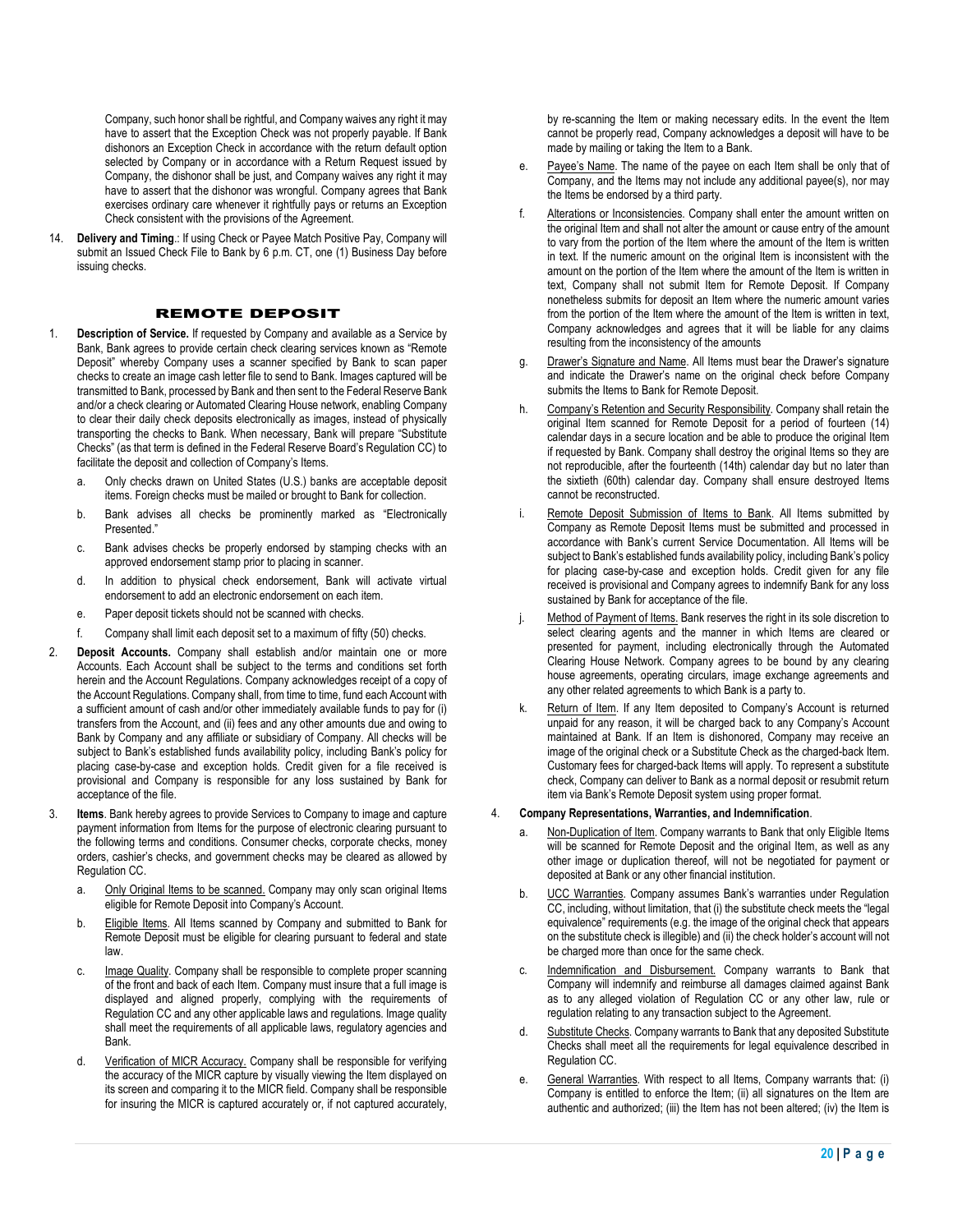not subject to a defense or claim in recoupment of any party which can be asserted against Company; (v) Company has no knowledge of any insolvency proceeding commenced with respect to the maker, acceptor, or Drawer of the Item; and (vi) with respect to a remotely-created consumer Item, that the person on whose Account the Item is drawn authorized the issuance of the Item in the amount for which the Item is drawn.

- f. **Indemnification by Company.** Company shall indemnify Bank for any loss incurred as a result of Company's use of the Remote Deposit Services including, but not limited to, any Substitute Check warranties described in Regulation CC, any Substitute Check indemnity described in Regulation CC, and any claim made for the expedited re-credit by a consumer described in Regulation CC or the indemnification of a bank described in Regulation CC.
- g. Amount of Indemnity. The amount of this indemnity and the measure of damages for breach of Company's warranty shall be the amount of any loss (including interest, costs, and reasonable attorneys' fees and other expenses of representation) proximately caused thereby.
- 5. **Adjustments**. Adjustments may be debited or credited to Account if Item is disputed; there is claim of duplicate deposit, missing or forged endorsement, counterfeit check, forgery, or other legal claim.

# 6. **Account Reconciliations**.

- a. Company shall reconcile Account statements within a reasonable time to confirm deposits.
- b. Retain original checks until deposit is reconciled.
- c. Any settlements not credited, credited in error, or in a different amount should be immediately reported to Bank.
- 7. **Bank's Right to Reject Items**. Bank has the right to reject any Item if Company has (i) failed to make any payment to Bank when due; or (ii) breached any of its obligations under the Agreement. Bank shall have no liability to Company by reason of the rejection of any such Item. Rejected checks that are not accepted through the scanner must be mailed or brought to Bank for deposit.
- 8. **Compliance**. Company represents and warrants that it will comply with the Account Regulations and all applicable laws, regulations, regulatory requirements and Bank's current Service Documentation.
- 9. **Equipment**. Scanning equipment must be approved by Bank. Company is solely responsible for purchasing, obtaining, installing, operating and maintaining any and all necessary hardware and software, as well as providing the required connection to Systems. Bank will provide minimum requirements for all such computer and scanning equipment and software as set forth in the Agreement. Company must meet Operating System, Browser and Scanner specifications. Company is solely responsible for all costs and expenses associated with such scanning equipment. If Company purchases scanning equipment from a vendor specified by the Bank and Company fails to pay for sums due and owing to such vendor for the purchase, installation, operation or maintenance of the scanning equipment and such failure to pay continues for (60) calendar days after Bank's written notice to Company, Company authorizes Bank to charge or setoff all such sums owing to vendor against its Account.

#### 10. **Additional Security Recommendations**.

- a. Authority. The System does not require secondary authorization for originating transactions; however, Bank recommends that Company require a secondary authorization for scanning and approving deposits.
- b. Back-Up Procedures. In the event the System is not operational and Company cannot transmit deposits, Company acknowledges that deposits will have to be made by mailing or taking deposits to Bank.

## 11. **Delivery and Timing.**

- a. Deposits scanned on Business Days:. Deposits reaching a "submitted" status prior to 7:30 p.m. CT on Business Days will be processed in one (1) Business Day with a posting date which matches the Business Day "submitted" status was reached. Deposits reaching a "submitted" status after 7:30 p.m. CT on Business Days will be processed in two (2) Business Days with a posting date which is one (1) Business Day before the process date.
- b. Deposits scanned on non-Business Days.: Deposits reaching a "submitted" status on non-Business Days will be processed in two (2) Business Days with a posting data which is one (1) Business Day before the process date.
- 12. **Mobile Remote Deposit Capture**. This Service allows Company to make Electronic Deposits to Company's Accounts through a Mobile Device. Enrollment requires Company to have access to Online Banking. For the avoidance of doubt, the provisions of the Agreement applicable to Remote Deposit set forth in this section shall also apply to Mobile Remote Deposits unless inconsistent with the specific terms governing Mobile Remote Deposit set forth below, in which case these terms governing Mobile Remote Deposit shall prevail.
	- a. **Processing Options**. As part of Mobile Remote Deposit Capture's remote deposit capture services, checks may be processed as a Check Image. Company will capture and convert checks received into Check Images and transmit Check Images to Bank for processing and collection. Bank will collect such Check Images through the check collection system by presenting or exchanging Check Images or using Check Images to create Substitute Checks for collection.
	- b. **Mobile Remote Deposit Capture Requirements.** Company shall at all times maintain an Account with Bank. Company agrees to not use Mobile Remote Deposit Capture in a location outside the United States.

#### c. **Determination of Items Eligible for Mobile Remote Deposit Capture**.

- Bank shall have no liability to Company or any other person in the event that Company's Electronic Deposit is processed as, or converted by Bank to, a Check Image or Substitute Check.
- Only a draft, payable on demand, and drawn on or payable through or at an office of a bank, is eligible for deposit as a Check Image. Without limiting the generality of the preceding sentence, the following items are not eligible for deposit as Check Images under Mobile Remote Deposit Capture, and Company must deposit these original paper checks with Bank for collection:
	- 1. Checks, including travelers checks, that are drawn on banks located outside of the United States;
	- 2. Checks payable in a medium other than U.S. dollars;
	- 3. Non-cash items (as defined under Section 229.2(u) of Federal Reserve's Regulation CC);
	- 4. Promissory notes and similar obligations, such as savings bonds;
	- 5. Third party checks;
	- 6. Substitute Checks; and,
	- 7. Any other class of checks or drafts as identified by Bank to Company from time to time.
- iii. Company agrees not to use Mobile Remote Deposit Capture to take pictures of and deposit any paper checks or other items as shown below which shall be considered ineligible items:
	- 1. Checks or items payable to any person or entity other than Company;
	- 2. Checks made payable to Company, and Company attempts to deposit into a consumer Account or different entity;
	- 3. Checks or items containing an alteration to any of the fields on the front of the paper check or item, or which Company knows or suspects, or should know or suspect, are fraudulent or otherwise not authorized by the owner of the account on which the check or item is drawn;
	- 4. Checks that have been previously negotiated, including through the Services;
	- 5. Checks that have been previously submitted through a service offered at another financial institution;
	- 6. Checks or items dated more than six (6) months prior to the date of the deposit;
	- 7. Post-dated Checks;
	- 8. Checks with any endorsement on the back other than that specified in the Agreement;
	- 9. Deposits which exceed Company per check or daily limit.

The above list is not meant to be exhaustive.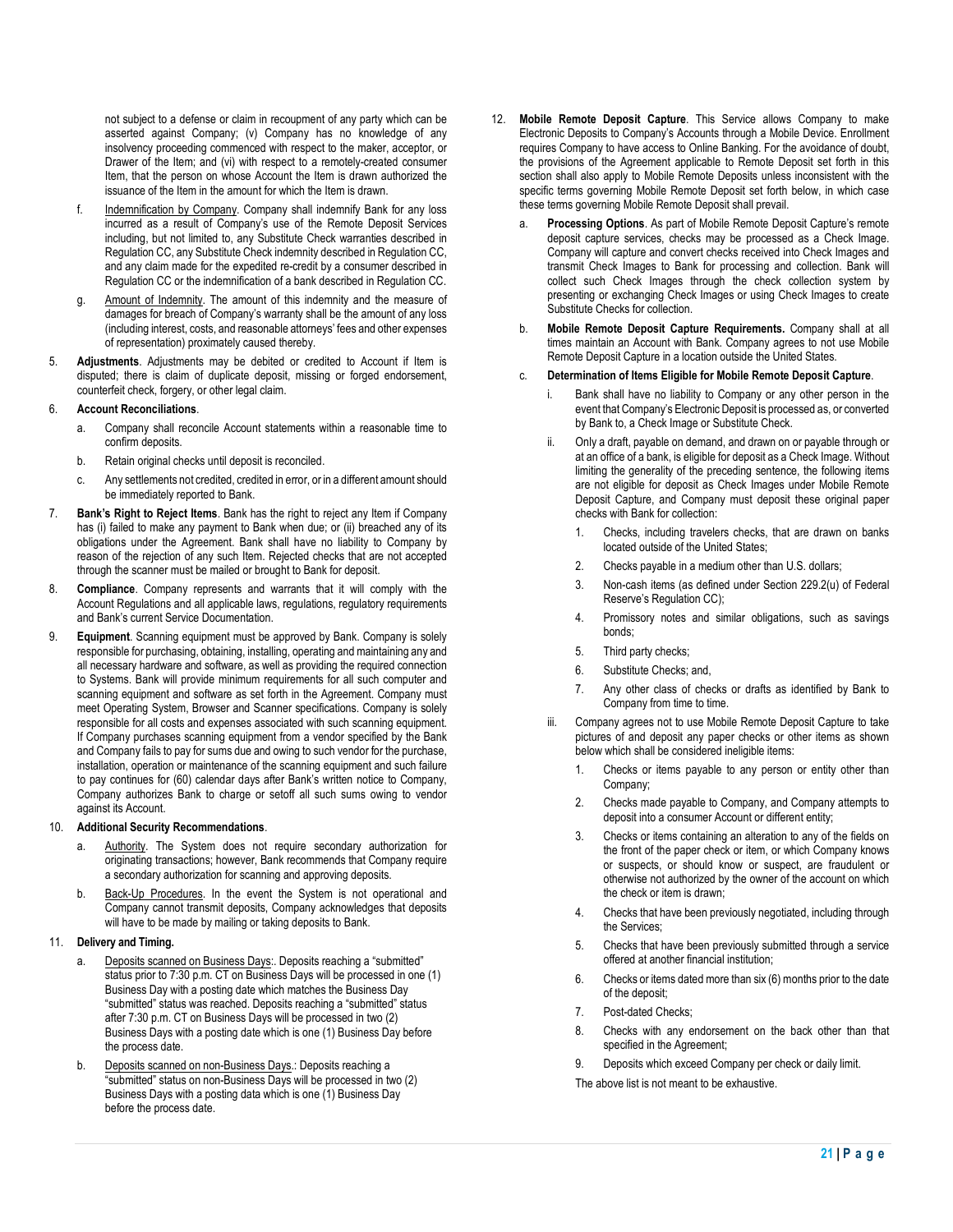iv. Company agrees to restrictively endorse each paper check and ensure all other necessary endorsements are obtained prior to capturing Check Images for transmission to Bank. Company will include the words, "Bell Mobile Deposit," on the back of the paper check, below the endorsement.

## d. **Capture of Checks and Check Information**

- Company shall be responsible for accurately capturing an image of each paper check and the correct dollar amount of the check into the System. In the event the condition of a paper check precludes a complete automated read, Company shall be responsible for visually inspecting the check. Company shall be responsible for the inspection of all Check Images to ensure the legibility of the Check Image (including without limitation the dollar amount and signature of the Drawer).
- ii. Company agrees to ensure that any and all information on a paper check is accurately captured and legible in the resulting Check Image and otherwise complies with any Check Image quality standards and guidelines that may be established by ANSI, ECCHO Rules, the Federal Reserve, other applicable regulatory agency or clearinghouse, or that Bank may provide to Company from time to time.
- Company acknowledges that current image technology may not capture all security features (e.g. watermarks) contained in the original paper checks, and agrees to assume any and all losses resulting from claims based on security features that do not survive the image process.
- iv. Company further acknowledges that Bank does not verify the accuracy, legibility or quality of the Check Image or MICR Data prior to processing an Electronic Deposit. Bank may, in its sole discretion, reject, repair, alter, amend, reformat or convert the Check Image Metadata or MICR Data submitted in an Electronic Deposit in accordance with general check collection practices and industry presentment standards, but Bank shall have no obligation to reject, repair, alter, amend, re-format or convert the Check Image Metadata or MICR Data. If Bank requires that Company comply with certain formatting standards or other guidelines when submitting Electronic Deposits and Company declines to implement, or comply with, such standards or guidelines, Company acknowledges that Bank shall not be liable for any error or loss that results from Bank processing such Electronic Deposit or from Bank's re-formatting or conversion of the Electronic Deposit prior to processing.
- Bank shall not be liable to Company for failure to process an Electronic Deposit, or any error that results in processing or collecting an Electronic Deposit, including, without limitation:
	- 1. For which Company has not provided Bank with full and correct MICR Data and dollar amount from the original paper check;
	- 2. For which Company has not provided an accurate and legible image of the original paper check;
	- 3. For which Company has failed to comply with formatting standards or other guidelines required by Bank; or,
	- 4. For which would violate the Agreement.

#### e. **Upload of Electronic Deposit to Bank**

- An Electronic Deposit is received when the entire Electronic Deposit transmission in which that Electronic Deposit is contained is received by Bank in accordance with section 12c, above. If only a portion of that Electronic Deposit transmission is received by Bank for any reason, including and without limitation, a failure during the transmission to Bank, the Electronic Deposit transmission is deemed to have been not received by Bank.
- ii. Bank will process Electronic Deposit transmission received from Company via Check Image collection only.
- iii. Electronic Deposits received will post to Account within one (1) Business Day.
- f. **Collection of Check Images**. Notwithstanding anything to the contrary in the Agreement, Bank may in its sole discretion determine the manner in which Bank will seek to collect a Check Image deposited by Company.

Without limiting the generality of the preceding sentence, Bank may, at its option: (i) present or transfer the Check Image to the paying bank, a Federal Reserve Bank, image share/exchange network, or other collecting bank; (ii) create a Substitute Check from the Check Image and collect the Substitute Check; or (iii) request that Company provide to Bank the original paper check from which the Check Image was created and then collect the original paper check.

- g. **Returns**. Company agrees that Bank may charge Company's Account for any and all returned items, including a returned Check Image.
- h. **Re-presentment of Returns**. In the event Bank, in its sole discretion, determines that it requires the original paper check for re-presentment in order to collect a returned Check Image, Company shall be responsible for providing to Bank the original paper check, or if the original paper check has been destroyed, for obtaining a replacement check.
- Items or Images Received for Deposit. Bank reserves the right to reject any deposit (as an Electronic Deposit or otherwise) for any reason. Bank will notify Company of the rejection of any deposit.
- j. **Retention and Destruction of Original Paper Checks.** Company agrees to prominently mark the item as "Electronically Presented" or "VOID" and to properly dispose of the item after fourteen (14) calendar days to ensure that it is not re-presented for payment. Company agrees never to re-present the item. Company will provide any retained item, or a sufficient copy of the front and back of the item, to Bank as requested to aid in the clearing and collection process, to resolve claims by third parties with respect to any item, or for Bank's audit purposes.
- k. **Representations and Warranties**. With respect to each Check Image or Electronic Deposit that Company transmits to Bank, Company is deemed to make any representation or warranty that would have applied had Company deposited the original paper check. In addition Company is deemed to make to Bank any representation or warranty that Bank makes, under applicable law, clearinghouse rule, Federal Reserve Operating Circular, bi-lateral agreement or otherwise, to any person (including without limitation a collecting Bank, a Federal Reserve Bank, a Receiving Depository Financial Institution, a paying bank, a returning bank, the Drawer, any endorser, or any other transferee) when Bank transfers, presents or originates the Electronic Deposit or Check Image, or a Substitute Check created from that Check Image. These representations and warranties include but are not limited to, that: (i) the transmissions contain accurate images of the front and back of the original checks; (ii) the transmissions contain all necessary endorsements up until the original checks are imaged; and (iii) no depository bank, Drawer, or endorser will be asked to make a payment based on an item that it has already paid.
- l. **Company's Responsibility.** With respect to each Check Image or Electronic Deposit that Company transmits to Bank, Company shall indemnify and hold Bank harmless from and against any and all claims, demands, damages, losses, liabilities, penalties and expenses (including, without limitation, reasonable attorney fees and court costs at trial or on appeal) arising directly or indirectly:
	- i. From breach of a representation or warranty as set forth in section 12k above;
	- ii. As a result of any act or omission in the capturing, creation or transmission of the Check Image or Electronic Deposit, including without limitation the encoding of the MICR Data from the original paper check;
	- iii. From any duplicate, fraudulent or unauthorized check, Check Image or Substitute Check;
	- iv. For any loss caused by Bank's acceptance or creation of a Check Image instead of presentment of the original paper check; or,
	- v. From any other act or omission arising out of Bank's action or inaction taken pursuant to any request by Company or pursuant to the Agreement. This section 12l shall survive termination of the Agreement.
- m. **Rules Applicable to Collection of Checks. Company** acknowledge and agrees that a Check Image may, in the sole discretion of Bank, be collected through one or more check clearinghouses, one or more Federal Reserve Banks, or an agreement with another financial institution or image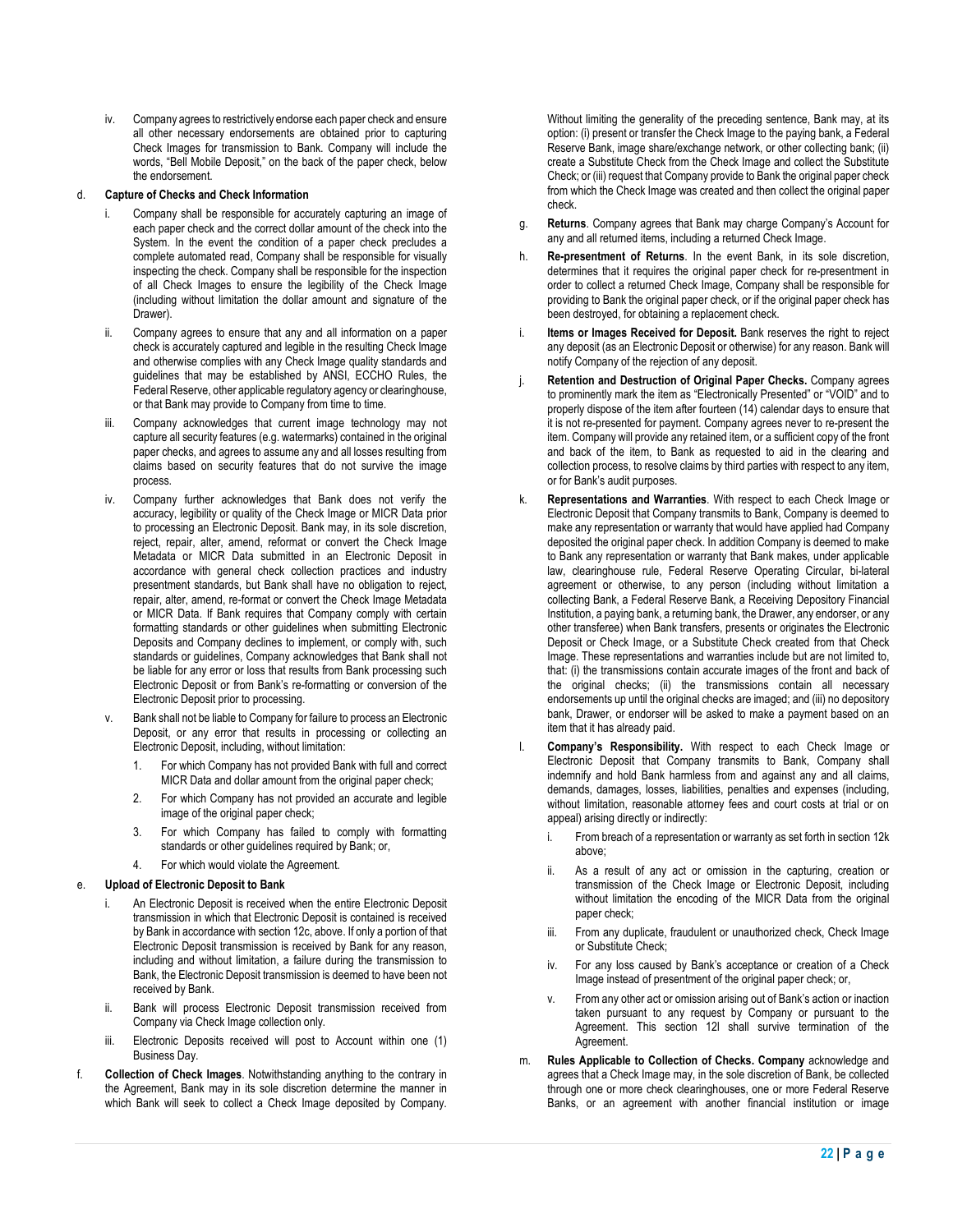share/exchange network. In such cases, the Check Image or Substitute Check is subject to the rules of that clearinghouse, Federal Reserve Bank, or image share/exchange network or financial institution agreement.

n. **Security Procedures.** Company shall comply with all security procedures for Mobile Remote Deposit Capture that are established by Bank or set forth in any written user requirements communicated to Company. Company is solely responsible for (i) maintaining its own internal security procedures, (ii) safeguarding the security and confidentiality of Check Images, Check Image Metadata and other information that is either printed from, stored on, or downloaded to, the System, Remote Deposit Capture System, or other computer/data systems or portable media; and (iii) preventing errors or unauthorized access to the System or the Remote Deposit Capture System.

# ZERO BALANCE ACCOUNT

- 1. **Description of Service.** This Service enables Company to consolidate its funds automatically each Business Day from designated Accounts ("Zero Balance Accounts") into a designated master Account ("Concentration Account"). When any item drawn on a ZBA is presented for payment, funds are automatically transferred from the Concentration Account to cover the total amount of the presentment. Deposits made to ZBAs are also automatically transferred to the Concentration Account(s).
- 2. **Authorizations**. Company authorizes Bank to transfer funds between ZBAs and Concentration Account(s) to maintain the designated target Collected Balance(s) as requested by Company through the System or otherwise in writing.
- 3. **Statements**. Company's monthly Account statements will show all transactions pursuant to this authorization. Bank has no further responsibility to notify Company of any transactions under this authorization.
- 4. **Sufficient Funds.** Bank shall not make any transfers pursuant to this authorization if sufficient funds are not available in the designated Account(s). Bank may assess its customary overdraft charges against any overdrawn account.
- 5. **Adjustments**. Bank may adjust the target Collected Balance(s) upon five (5) days written or oral notice to Company.

## COMMERCIAL LOAN SWEEPS

- 1. **Description of Services.** This Service allows Company to maintain a designated target Collected Balance(s) ("Target Balance") in a designated Account through periodic draws on or payments to the Company's designated loan ("Note") with Bank.
- 2. **Authorizations**. Company authorizes Bank to transfer funds between the designated funding Account(s) and the Note to maintain the Target Balance as requested by Company through the System or otherwise in writing.
- 3. **Commercial Loan One-Way Sweeps.** Company agrees that whenever the checking Account balance falls below Company's designated Target Balance, Bank will automatically (i) advance an amount on the Note in designated increments and (ii) transfer to the designated checking Account to fund the checking Account balance to an amount equal to or greater than the Target Balance. All advances shall be subject to sufficient funds being available on the line of credit in order to fund the checking Account in the designated increments to an amount not less than the Target Balance. No partial advances will occur. No advances will be made after the maturity date of Company's Note.
- 4. **Commercial Loan Two-Way Sweeps.** Company agrees to maintain a designated Target Balance in its checking Account. The Target Balance may be adjusted upward or downward by Bank after giving Company five (5) days written or oral notice of said change. Company agrees that whenever its checking account Collected Balance falls below the Target Balance, Bank will automatically advance an amount on the Note in order to fund the checking Account Collected Balance to an amount equal to the Target Balance. All advances shall be subject to sufficient funds being available on the line of credit in order to fund the checking Account to an amount not less than the Target Balance. Partial advances funding the checking Account to a balance less than the Target Balance will not occur. No advances will be made after the maturity date of the Note. In addition to any terms and conditions of repayment, including any demand feature, which may be contained within the Note, Company agrees that whenever its checking Account Collected Balance exceeds the Target Balance, the amount over the Target Balance will be

automatically transferred from its checking Account and applied as a principal payment on the Note.

- 5. **Statements**. Company's monthly Account statements will show all transactions pursuant to this authorization. Bank has no further responsibility to notify Company of any transactions under this authorization.
- 6. **Overdrafts**. Bank is not obligated to honor any overdraft. If any overdraft is honored, Bank shall have the election to treat it as an additional advance on the Note, or an overdraft that is immediately due and payable in full. Bank may assess its customary overdraft charges against any overdrawn account.
- 7. **Default**. If Company is in default under the terms and conditions of the Note, or any other agreement with Bank, Bank may refuse to make further advances on the Note, including any advances pursuant to this authorization.
- 8. **Termination**. Either Bank or Company may immediately terminate this authorization by giving oral or written notice to the other party, but the termination shall not affect any liability on the Note or otherwise.
- 9. **Adjustments**. Bank may adjust the target Collected Balance(s) upon five (5) days written or oral notice to Company.
- 10. **Balance Recognition.** Under this authorization, funds are automatically withdrawn from your demand deposit Account and used to pay down your loan at Bank. Any funds in your deposit Account(s) are a deposit of Bank and will be insured by the FDIC to the extent of its deposit insurance limits. As to any swept funds, in the event of the failure of Bank, your reduced loan balance will be recognized by either the FDIC or a successor institution to Bank.

# MONEY MARKET SAVINGS SWEEP

- 1. **Description of Services.** This Service allows Company to maintain a designated Target Balance in a designated Account through periodic draws on or payments to the Company's money market account with Bank.
- 2. **Authorizations**. Company authorizes Bank to transfer (i) designated checking Account funds in excess of the target Collected Balance(s) as requested by Company through the System or otherwise in writing to the designated money market savings account (ii) funds in the money market savings account to the designated checking Account to fund the checking Account balance up to the target Collected Balance if the Collected Balance in the checking Account falls below \$10,000.
- 3. **Statements**. Company's monthly Account statements will show all transactions pursuant to this authorization. Bank has no further responsibility to notify Company of any transactions under this authorization.
- 4. **Sufficient Funds.** Bank shall not make any transfers pursuant to this authorization if sufficient funds are not available in the designated Account(s).
- 5. **Limits**. Federal regulations limit pre-authorized withdrawals from a money market savings account to six per statement cycle. Therefore, Bank will only transfer funds in the money market savings account to the designated checking Account six (6) times each statement cycle. Bank will not make any further transfers until the beginning of the next statement cycle. Upon Bank's request, Company shall fund the target Collected Balance from a separate Company Account after the sixth transfer.
- 6. **Adjustments**. Bank may adjust the target Collected Balance(s) upon five (5) days written or oral notice to Company.
- 7. **Not FDIC Insured.** Under your money fund account agreement with Bank, funds are automatically swept to purchase and redeem shares of money market funds as ordered pursuant to terms of the agreement. Any funds in your deposit Account(s) are a deposit of the institution and will be insured by the FDIC to the extent of its deposit insurance limits. The funds that have been swept out of Bank into your money market mutual fund are not a deposit of the institution and are not FDIC insured. In the event of the failure of Bank, any funds that have been swept out of Bank into your money market mutual fund will not be swept back into Bank and will not be insured. Nor will such amounts be subject to claims by the FDIC as receiver to pay other depositors or creditors of Bank. Company agrees to prominently mark the item as "Electronically Presented" or "VOID" and to properly dispose of the item after fourteen (14) calendar days to ensure that it is not re-presented for payment. Company agrees never to re-present the item. Company will provide any retained item, or a sufficient copy of the front and back of the item, to Bank as requested to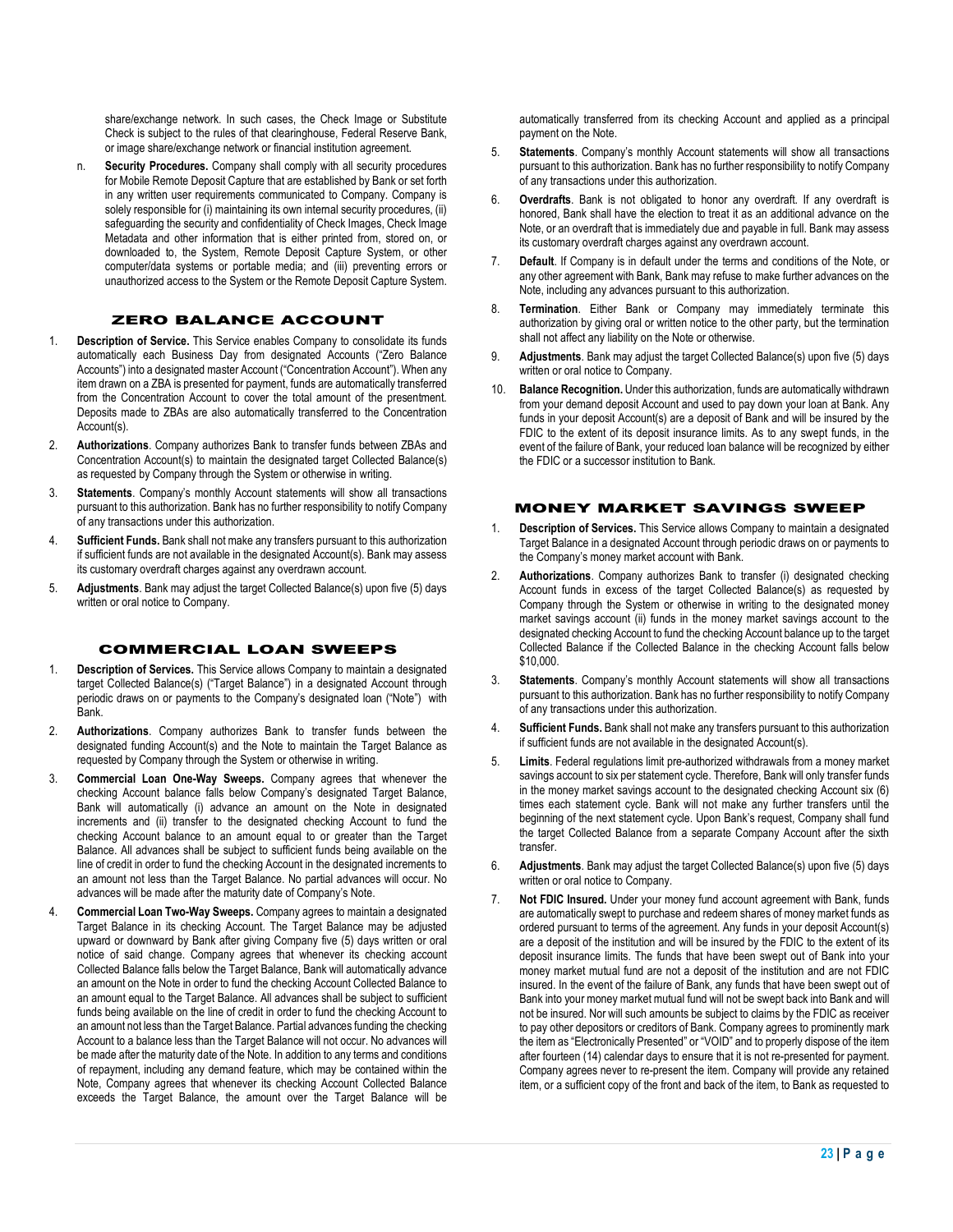aid in the clearing and collection process, to resolve claims by third parties with respect to any item, or for Bank's audit purposes.

# PERSONAL ACCOUNTS LINKED TO ONLINE BANKING

- 1. **Personal Accounts**. Company may request Bank to link access to Personal Accounts through Company's Online Banking Services in order to permit Company to view both Personal Accounts and Company Accounts in one location. Company acknowledges that the Personal Accounts will continue to be governed by applicable account agreements and related documentation. Additionally, Personal Accounts may receive additional protections under applicable laws that are not available to Company Accounts. Nothing in the Agreement shall be construed to expand the legal protections governing Personal Accounts to Company Accounts.
- 2. **Liability for Transactions Covered by Regulation E (Applicable to Personal Accounts only)**. Company or Account Owner will tell Bank immediately if Company or Account Owner believes Login Credentials have been lost or stolen, or if Company or Account Owner believes an electronic fund transfer has been made without Company or Account Owner's permission on a Personal Account.

Contacting Bank by telephone is the best way of minimizing Company or Account Owner's potential losses. Company or Account Owner on Personal Account could lose all the money in Personal Account(s), plus maximum overdraft line of credit, if any.

Company and Account Owner of Personal Account also acknowledge:

- a. If Company or Account Owner tells Bank within two (2) Business Days after Company or Account Owner learns of the loss or the theft of Its Login Credentials, Account Owner of Personal Account can lose no more than \$50.00, if someone uses Login Credentials without Company or Account Owner's permission.
- b. If Company or Account Owner does not tell Bank within two (2) Business Days after Company or Account Owner learns of the loss or theft of Login Credentials and Bank can prove Bank could have prevented the unauthorized use of Login Credentials, if Company or Account Owner had told Bank earlier, Account Owner of Personal Account could lose as much as \$500.00.
- c. Should Periodic Statement(s) for Personal Accounts show transfers that Company or Account Owner did not make, including those made through Online Banking or Mobile Services, or other means, Company or Account Owner will inform Bank immediately. If Company or Account Owner does not tell Bank within sixty (60) calendar days after the Periodic Statement for Personal Account was mailed, Account Owner may not get back any of the money lost after the sixty (60) calendar days if Bank can prove that Bank could have stopped someone from taking the money if Company or Account Owner of Personal Account had told Bank earlier. If a valid reason (such as a long trip or a hospital stay) kept Company or Account Owner of Personal Account from telling Bank, Bank may, at Bank's option, extend the time periods.
- Company and Account Owner agree to assist Bank in Bank's efforts to recover any funds that were transferred or paid without Company or Account Owner's permission or consent.

# 3. **Unauthorized Transactions and Notice of Errors (Applicable to Personal Accounts Only).**

- a. In case of errors or questions about transfers or transactions appearing on Company or Account Owner's Periodic Statement, Company or Account Owner should contact Bank. Bank's current contact information is listed on Bank's website, healthcare.bank.
- b. Bank must be notified by Company or Account Owner of Personal Account no later than sixty (60) calendar days after Bank sent the first (1st) statement on which the problem or error appeared.
- c. Company or Account Owner will need to provide Bank with the following:
- i. Company's name, Account Owner on Personal Account's name and Account number;
- ii. Describe the error or transfer in question and explain, as clearly as Company or Account Owner can, why Company or Account Owner on Personal Account believes it is an error or why Company or Account Owner on Personal Account needs more information; and,
- iii. The dollar amount of the suspected error and approximately when the error took place.
- 4. **Contact in Event of Unauthorized Transfer from Personal Account**. If Company or Account Owner believes Login Credentials have been lost or stolen, Personal Account(s) have been accessed or someone has transferred money without Company or Account Owner's permission, Company or Account Owner must notify Bank immediately at: 866-442-2472 option 2.

Company or Account Owner agrees to notify Bank within a reasonable time not to exceed sixty (60) calendar days after Company or Account Owner receives a Periodic Statement of any discrepancy between Company or Account Owner's records and the information in the Periodic Statement. If Company or Account Owner fails to notify Bank of any such discrepancy within sixty (60) calendar days after receipt of such Periodic Statement, Company and Account Owner shall be precluded from asserting any claim against Bank arising from such discrepancy.

- 5. **Authorization**. For Personal Accounts linked to Online Banking, Bank shall be entitled to rely on any verbal or written notice or instructions believed by it in good faith is being given by any Account Owner on Personal Account.
- 6. **Paperless Statements**. Personal Accounts linked to Online Banking will not be automatically enrolled in Paperless Statements. A System Manager or a System User must opt-in to Paperless Statements through Business Online Banking, or an Account Owner on Personal Account through a separate System specifically used to provide Services for Personal Online Banking.

# MORTGAGE ACCOUNTS LINKED TO ONLINE BANKING

- 1. **Mortgage Accounts**. Company may request Bank to link access to Mortgage Accounts through Company's Online Banking Services in order to permit Company to view both Mortgage Accounts and Company Accounts in one location. Company acknowledges that the Mortgage Accounts will continue to be governed by applicable account agreements and related documentation. Additionally, Mortgage Accounts may receive additional protections under applicable laws that are not available to Company Accounts. Nothing in the Agreement shall be construed to expand the legal protections governing Mortgage Accounts to Company Accounts.
- 2. **Address Changes**. Company agrees to promptly notify Bank, orally or in writing, of any address change that impacts Mortgages or Company's use of any features. Mortgages may be updated through Online Banking.
- 3. **Paperless Statements**. Copies of Company's Periodic Statements are available through Online Banking. Company may choose to discontinue receiving paper statements through U.S. Mail upon request at any time by updating Account Owner's settings through Online Banking. If Company has chosen to discontinue receiving paper statements, Company can revoke previous request at any time with no fee, by logging into Online Banking for Mortgages or by notifying Bank.
- Payment Scheduling. It is Company's responsibility to establish payments in such a manner that Account Owner's bills will be paid on time, and Company is responsible for any late payment or finance charges that may be imposed as a result of Company's failure to transmit Payment Instructions in accordance with the Agreement.
- 5. **Payment Cancellation Requests**. Company may cancel or edit any Scheduled Payments (including recurring payments) by following the directions within the System. There is no charge for canceling or editing a Scheduled Payment. Bank's ability to cancel a payment will depend on the way the payment was initiated and whether the payment has begun processing. Company may cancel scheduled payments, but once a payment has been processed, it cannot be cancelled, edited, or stopped.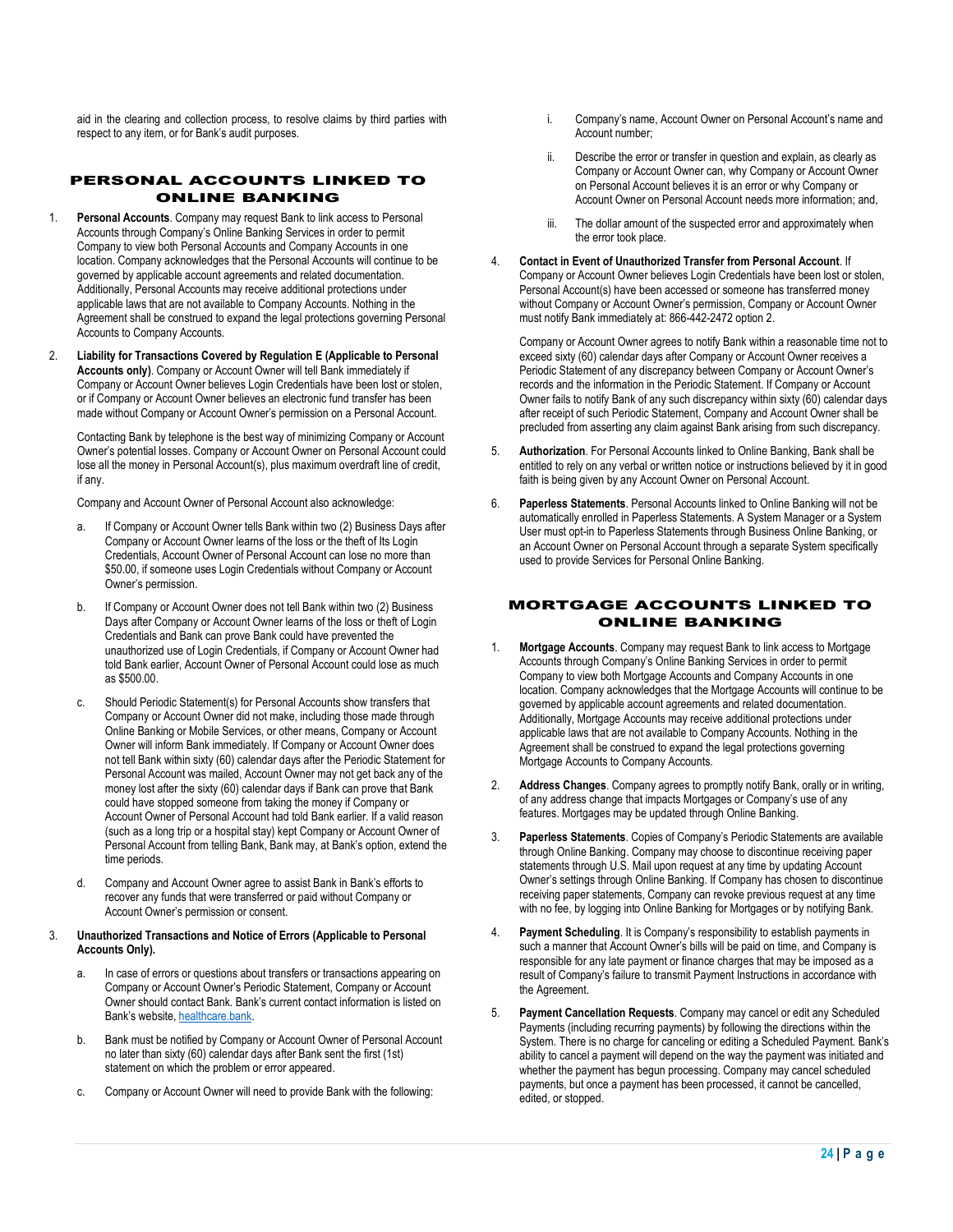#### DEFINITIONS

For purposes of the Agreement, the following terms shall have the definitions assigned to them. Words used in the Agreement in the singular, where the context so permits, shall be deemed to include the plural and vice versa.

- "**Account Regulations**" shall mean the provisions of any commercial deposit Account agreement, as amended from time to time, the Agreement and any and all schedules and addendums to the Agreement, which (i) have been issued by Bank and (ii) relates to the Accounts. The terms of the Account Regulations are made a part of the Agreement and are hereby incorporated by reference. If any term of the Account Regulations is inconsistent with any term of the Agreement, the terms of the Agreement shall control.
- "**Account**" shall mean any account (including checking, money market, savings, or loan) maintained by Company with Bank.
- "**Account Owner**" shall mean a natural person who, during their lifetime, (i) (a) maintains a fifty-one percent (51%) or greater equity interest in Company or (b) is provided by Company resolution the authority to act on behalf of Company as it relates to Services offered by Bank and (ii) maintains access to a Personal Account and the ownership of funds in the Personal Account.
- "**ACH Account**" shall mean the deposit Account Company designates to be debited or credited in order to offset the debit and credit Entries Company originates
- "**ACH Addenda**" shall mean a record or records that contain supplemental data related to an ACH Entry.
- "**ACH Credit Entry Exception**" shall mean an ACH order or request for the deposit of money to the Authorized Account included in any Rules created by Company.
- "**ACH Debit Entry Exception**" shall mean an ACH order or request for the withdrawal of money from the Authorized Account included in any Rules created by Company.
- "**ACH Exception**" shall mean either an ACH Credit Entry Exception or ACH Debit Entry Exception.
- "**ACH Operator**" shall mean the central clearing facility operated by a Federal Reserve Bank or a private organization on behalf of the Depository Financial Institutions (DFI), to or from which a participating DFI transmits or receives ACH Entries.
- "**ACH**" shall mean Automated Clearing House.
- "**Agreement**" shall mean this Treasury Management Master Services Agreement together with the Acceptance of Treasury Management Services and any Schedules or addendum thereto, and other related documents provided to Company by Bank.
- "**Alerts**" shall mean the notification of Account information or events delivered via email, SMS, or telephone.
- "**Alternative Channel**" shall mean by Secure File Transfer Protocol (SFTP) as a replacement for Bank's System with Login Credentials.
- "**Alternative Method**" shall mean submitting Online Wire Transfer payment instructions to Bank via a process or processes described in the Agreement, or in Bank's current Online Wire Transfer Operating Procedures, or Service **Documentation**
- "**App**" shall mean application.
- "**Authorized Account**" shall mean the Account(s) of Company identified in writing, to which the Services rendered by Bank will apply.
- "**Authorized Representative**" shall mean an officer, member, and partner or authorized representative of Company.
- "**Auto-Load Issued Check File**" shall mean an Issued Check File that Company delivers to Bank through Alternative Channel. The file contains records describing checks drawn by Company on one or more Authorized Accounts with either Check Positive Pay or Payee Match Positive Pay.
- "**Automated ACH File Delivery**" shall mean the use by Company of Alternative Channel to deliver to Bank electronic file(s) originated by Company that contain debit and credit Entries to be applied to Receiver Account(s) maintained at Bank, or other financial institutions by means of the ACH Network, according to the terms of the Agreement.
- "**Automated Delivery of NOCs/Returns**" shall mean electronic file(s) that Bank delivers to Company through Alternative Channel that contain directives on return Entries and/or NOCs.
- "**Automated File Movement**" shall mean the process of sending or receiving one or more pre-defined electronic file(s) through Alternative Channel as follows: (i) Auto-Load Issued Check File; (ii) Automated ACH File Delivery; (iii) Automated Delivery of NOCs/Returns; and/or (iv) Batch Extract File.
- "**Available Funds**" shall mean funds on deposit in an Authorized Account and available for withdrawal pursuant to Regulation CC and Bank's applicable funds availability schedule and policies.
- "**Bank"** shall mean Healthcare Bank a division of Bell Bank.
- "**Banking Day**" shall mean any day on which Bank is open to the public during any part of such day for carrying on substantially all of its banking functions, and with reference to an ACH Operator, any day on which the appropriated facility of such ACH Operator is being operated. Banking Days vary from Business Days for purposes of ACH processing.
- "**Batch Extract File**" shall mean a file containing transactions for Authorized Account(s) covering a prior period that Bank delivers to Company through Alternative Channel.
- "**Bell Bank Mobile App**", or "**Mobile App**" shall mean the downloadable App for a Mobile Device.

"**Beneficiar**y" shall mean shall mean a natural person or an organization that Company has designated to receive a Wire Transfer.

- "**Billing Account**" shall mean the checking account from which all Service fees will be automatically debited.
- "**BIN**" shall mean a Lockbox number or bank identification number assigned to the Lockbox.
- "**Business Day**" shall mean Monday through Friday, excluding Federal holidays. To determine Federal Reserve holidays go to http://www.federalreserve.gov/aboutthefed/k8.htm.

"**Charges**" shall mean credit card payments.

- "**Check Image Metadata**" is information about the Check Image, as well as pointers to the actual image data (also known as image tags).
- "**Check Image**" is an electronic image of an original paper check created by Company, Bank or another bank or depository institution in the check collection system.
- "**Check Positive Pay**" shall mean an optional Service available with Online Banking whereas prior to issuing any checks on an Authorized Account, Company shall submit an Issued Check File to Bank by the established deadline. The Issued Check File shall accurately state the complete check number, exact amount, the date, and the payee name (which must match exactly to what appears on the check) for every check issued on each Authorized Account since the last Issued Check File was submitted.
- "**Check**" shall mean checks, drafts and money orders.
- "**Collected Balance**" shall mean the current balance in the Account less the amount of check deposits that Bank is in the process of collecting.
- "**Company Rules**" shall mean, collectively, the rules and policies of Company created to mitigate the risk of fraud, as the same may be amended, modified, updated, or otherwise changed from time to time.
- "**Company**" shall mean Company executing the Agreement and any Entities identified in the Agreement.
- "**Consumer**" shall mean a natural person who (i) with respect to a check handled for forward collection draws the check on a consumer Account; or (ii) with respect to a check handled for return, deposits the check into or cashes the check against a consumer Account.
- **"Credential ID"** shall mean a unique identifier VIP Access App provisions for a particular Mobile Device or hardware token that can be associated with Individual's Online Banking.
- "**Credit Entry**" shall mean an ACH order or request for the deposit of money to the Authorized Account of a Receiver.
- "**Debit Entry**" shall mean an ACH order or request for the withdrawal of money from the Authorized Account of a Receiver.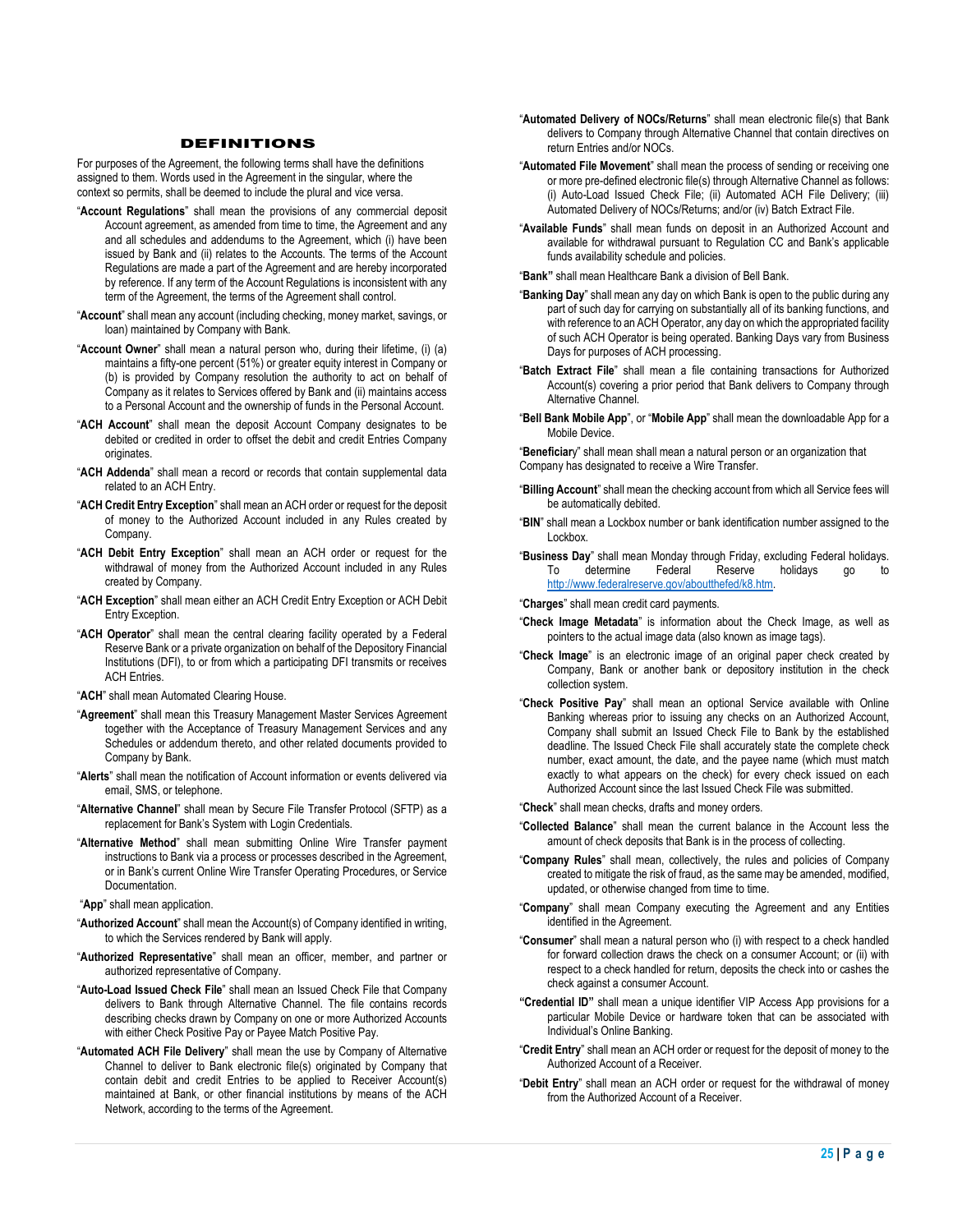- "**Designated Service Provider**" shall mean a third party where Bank has an agreement in place to offer a specific Service or standard function via a Third Party Site.
- "**Due Date**" shall mean the date reflected on Company's Payee statement for which the payment is due; it is not the late date or grace period.
- "**Drawer**" shall mean the person who signed a Check.
- "**EDI**" shall mean Electronic Data Interchange.
- "**EFTA**" shall mean the Electronic Fund Transfer Act *c*odified to 15 U.S.C. 1601.
- "**Effective Entry Date**" shall mean the date included in any Entry as the date upon or after which such Entry is to be effective.
- "**Electronic Deposit**" is electronic information (including Check Images, Check Image Metadata, MICR Data, or dollar amount information), obtained from capturing information from an original paper check, that is transmitted to Bank for deposit, processing and collection.
- "**Eligible Items**" shall mean all valid items drawn on financial institutions located within the United States of America. Items drawn on foreign banks and items known to be forged or altered are not eligible. Eligible Items include consumer checks, corporate checks, government checks, money orders, travelers' checks, and cashier's checks. The name of the payee on each check must only be that of the customer, and the checks may not include any additional payee(s) nor may the checks be endorsed by a third party. Non-eligible Items are checks drawn on foreign banks and checks known to be forged or altered.
- "**Entities**" shall mean companies related to Company by common ownership or control.
- "**Entry**" or "**Entries**" has the meaning given in the Rules, except that it shall also include an On-Us Entry.
- "**Exception Check**" shall mean a Presented Check that does not match a check number and/or amount of a check included in an Issued Check File.
- "**Exception List**" shall mean a list of exception item(s) provided by Bank to Company via the System. When the exception item is a check and an image is available, the image will be provided.
- "**Exposure Limit**" shall mean a limit representing the maximum aggregate dollar amount of Entries that may be initiated by Company each day.
- "**File**" shall mean a groups of Entries associated with a given transmittal register and the control totals set forth therein.
- "**IAT**" shall mean International ACH Transactions.
- "**Individual**" shall mean any System Manager or System User who has been provided access to any Services or standard functions.
- "**Issued Check File**" shall mean record describing checks drawn by Company on an Authorized Account, provided by Company to Bank.
- "**Items**" shall mean checks, money orders, travelers' checks, and cashier's checks scanned for Remote Deposit into Company's Account.
- "**Lockbox Account**" shall mean the Account designated by Company to receive processed and prepared Checks.
- "**Lockbox**" shall mean the designated lockbox at a U.S. Postal facility.
- "**Login Credentials**" shall mean any combination of information used to gain access to the System. This includes but is not limited to: usernames, access IDs, passwords, biometrics, Secure Access Codes, Credential IDs, and token personal identification number generators provided by Bank or established by System Manager or System User through the System.
- "**Merchant Processor**" shall mean a merchant processor with which Company has entered into a credit card authorization agreement and that is acceptable to Bank.
- "**MICR Data**" shall mean information from the Magnetic Ink Character Recognition stylized printing on the bottom of checks comprising of routing, transit, account and check serial numbers.
- "**MICR**" shall mean the bottom line printed on all checks using a special font called Magnetic Ink Character Recognition.
- "**Mobile Banking Service**" shall mean Text Banking, Bell Bank Mobile App, Mobile App, or Mobile Browser Banking, if available.
- "**Mobile Browser Banking**" shall mean the access to Online Banking using a mobile browser.
- "**Mobile Device**" shall mean a small, handheld computing device usually outfitted with a display screen and input method (either touchscreen or miniature keyboard). Many portable Mobile Devices have operating systems that can run Apps.
- "**Mobile Remote Deposit Capture**" or "**Mobile Check Deposit**" is the remote deposit capture service governed by the Agreement that allows Company to receive a check and deposit it electronically at Bank.
- **"Mortgages**" shall mean a Personal Account loan with a pledge of real property as security for a debt, also known as a deed of trust.

"**NOC**" shall mean a Notification of Change.

- "**OCR**" shall mean Optical Character Recognition.
- "**OFAC**" shall mean Office of Foreign Asset Control.
- "**Online Banking**" shall mean Bank's Online Banking System that permits Company to view Account information, perform certain other functions and enroll in the Services.
- "**Online Wire Transfer**" shall mean the transferring of funds from Company's Wire Account to a Payee via Online Banking.
- "**On-Us Entry**" shall mean a debit or credit Entry to Receiver's Account maintained at Bank.
- **"One Time Password"** and **"OTP"** shall mean a unique 6-digit security code generated every 30 seconds through VIP Access App or hardware token meant to type in Online Banking to authenticate identity.
- "**Originator**" shall mean an organization or person that initiates an ACH transaction to an Account or Receiver Account either as a debit or credit.
- "**Paperless Statements**" shall mean Periodic Statements which are available only electronically.
- "**Pay Request**" shall mean the instructions of Company to Bank ordering Bank to pay an Exception Check or ACH Exception.
- "**Payee Account**" shall mean the Account Company's Payment Instructions indicate to credit.
- "**Payee**" shall mean the person, business or other entity to which Company intends to send a payment through the Service and for which Company accurately provides and maintains the appropriate or required information such as name, bill remittance / payment delivery address, phone number, Payee Account number, and Payee name, or, entity from which Company receives electronic bills, as the case may be
- "**Payee List**" shall mean Company's list of Payees maintained within the Service and from which Company may select to provide Payment Instructions.
- "**Payee Match**" shall mean an adapted Check Positive Pay process that additionally validates the payee name on the check image against the payee name Company records in the Issued Check File.
- "**Payee Match Positive Pay**" shall mean an optional Service available with Online Banking that is an adaptation of Check Positive Pay whereas the payee name on the check image is validated against the payee name Company records in the Issued Check File.
- "**Payment Account**" shall mean an Account or Personal Account (checking only) from which Bank may debit or otherwise collect the funds necessary to remit the Scheduled Payment to the corresponding Payee, per Company's instructions..
- "**Payment Instructions**" shall mean the information provided by Company to the Services for a bill payment to be made to the Payee (such as, but not limited to, Payee name, Payee Account number, and Scheduled Payment Date).
- **"Payment Processing Date"** shall mean date in which Bank or Designated Service Provider process Payment Instructions such that Payees receive bill payments on the Scheduled Payment Date chosen by Company through the Service.
- "**Periodic Statements**" shall mean any statement produced at a designated interval. Periodic Statements may be daily, weekly, monthly, quarterly, or semi-annual.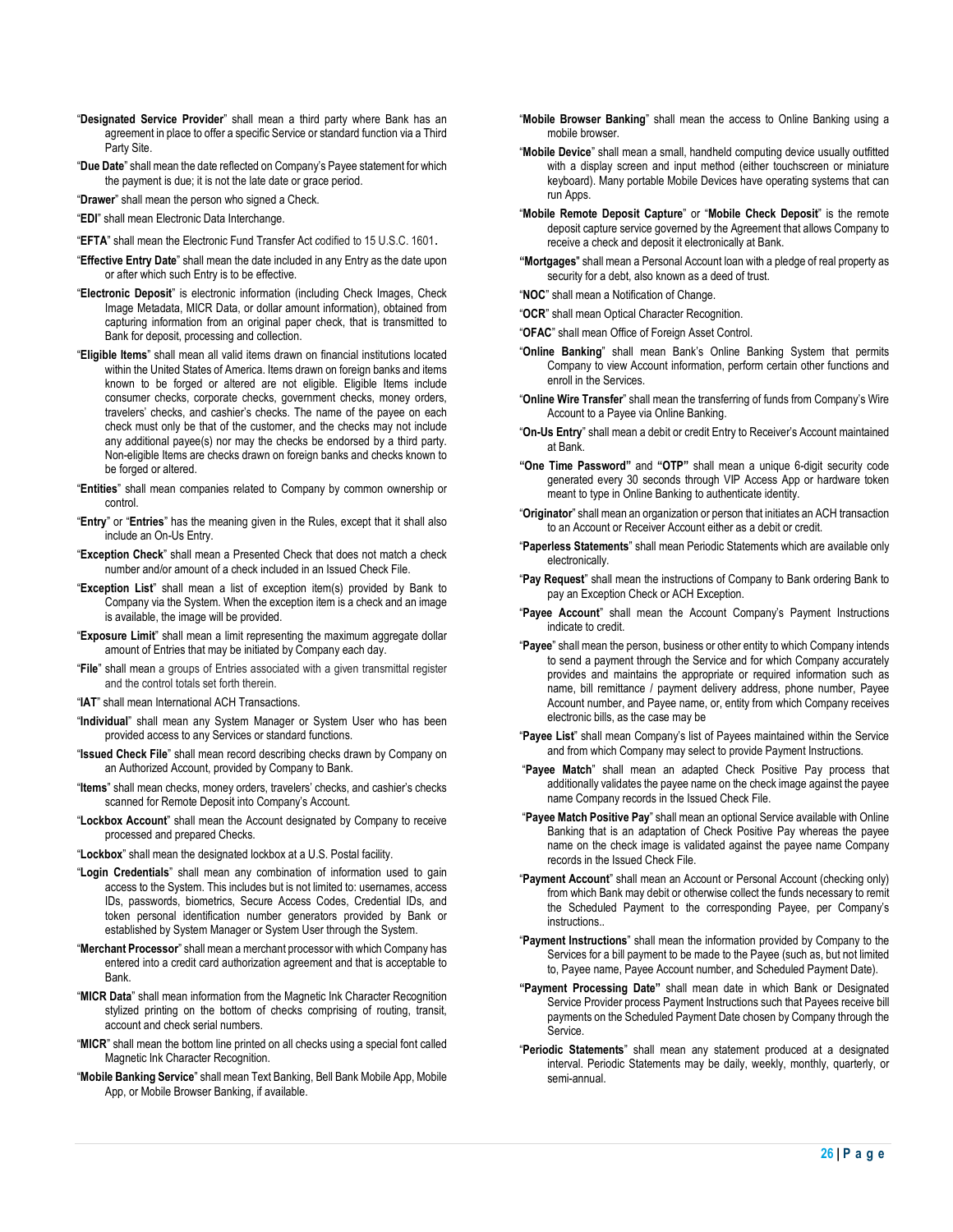- "**Personal Account**" shall mean an Account owned by an Account Owner that (i) is not used primarily for business or agricultural purposes and (ii) is linked to the Online Banking Services at the request of Company and Account Owner.
- "**Post-dated Check**" shall mean a paper check that is made payable at some point in the future.
- "**Presented Check**" shall mean a check drawn on an Authorized Account and presented to Bank for payment through the check collection system or directly with Bank as 'over-the-counter' items.
- "**RDFI**" shall mean Receiving Depository Financial Institution.
- "**Receiver Account**" shall mean the Account at the RDFI where an Originator has designated a debit or credit Entry to be applied.
- "**Receiver**" shall mean a natural person or an organization that has authorized an Originator to initiate an ACH Entry to Receiver Account with the RDFI. A Receiver can be either a company or a consumer depending on the type of transaction.
- "**Recurring Payment**" shall mean a Scheduled Payment that results in a series of bill payments delivered to the Payee per Payment Instructions.
- "**Regulation CC**" shall mean the Federal Reserve Board's Regulation CC, Availability of funds and Collection of Checks.
- "**Regulation E**" shall mean the Federal Reserve Board's Regulation E, Electronic Funds Transfer.
- "**Remittance Address**" shall mean the mailing address for the Lockbox number or **RIN.**
- "**Remote Deposit Capture System**" is Bank's computer systems and databases that Company may access in order to use Mobile Remote Deposit Capture.
- "**Report of Possible Rules Violation**" shall mean as defined in the Rules.
- "**Return Request**" shall mean the instructions of Company to Bank ordering Bank not to pay an Exception Check or ACH Exception.
- "**Rules**" shall mean the rules of the National Automated Clearing House Association and Appendices to the rules of the National Automated Clearing House, as amended from time to time. Company can access the current Rules, as well as revisions to the Rules, through the website www.nachaoperatingrulesonline.org. Company can create a new account as a basic user for free access through this website. When asked for Company's "Affiliation," Company should choose "Upper Midwest ACH Association (UMACHA)" as the Payment Association.
- **"Rush Payment"** shall mean a Scheduled Payment guaranteed to be delivered to Payee within one to two Business Days.
- "**Schedule**" shall mean a written schedule to the Agreement which, together with the Agreement and other Service Documentation, governs the parties' rights and obligations with respect to the Services. Each Schedule is made a part of the Agreement.
- "**Scheduled Payment Date**" shall mean the day Company wants the Payee to receive the bill payment, unless the Scheduled Payment Date falls on a non-Business Day in which case it will be considered to be the previous Business Day.
- "**Scheduled Payment**" shall mean the Payment Instructions Company establishes within the Service that has been scheduled through the Service in order to properly direct funds from the Payment Account to the Payee Account but which has not begun processing.
- "**Secure Access Code**" shall mean a code that is auto-generated at Individual's request and delivered to a registered email address or phone number. Once the code is retrieved from the registered contact point, the Individual must enter the code in order to be granted access to Accounts online.
- "**Secure Email**", "**Secure Mail**", and "**Secure Electronic Mail**" shall mean a feature outside of Online Banking which allows individuals to communicate with Bank through email, where the contents of the message stay secure within Banks' server and the sender is authenticated separately.
- "**Secure Message**" shall mean a feature which allows an Individual to communicate with Bank by typing a message and uploading attachments via Online Banking, which authenticates Individual through requiring Login Credentials to be input correctly prior to use.
- "**Security Devices**" shall mean a code, password, personal identification number, user identification technology, biometric logon or authentication methods, token, certificate, or other element, means, or method of authentication or identification used in connection with a security procedure.
- "**Security-related Items**" shall mean information, including but not limited to, security procedures, processing instructions, Login Credentials, security tokens, security codes, Systems, equipment, and other software and hardware that interfaces with, connects to, or allows access to Bank, its information, Online Banking, Systems and equipment.
- "**Service**" shall mean the treasury management services offered by Bank and selected by Company in the Agreement, excluding Mobile Services and any other standard functions provided by Online Banking.
- "**Service Documentation**" shall mean all documentation governing the Services and System, including, without limitation, the Treasury Management Master Services Agreement, the Request and Acceptance of Treasury Management Services, the fee schedule or any other fee proposal provided in writing, any previously executed Schedules, other Schedules, account agreements, loan agreements, procedures and specification sheets for the Services and payee match implementation requirements if Company implements payee match Positive Pay.
- "**Settlement Account**" shall mean the Account to be credited for Charges or debited by Company's Merchant Processor under the terms of Company's merchant services agreement. In order for Bank to perform Merchant Processing on behalf of Company, Company must establish a Settlement Account with PayTrace/FIS.

**"SFTP"** shall mean Secure File Transfer Protocol.

- **"Short Code"** shall mean a sequence of numbers to identify the sender of a Text Banking message or Short Message Service ("SMS") alert received on a mobile phone or mobile device.
- "**Standard Entry Class Code**" shall mean a three-character code that identifies the type of an Entry.
- "**Substitute Check**" shall mean a paper reproduction of an original check that meets the definition of a "substitute check" in Regulation CC and which substitutes for the original check for all persons and all purposes, including any provision of federal or state law if the substitute check (i) accurately represents all the information on the front and back of the original check as of the time the original check was truncated, and (ii) bears the legend, "This is a legal copy of Company's check. Company can use it in the same way Company would use the original check."
- "**System**" shall mean Bank's electronic or other physical requirements allowing Company to utilize each individual Service.
- **"System Configuration"** shall mean each instance of System(s) used by Company.
- "**System Maintenance**" shall mean periods of time where one or more of Bank's Systems has routine or scheduled updates performed.
- "**System Manager**" shall mean a person or persons designated by Company as a System Manager in the Agreement. Person(s) assigned as System Manager(s) shall be assigned Login Credentials and have full administrative rights and capabilities for establishing System Users, granting access, establishing limits and controls, and performing transactions on behalf of Company, depending on the chosen Services.
- "**System User**" shall mean a person granted access to the Services and Accounts by a System Manager or Bank at the request of a System Manager. Person(s) assigned as System User(s) shall be assigned Login Credentials.
- "**Text Banking**" shall mean a stand-alone feature in which commands are sent to a Short Code and a response is received.
- "**Third Party Aggregation Service**" shall mean any software solution offered outside of Bank's Services or Designated Service Providers that consolidates Account information for viewing in one location.
- "**Third Party Site**" shall mean any site Bank owns and controls, or site where Bank has an agreement with a Designated Service Provider in order to offer specific Service.
- "**U.C.C.**" shall mean the North Dakota Uniform Commercial Code.
- "**USD**" shall mean U.S. Dollars.